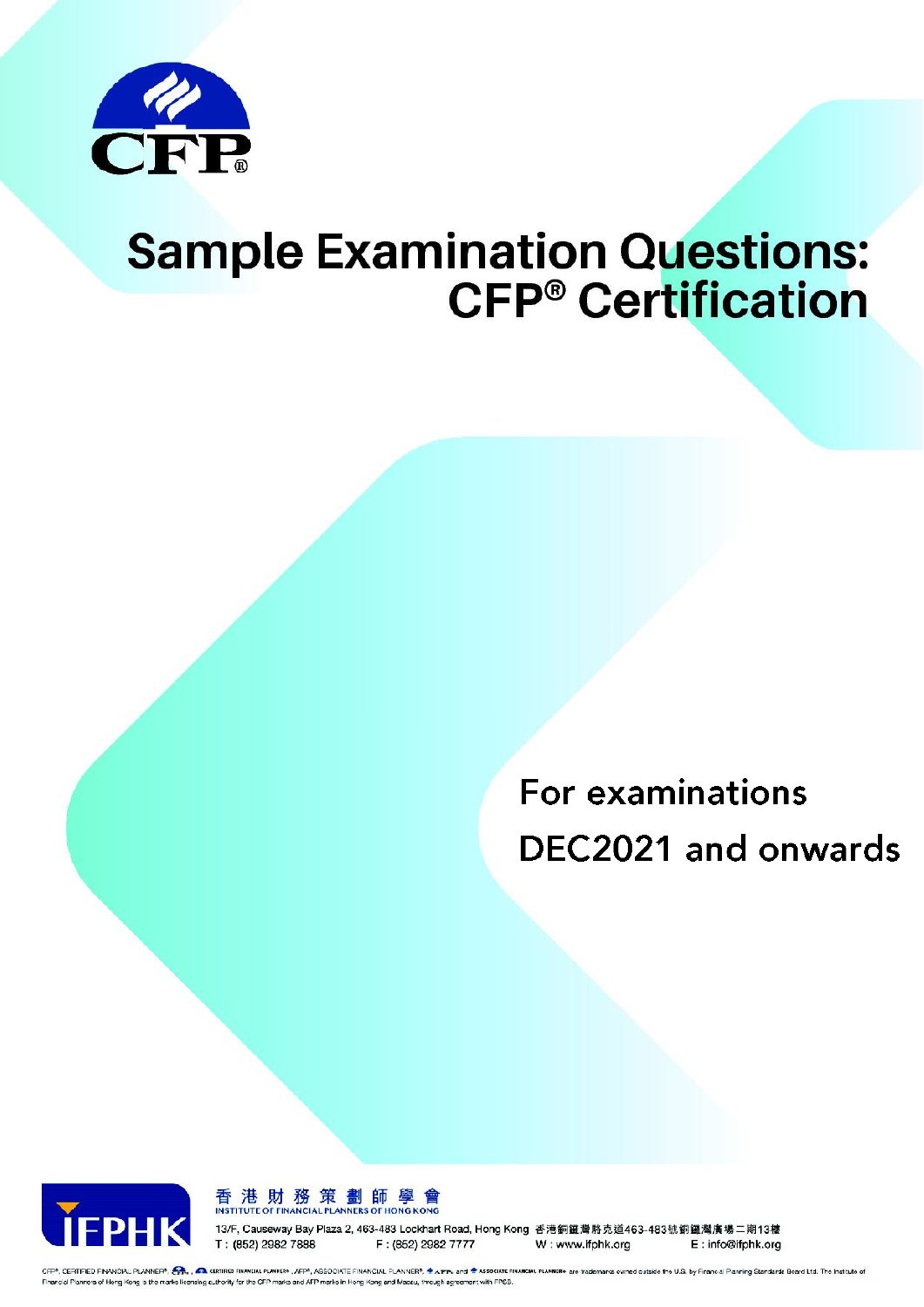# **About this Sample Questions Booklet**

This sample question booklet consists of 47 standalone sample questions and 24 case-based sample questions.

The sample questions are provided to help examinees familiarise themselves with the form and style of questions which they may see in the CFP® Certification Examination (Foundation Level, Advanced Level Paper 1 and Advanced Level Paper 2). They may NOT fully reflect the cognitive level of questions of the CFP Certification Examinations. The sample questions have been drafted to reflect current law and practice as of September 2013.

This Sample Question Booklet does NOT constitute past examination papers, NOR does it represent the number of questions or topic coverage in actual examinations. It should also be noted that this Sample Question Booklet is by no means intended to be a practice examination paper for readers. Readers should not equate success in answering the sample questions to success in the CFP Certification Examination (Foundation Level, Advanced Level Paper 1 and Advanced Level Paper 2), and the Cross Border CFP Certification Examination.

All rights reserved. No part of this publication may be reproduced, stored in a retrieval system, or transmitted in any form or by any means, electronic, mechanical, photocopying, recording or otherwise, without the prior written permission of the Institute of Financial Planners of Hong Kong (IFPHK).

Subject to the IFPHK's written permission, any publication of this Sample Question Booklet or any part of it, must be accompanied by an acknowledgement given to the IFPHK. The IFPHK shall retain the right to withdraw any permission granted to any third party to use this Sample Question Booklet if there is found to be any misuse of information.

#### **Disclaimer**

This Sample Question Booklet is published solely to help candidates of the CFP Certification Examination familiarize themselves with the form and style of questions which they may see in the examination and does not provide academic, legal or expert advice. Every effort has been made to ensure the accuracy of the information contained in this booklet; however, no responsibility for loss occasioned to any person acting or refraining from action as a result of any materials in this publication will be accepted by the publisher and/or individual contributors. If professional advice or other expert assistance on any of the issues raised is required, the services of a competent professional person should be sought.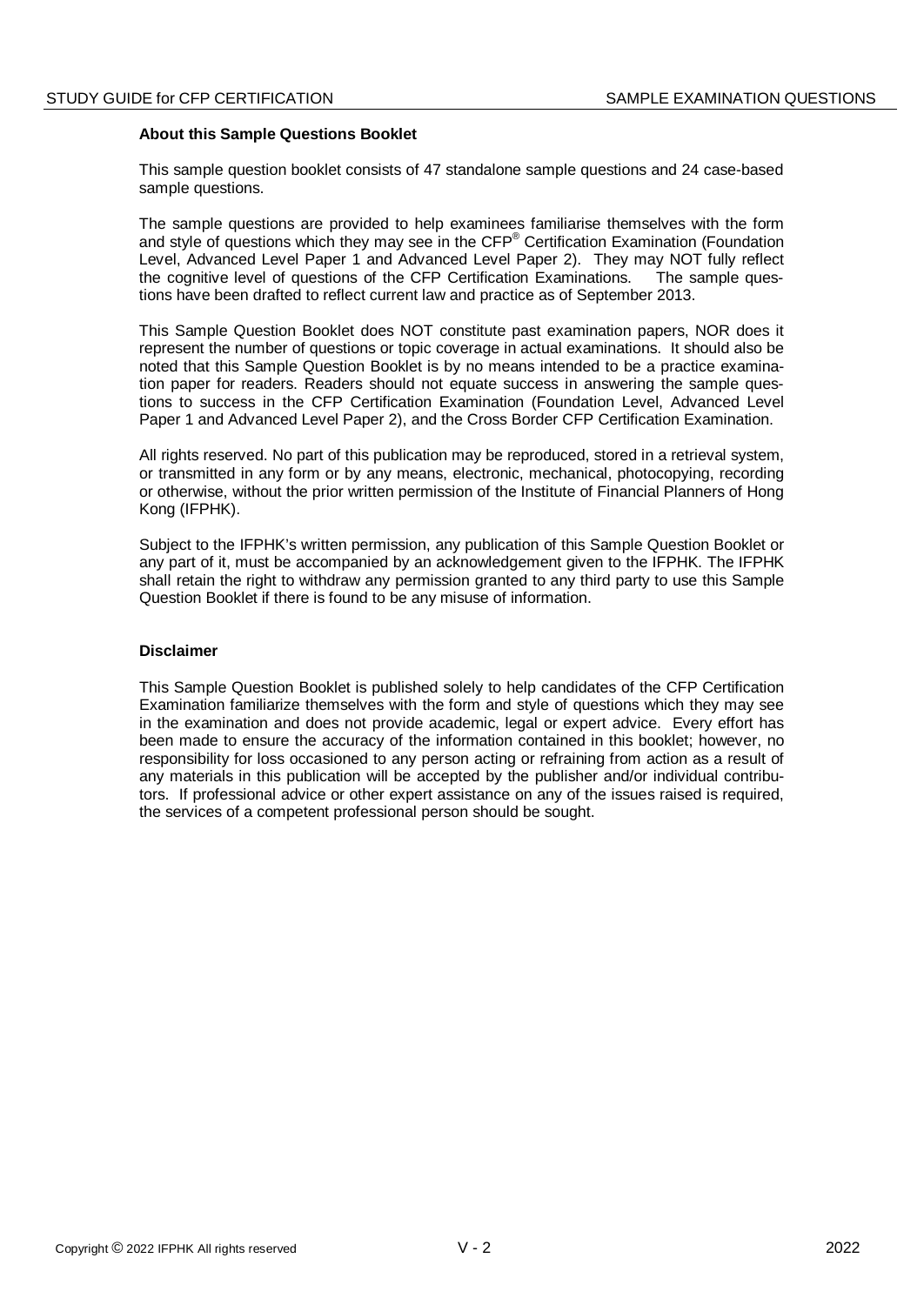# **TABLE OF CONTENTS**

# **SUBJECT AREA .............................................................. PAGE**

# **CFP CERTIFICATION EXAMINATION (FOUNDATION LEVEL)**

| D.  | Investment Planning/Asset Management(Q14 - Q19)  V - 17<br>(Introduction to Investments) |
|-----|------------------------------------------------------------------------------------------|
| E., | Insurance Planning/Risk Management (Q20 - Q25) V - 23                                    |

# **CFP CERTIFICATION EXAMINATION (ADVANCED LEVEL PAPER 1)**

(Fundamentals of Insurance)

| <b>B.</b> |                                                             |
|-----------|-------------------------------------------------------------|
| C.        |                                                             |
|           | D. Investment Planning/Asset Management (Q33 - Q37)  V - 36 |
|           | E. Insurance Planning/Risk Management (Q38 - Q42) V - 41    |
|           |                                                             |
|           |                                                             |
|           |                                                             |

# **CFP CERTIFICATION EXAMINATION (ADVANCED LEVEL PAPER 2)**

|  | Case Study $(Q52 - Q71)$ |  |
|--|--------------------------|--|
|--|--------------------------|--|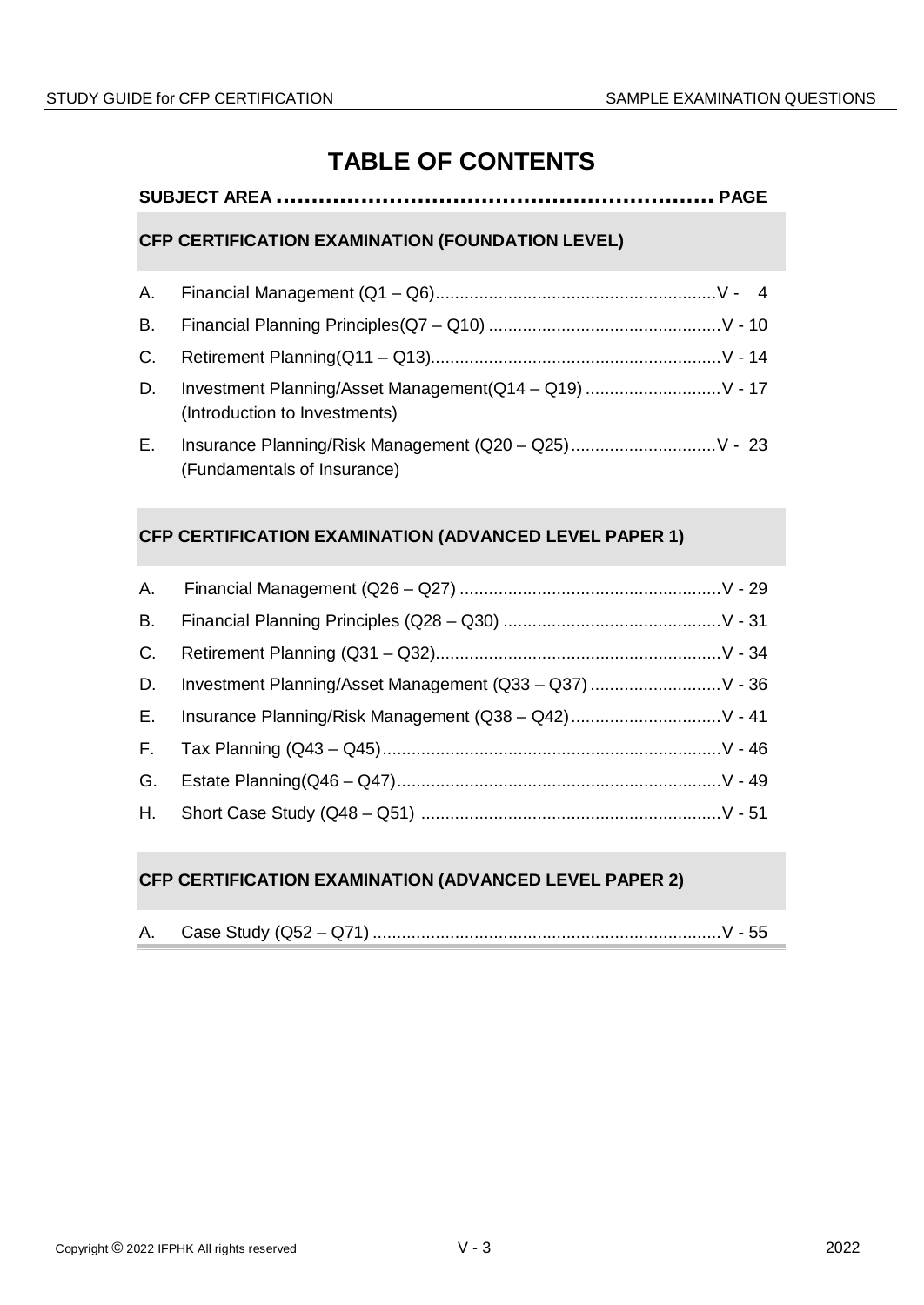# **CFP CERTIFICATION EXAMINATION (FOUNDATION LEVEL)**

#### **Question 1 (Subject Area: Financial Management)**

Jonathan is applying for a personal loan from a local bank. As part of its standard procedure for loan assessment, the bank has asked him to provide his financial information. Jonathan provides the requested information as follows:

| <b>Bank Deposits</b>           | \$50,000    |
|--------------------------------|-------------|
| <b>Treasury Bills</b>          | \$55,000    |
| 3-month Certificate of Deposit | \$50,000    |
| <b>Credit Card Balance</b>     | \$10,000    |
| <b>Listed Stocks</b>           | \$120,000   |
| Life Insurance Cash Value      | \$125,000   |
| <b>MPF Account Balance</b>     | \$350,000   |
| Mortgage Loan                  | \$1,500,000 |
| <b>Residential Flat</b>        | \$3,000,000 |

What is Jonathan's net worth?

A. \$1,880,000<br>B. \$2.115.000 B. \$2,115,000<br>C. \$2.240.000 \$2,240,000 D. \$3,750,000

\*\*\*\*\*\*\*\*\*\*\*\*\*\*\*\*\*\*\*\*\*\*\*\*\*\*\*\*\*\*\*\*\*\*\*\*\*\*\*\*\*\*\*\*\*\*\*\*\*\*\*\*

Answer: C

Explanation: Net Worth = Total Assets – Total Liabilities

Total Assets= Bank Deposits + Treasury Bills + Certificate of Deposit + Listed Stocks + Life Insurance Cash Value + MPF Account Balance + Residential Flat = \$3,750,000

Total Liabilities=Credit Card Balance + Mortgage Loan= \$1,510,000 Net worth  $\rightarrow$  \$3,750,000 – \$1,510,000 = \$2,240,000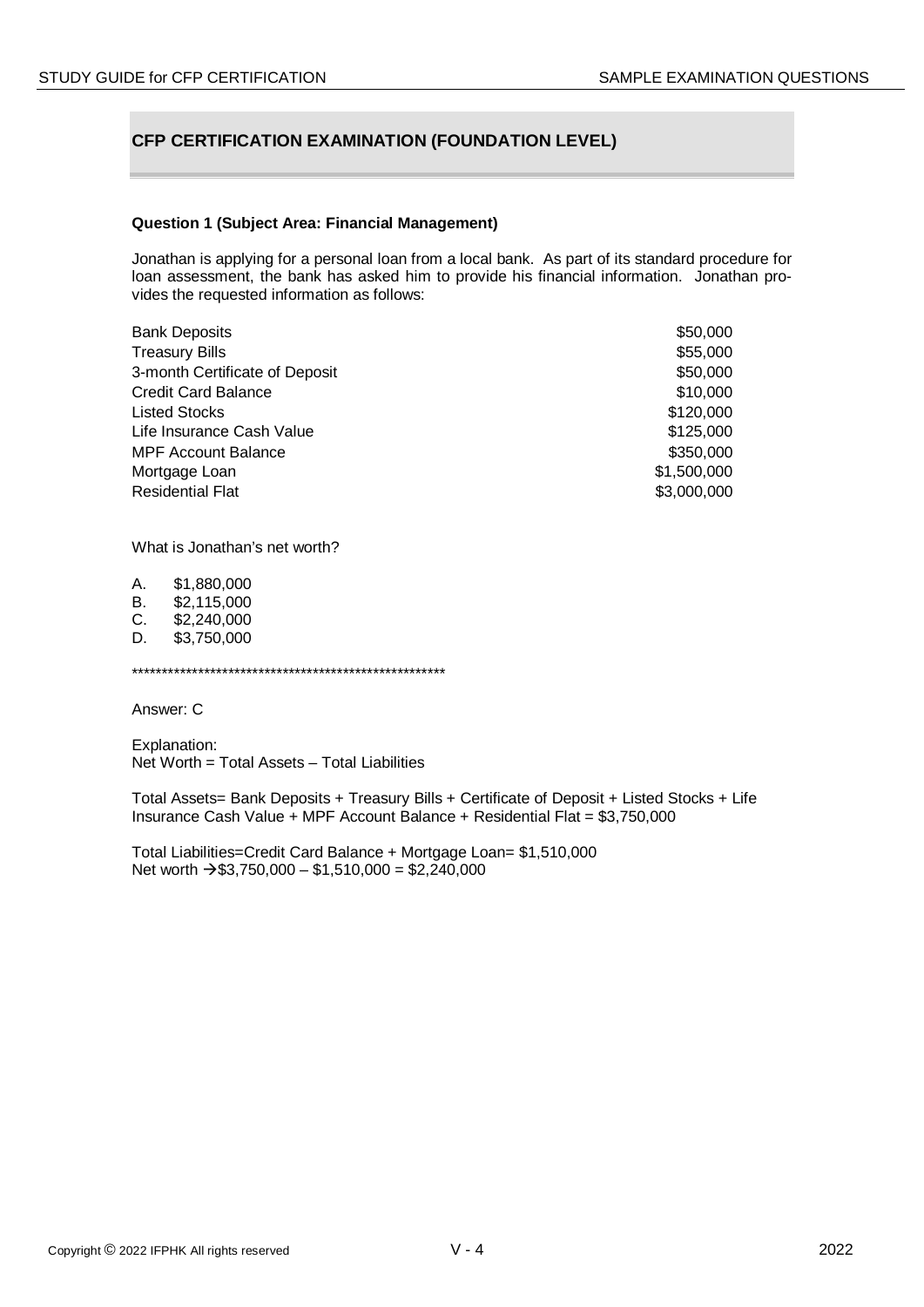#### **Question 2 (Subject Area: Financial Management)**

Mr. and Mrs. Yung, both aged 48 and each with a life expectancy of 90, have a current annual household income of \$600,000. They would like to retire in 12 years' time on 70% of their current income adjusted for inflation. They also wish to leave an estate of \$3 million to their only daughter, Tina, upon their deaths. The inflation rate is expected to be 3% p.a. In order to achieve the Yungs' objectives, how much capital should they accumulate at age 60 if the expected rate of return is 8% p.a.?

- \$7.04 million A.
- \$7.29 million  $B<sub>1</sub>$
- \$9.36 million  $C_{1}$
- D. \$10.08 million

Answer: D

Explanation: Calculation of PV of a future stream of income: N=30, I={(1.08/1.03)-1}=4.854369%  $PMT=(-600,000 \times 70\%)$ <sup>\*</sup>1.03^12 = -598,819.57,  $FV = -3m$  $PV = 10.08m$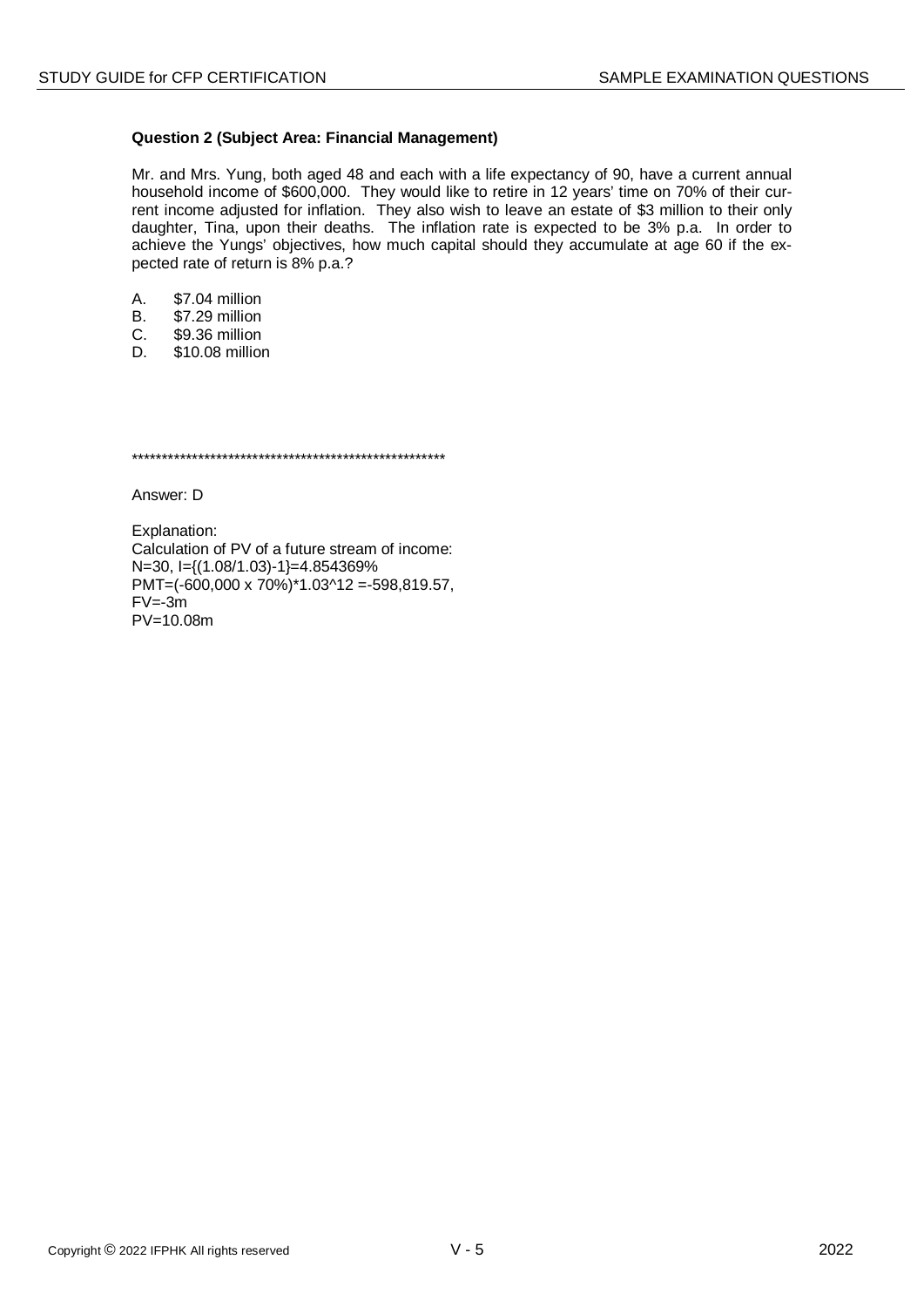#### **Question 3 (Subject Area: Financial Management)**

Ronald has taken out a car loan of \$280,000 to be repaid over 3 years. Interest rate is at 3.5% for the first year, 4.5% for the second year, and 5.5% for the third year. Calculate Ronald's monthly payment in the first, second and third year respectively.

- A. \$8,205; \$7,924; \$7,421<br>B. \$8.205: \$8.289: \$8.334
- B. \$8,205; \$8,289; \$8,334<br>C. \$8,205; \$12,221; \$24,0
- C. \$8,205; \$12,221; \$24,034
- D. \$8,329; \$8,329; \$8,329

\*\*\*\*\*\*\*\*\*\*\*\*\*\*\*\*\*\*\*\*\*\*\*\*\*\*\*\*\*\*\*\*\*\*\*\*\*\*\*\*\*\*\*\*\*\*\*\*\*\*\*\*

Answer: B

Explanation: N=36, I=3.5%/12=0.291667%, FV=0, PV=280,000  $1<sup>st</sup>$  year PMT=-8,205 Balance of the loan = -8,205\*PVIFA(I=3.5%/12,N=24)=189,909

N=24, I=4.5%/12=0.375%, FV=0, PV=189,909  $2<sup>nd</sup>$  year PMT=-8,289 Balance of the loan = -8,289\*PVIFA(I=4.5%/12,N=12)=97,087

N=12, I=5.5%/12=0.458333%, FV=0, PV=97,087  $3<sup>rd</sup>$  year PMT=-8,334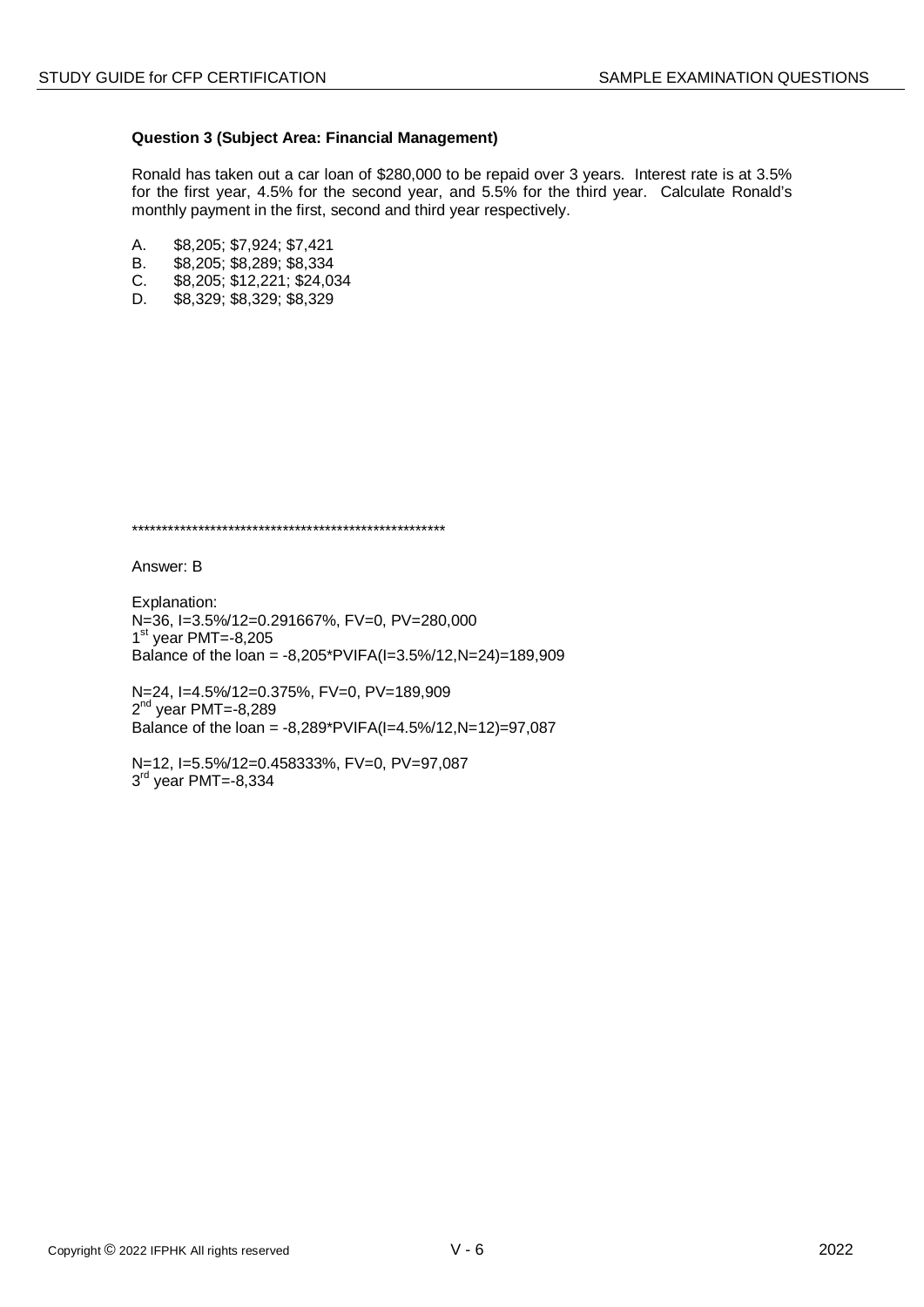#### **Question 4 (Subject Area: Financial Management)**

Which of the following types of business ownership imply that the nature of the liability of the owner(s) with respect to the business is a personal one?

- I. Limited liability company.<br>II. Partnership.
- II. Partnership.<br>III. Sole propriet
- Sole proprietorship.
- A. III only
- B. I & II only
- C. II & III only
- D. I, II & III

\*\*\*\*\*\*\*\*\*\*\*\*\*\*\*\*\*\*\*\*\*\*\*\*\*\*\*\*\*\*\*\*\*\*\*\*\*\*\*\*\*\*\*\*\*\*\*\*\*\*\*\*

Answer: C

Explanation:

II & III are correct. The liability of the owners or shareholders of a limited liability company is limited to the amount of their shareholding in the company. The partners of a partnership and sole proprietors are personally liable for all claims and liabilities with respect to their business. Please also refer to AFP Supplementary Notes (2011 edition) #004, 005 and 006.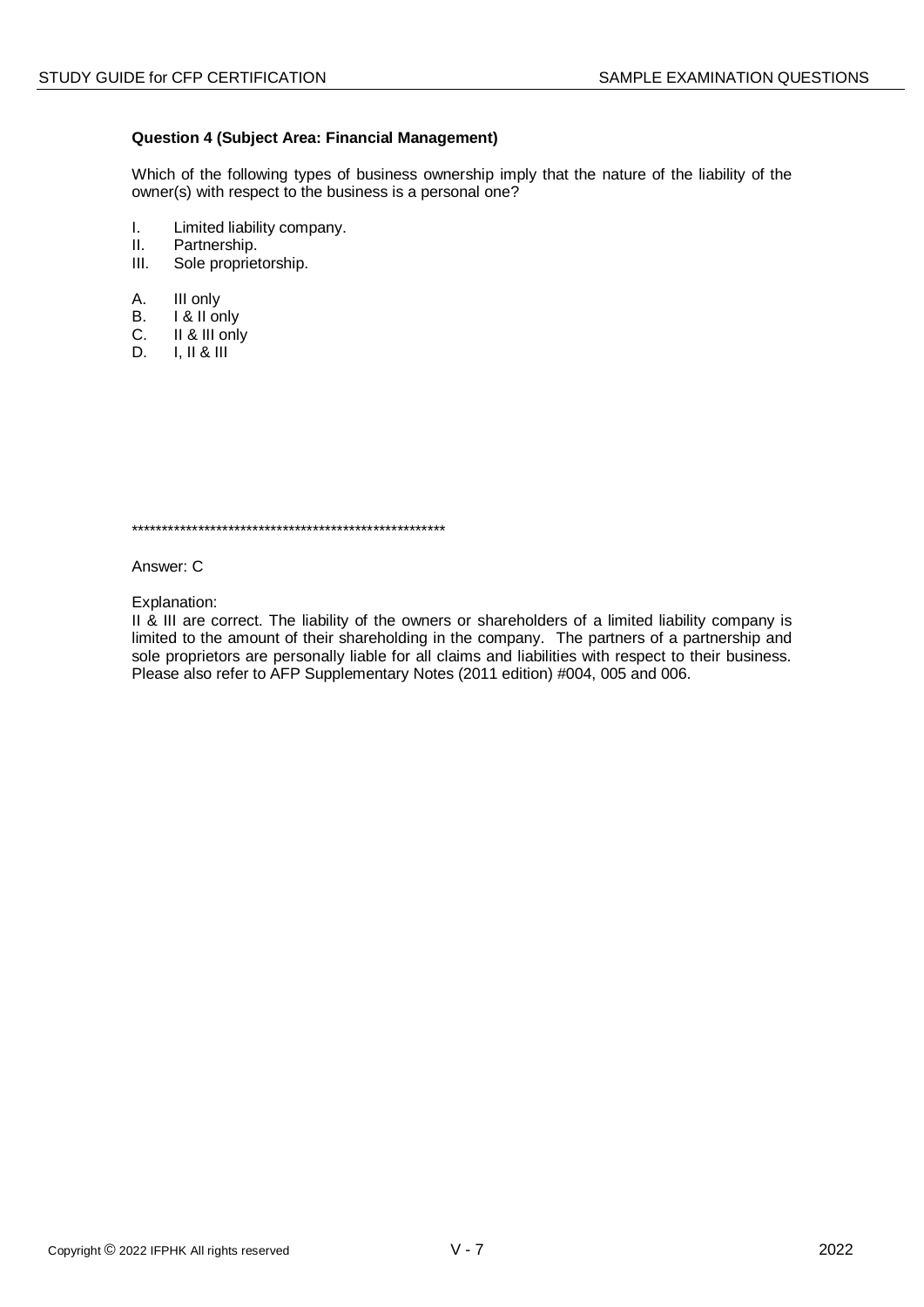#### **Question 5 (Subject Area: Financial Management)**

Ruby is 60 years old and expects to live until at least age 80. She is considering a proposal of an annuity from an insurance company. For a premium of \$250,000, the annuity will pay her \$2,500 per month for the rest of her life until she passes away. Assume Ruby invests her savings in US Treasury Bills (US T-Bills) earning a rate of return of 3% p.a. Which of the following statements about the proposed annuity and the US T-Bills are CORRECT?

- I. The rate of return on the annuity is higher than the rate of return on US T-Bills.
- II. The rate of return on the annuity is the same as the rate of return on US T-Bills.
- III. The rate of return on the annuity is lower than the rate of return on US T-Bills.<br>IV The present value of benefit payments to be made from the annuity are wort
- The present value of benefit payments to be made from the annuity are worth more than its premium.
- V. The present value of benefit payments to be made from the annuity are worth less than its premium.
- A. I & IV only<br>B. II & IV only
- II & IV only
- C. II & V only
- D. **III & V** only

\*\*\*\*\*\*\*\*\*\*\*\*\*\*\*\*\*\*\*\*\*\*\*\*\*\*\*\*\*\*\*\*\*\*\*\*\*\*\*\*\*\*\*\*\*\*\*\*\*\*\*\*

Answer: A

Explanation:

I & IV are correct. PV=250,000; PMT=2,500; N=12\*20 Compute I=0.877009%  $\rightarrow$  annual rate = 10.524% Also NPV=200,777.29 >0 using 3% discount rate (monthly rate: 0.25%)

Copyright © 2022 IFPHK All rights reserved V - 8 2022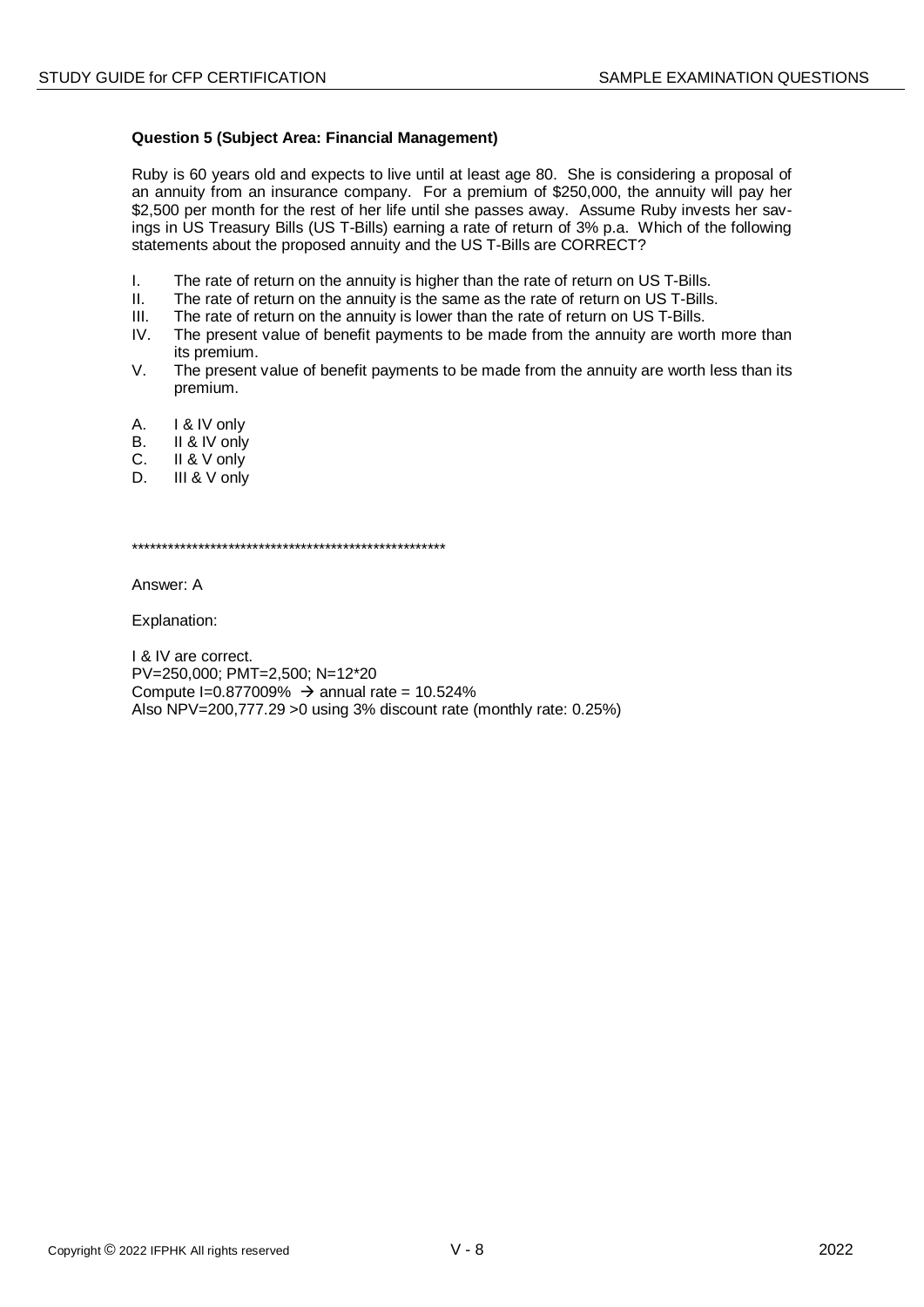## **Question 6 (Subject Area: Financial Management)**

Mr. and Mrs. Chan are a young married couple. The following shows some of their financial figures:

|                        | Mr. Chan  | Mrs. Chan |
|------------------------|-----------|-----------|
| Annual income:         | \$336,000 | \$264,000 |
| Annual bonus:          | \$28,000  | N/A       |
| Annual household       |           |           |
| and personal expenses: | \$270,000 | \$180,000 |
| Personal possession:   | \$80,000  | \$19,000  |
| Annual interest        |           |           |
| and dividend income:   | \$15,000  | \$9,000   |
| Stockholding:          | \$100,000 | N/A       |
| Savings:               | \$220,000 | \$300,000 |
| Credit card            |           |           |
| and/or personal loan:  | \$80,000  | \$11,000  |

Based on the figures provided, calculate the debt ratio of the Chan couple.

A. 0.12

B. 0.14

C. 0.18

D. 0.21

\*\*\*\*\*\*\*\*\*\*\*\*\*\*\*\*\*\*\*\*\*\*\*\*\*\*\*\*\*\*\*\*\*\*\*\*\*\*\*\*\*\*\*\*\*\*\*\*\*\*\*\*

Answer: B

Explanation:

Net worth=Total assets-total liabilities  $\rightarrow$  \$719,000-\$91,000=\$628,000 Debt ratio = liabilities/net worth  $\rightarrow$  \$91,000/\$628,000=0.1449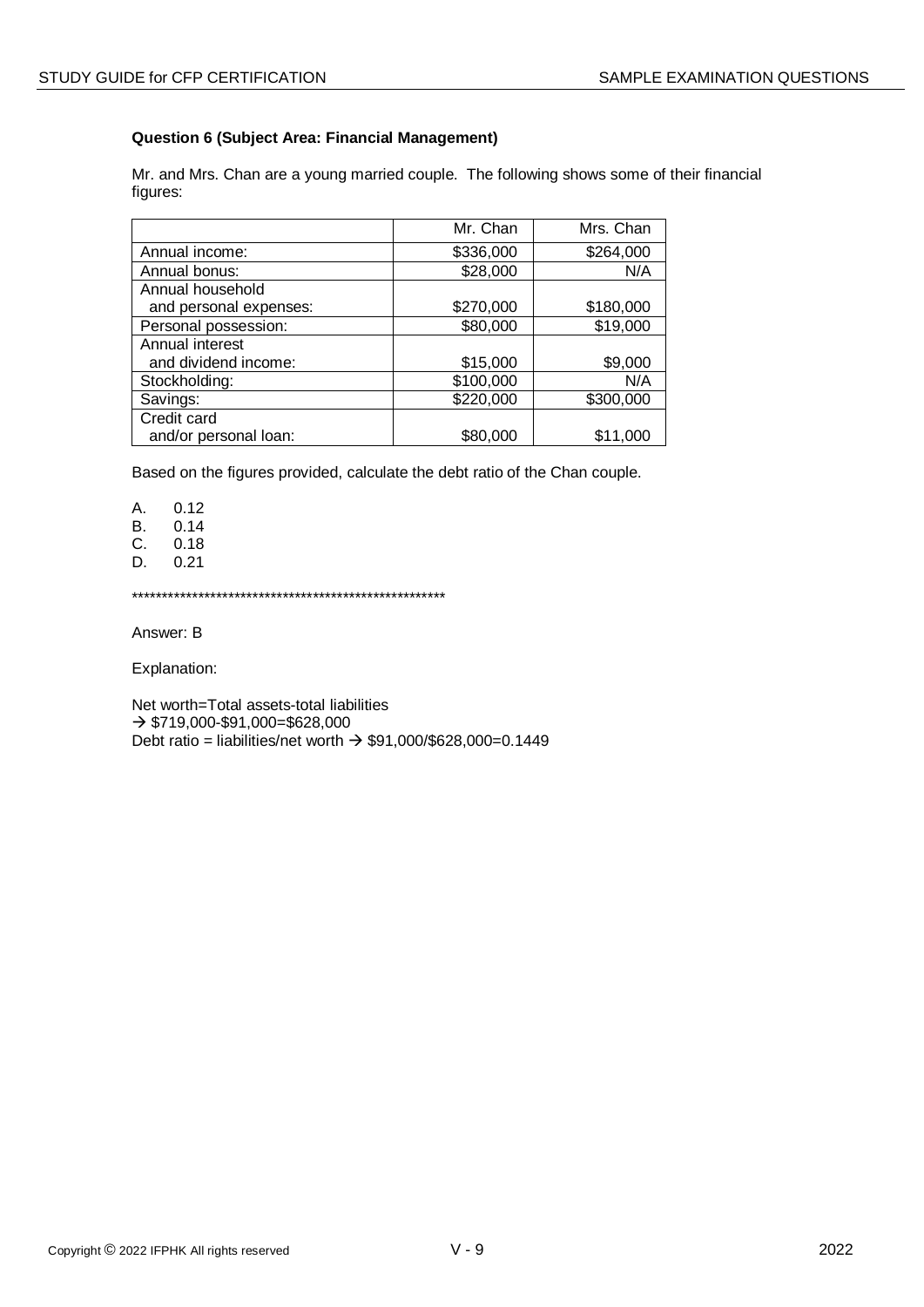## **Question 7 (Subject Area: Financial Planning Principles)**

A financial planner has extracted the following information about a client from his file:

"Existing investment portfolio: aggressive Findings of risk-profiling questionnaire: conservative"

In light of the above, what is the BEST approach that the client's financial planner should take?

- А. Adopt the client's existing investment portfolio.
- $B<sub>r</sub>$ Ask the client to do the risk-profiling questionnaire again.
- Discuss with the client the possible need for adjusting his asset allocation.  $C_{1}$
- D. Follow the findings of the risk-profiling questionnaire.

Answer: C

Explanation:

The best approach is to take into account the mismatch between the client's investment portfolio and the findings of risk-profiling.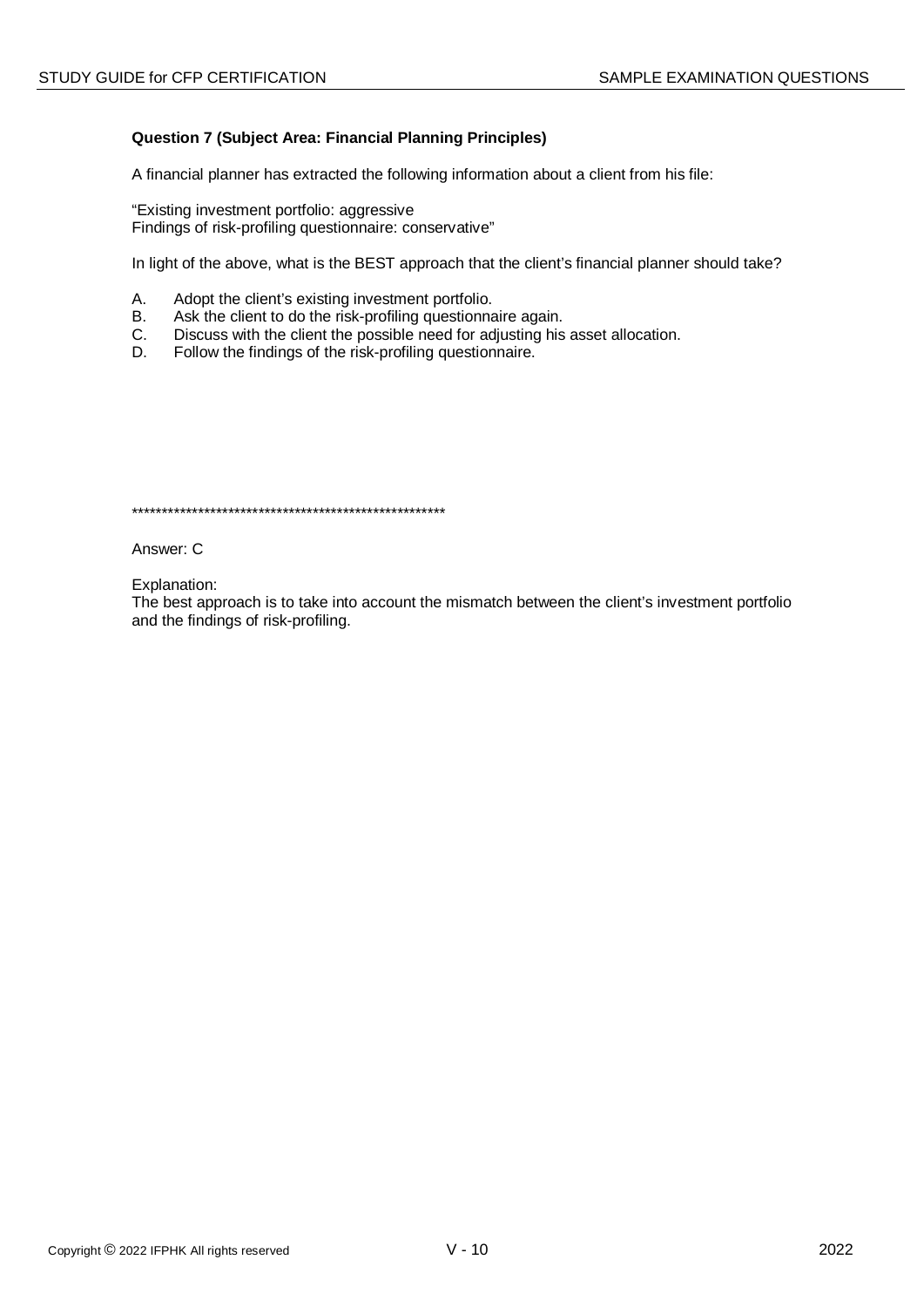#### **Question 8 (Subject Area: Financial Planning Principles)**

Robert is a 35-year old single male who has just lost his job as a salesperson due to the recent economic downturn. Which of the following are appropriate actions that Robert's financial planner should recommend him to take in the event of a prolonged period of reduced income?

- $\mathbf{L}$ Keep up his monthly savings plans.
- $II.$ Reduce his discretionary spending.
- $III.$ Reduce his financial responsibilities.
- $A_{1}$ I & II only
- 1 & III only  $B<sub>1</sub>$
- $C_{1}$ II & III only
- D.  $I, II & III$

Answer: C

Explanation:

Il & III are correct. Due to Robert's job nature and the economic situation, it is likely that Robert will suffer a period of reduced income which will last for a while. As such, he should reduce discretionary spending and financial responsibilities.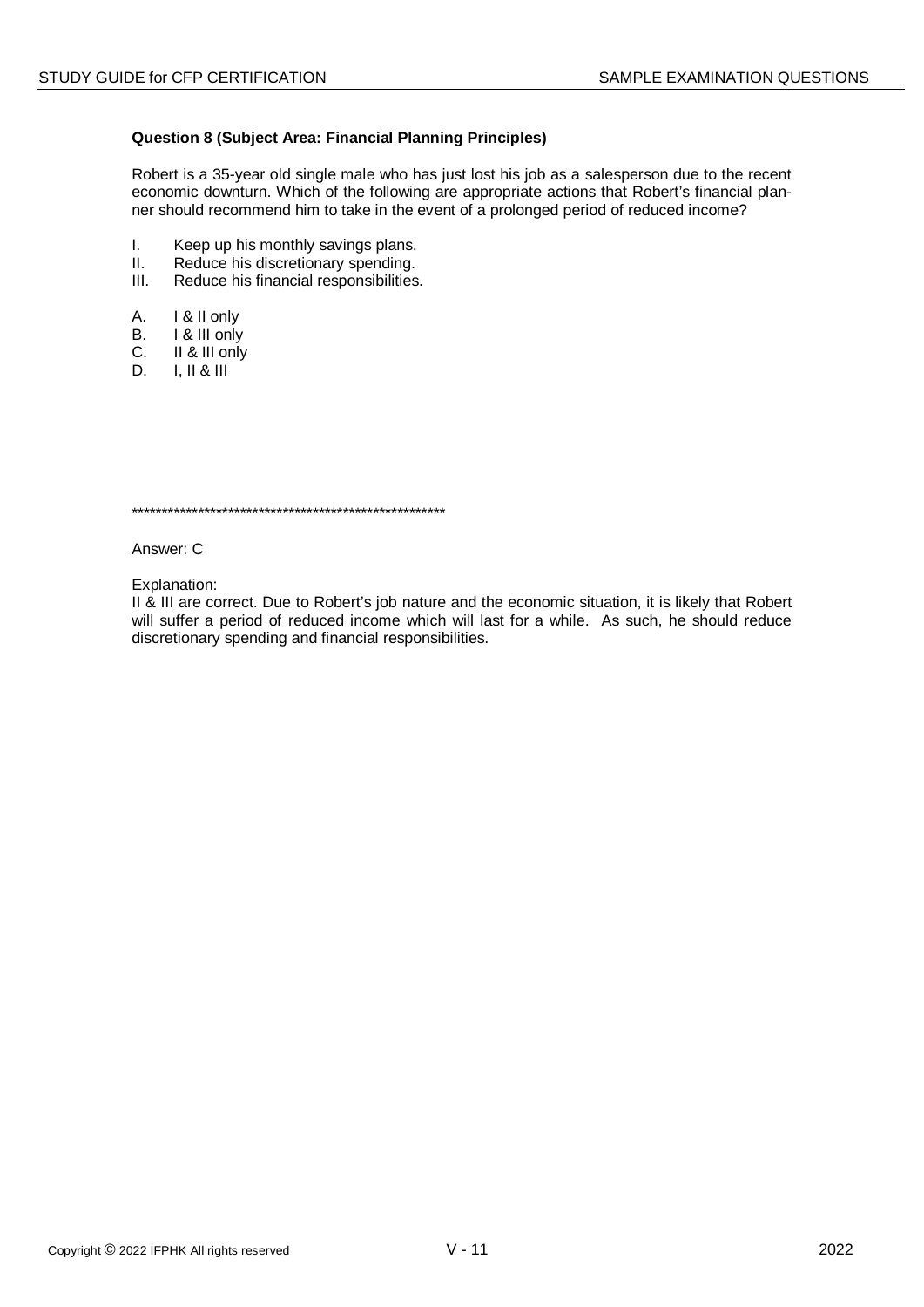#### **Question 9 (Subject Area: Financial Planning Principles)**

Generally speaking, a financial planner is expected to ensure that the client's

- I. goals are prioritized in the order of importance.<br>II. investment goals are clearly stated.
- II. investment goals are clearly stated.<br>III. risk tolerance level is maintained.
- risk tolerance level is maintained.
- A. I only
- B. I & II only
- C. **I** & III only<br>D. **II** & III only
- II & III only

\*\*\*\*\*\*\*\*\*\*\*\*\*\*\*\*\*\*\*\*\*\*\*\*\*\*\*\*\*\*\*\*\*\*\*\*\*\*\*\*\*\*\*\*\*\*\*\*\*\*\*\*

Answer: B

Explanation:

I & II are correct. Goals should be concrete and achievable and should be prioritized in the order of importance. Client's risk tolerance may change due to changes to his/her circumstances.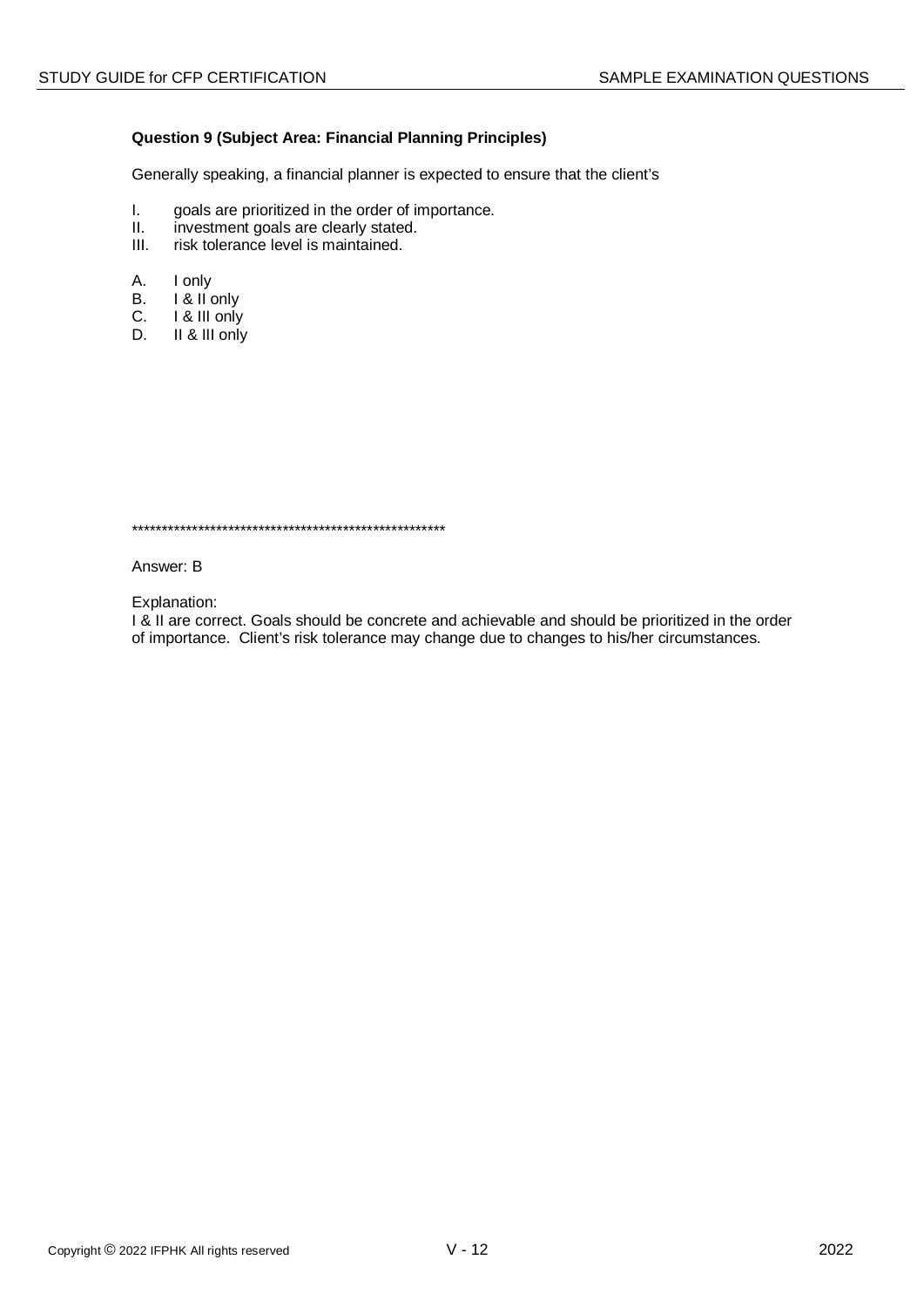## **Question 10 (Subject Area: Financial Planning Principles)**

Amy and Ben are a married couple aged 30 and 32 respectively, they are concerned about their heavy debt load as below:

| L.   | Mortgage (interest at 4.5% p.a.):                 | \$2,000,000 |
|------|---------------------------------------------------|-------------|
| II.  | Unsecured credit line (interest at 6.5% p.a.):    | \$15,000    |
| III. | Amy's student loan (interest at 10% p.a.):        | \$40,000    |
| IV.  | Amy's credit card balance (interest at 18% p.a.): | \$10,000    |

Their goal is to pay off their mortgage loan as quickly as possible. List, from the FIRST to the LAST, the order in which their debt should be paid off that will be the MOST cost-effective for them.

A. I, III, II, IV<br>B. I. IV. III. II B. I, IV, III, II<br>C. IV, I, II, III C. IV, I, II, III

D. IV, III, II, I

\*\*\*\*\*\*\*\*\*\*\*\*\*\*\*\*\*\*\*\*\*\*\*\*\*\*\*\*\*\*\*\*\*\*\*\*\*\*\*\*\*\*\*\*\*\*\*\*\*\*\*\*

Answer: D

Explanation:

Although their goal is to pay off their mortgage, they need to pay down the debt with the highest cost of borrowing. The cost of borrowing from descending order would be: credit card (18%); student loan (10%), credit line (6.5%) and mortgage (4.5%).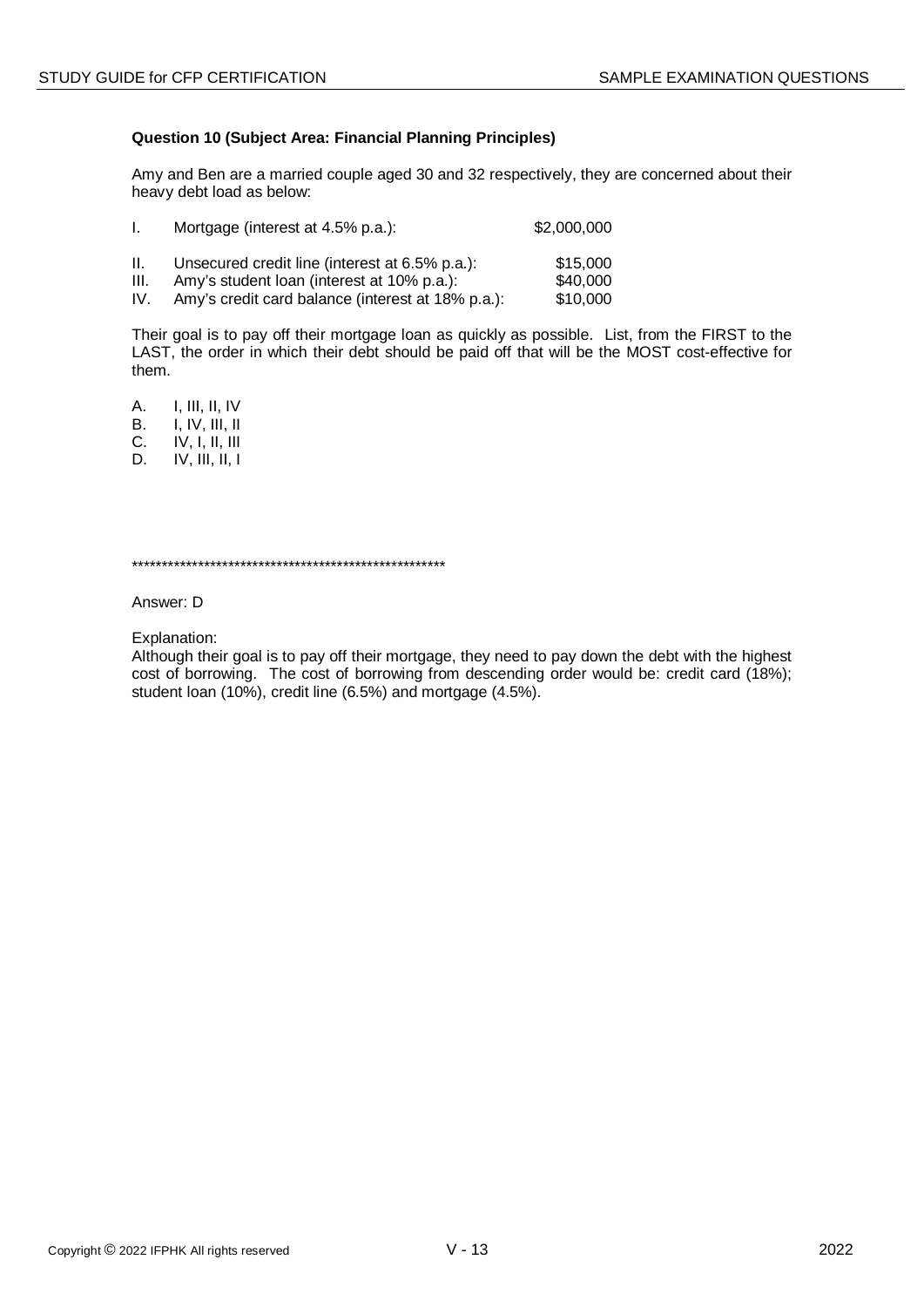## **Question 11 (Subject Area: Retirement Planning)**

A financial planner is writing an article on financial activities for readers over 60 years of age who have a personal profile typical for that age group. To cater for the common needs of this age group, the planner should emphasize which of the following topics in the article?

- I. Estate planning.<br>II. Long-term health
- II. Long-term healthcare coverage.<br>III. Real estate investments.
- III. Real estate investments.<br>IV. Retirement planning.
- Retirement planning.
- A. I & II only
- B. III & IV only<br>C. I. II & IV only
- C. I, II & IV only<br>D. II. III & IV only
- II. III & IV only

\*\*\*\*\*\*\*\*\*\*\*\*\*\*\*\*\*\*\*\*\*\*\*\*\*\*\*\*\*\*\*\*\*\*\*\*\*\*\*\*\*\*\*\*\*\*\*\*\*\*\*

Answer: C

Explanation:

I, II & IV are correct. Estate planning, long-term healthcare coverage and retirement planning are topics relevant to this age group. Real estate investments will involve liquidity issues and high costs, and may not necessarily be suitable, therefore it should not be emphasized.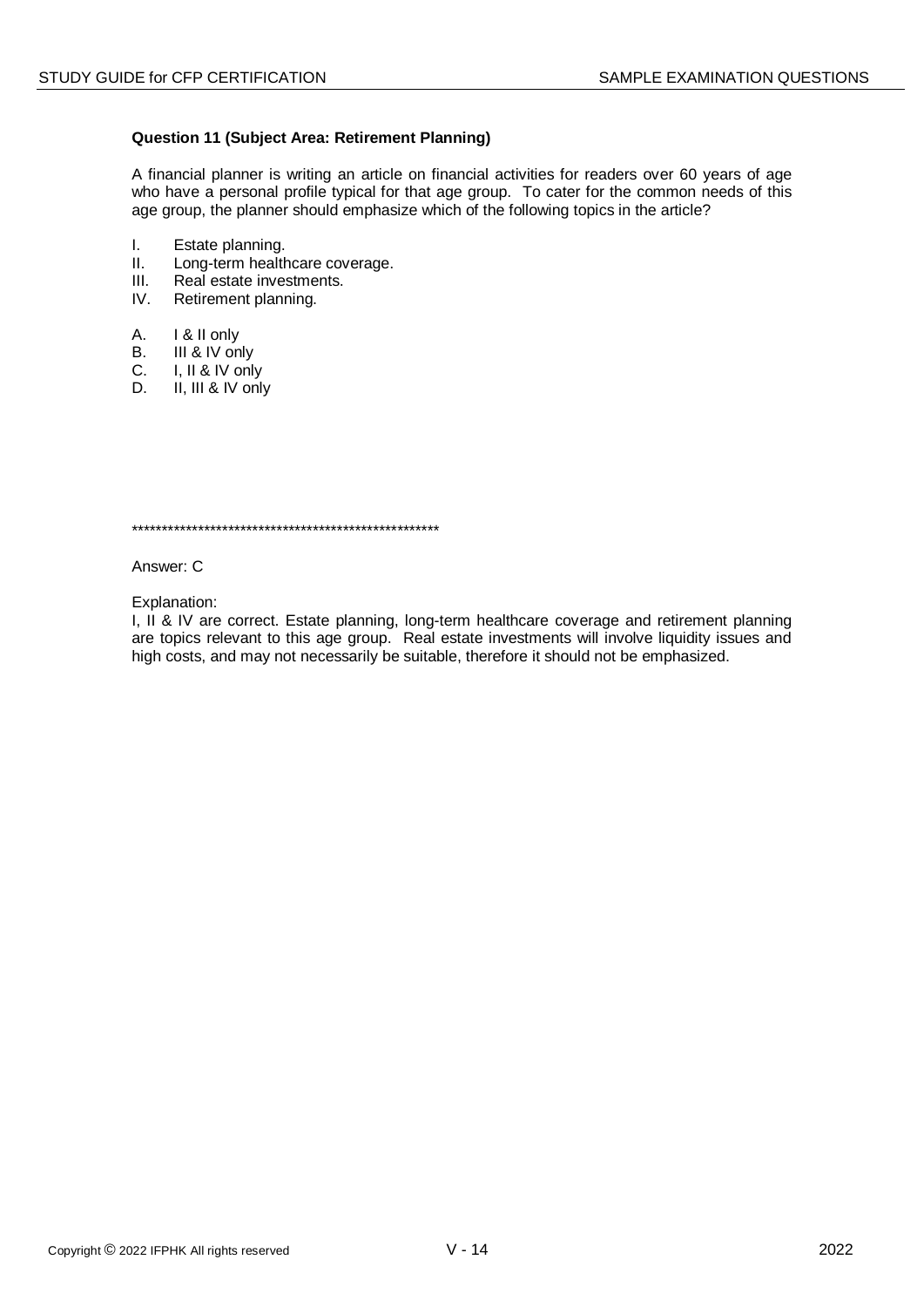#### **Question 12 (Subject Area: Retirement Planning)**

Freshly Restaurant (Freshly) has employed Rose as a full-time waitress for 6 months. Rose receives a fixed monthly salary, and at the end of each month, she also receives her share of tips collected by Freshly. She also collects tips directly from customers. When computing contributions to the Mandatory Provident Fund Scheme, which of the following items should be included in Rose's "relevant income"?

- I. Monthly salary paid by Freshly.
- II. Rose's share of tips collected by Freshly.
- III. Tips that Rose collected directly from customers.
- A. I only<br>B. I & II o
- B. I & II only<br>C. II & III onl
- II & III only
- D. I, II & III

\*\*\*\*\*\*\*\*\*\*\*\*\*\*\*\*\*\*\*\*\*\*\*\*\*\*\*\*\*\*\*\*\*\*\*\*\*\*\*\*\*\*\*\*\*\*\*\*\*\*\*\*

Answer: B

Explanation:

I & II are correct. Tips retained by employees themselves are not regarded as "relevant income" for the purpose of computing contributions to the Mandatory Provident Fund Scheme. Please also refer to Insurance Intermediaries Quality Assurance Examination Scheme: MPF Schemes Examination Study Notes (8th edition), Appendix IV.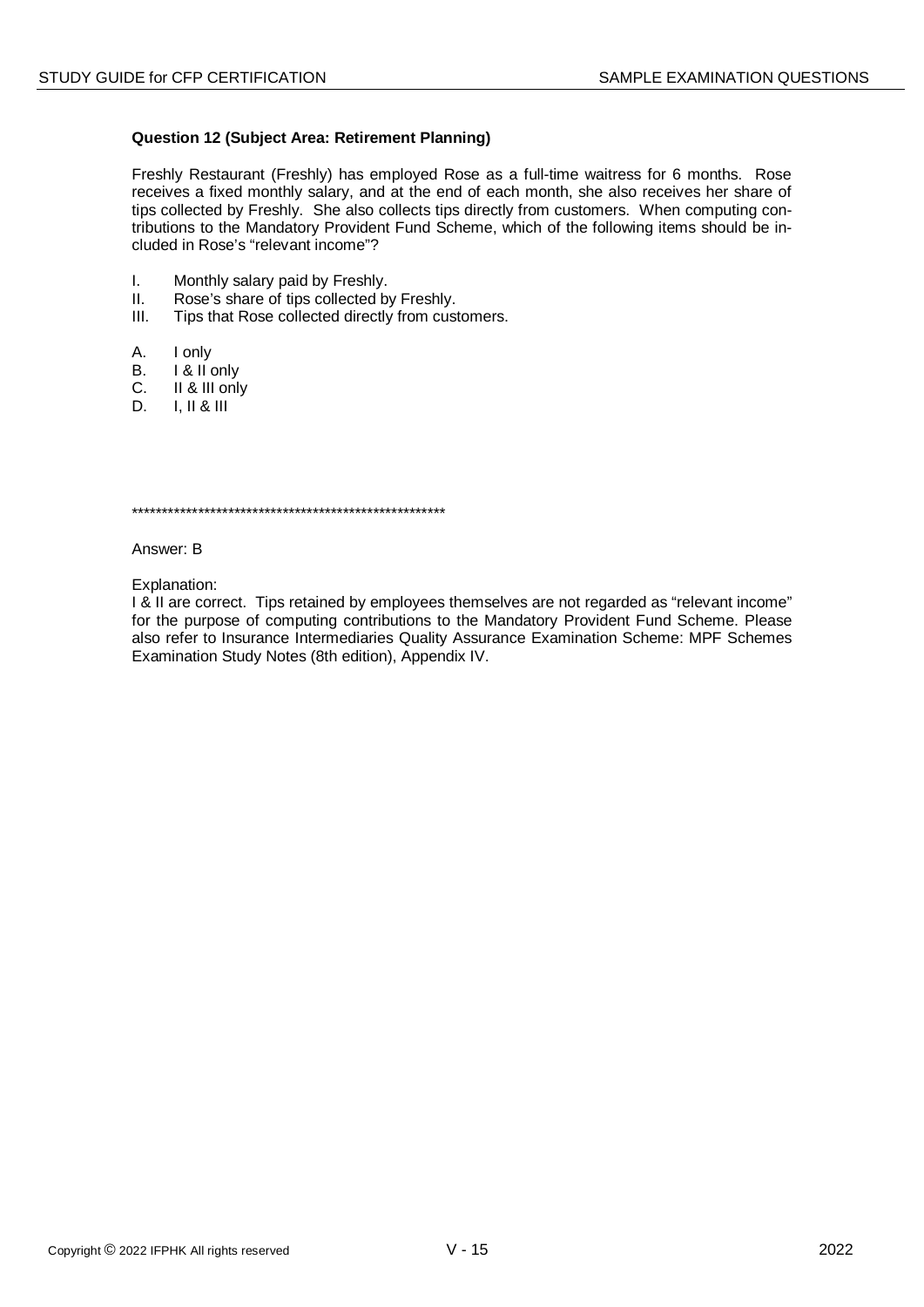#### **Question 13 (Subject Area: Retirement Planning)**

Richard is an Australian citizen who came to Hong Kong under an employment visa in June 2010. He was contracted to work in the Hong Kong subsidiary of an Australian-based company for a period of 12 months. Which ONE of the following statements regarding Richard's obligation to enroll in the Mandatory Provident Fund (MPF) Scheme is CORRECT?

- Richard is automatically exempted from joining the MPF Scheme on the basis that he is A. an expatriate with an employment visa.
- Richard is required to enroll in an MPF Scheme after he has remained in Hong Kong for **B.** 60 days.
- $C_{\cdot}$ Richard is not required to enroll in any MPF Scheme during the 12 months he was in Hong Kong.
- D. Richard is not required to enroll in any MPF Scheme until he has obtained a valid Hong Kong Identity Card.

at a traditional and a characteristic development of a traditional development of a traditional development of a traditional development of a traditional development of a traditional development of a traditional developmen

Answer: C

Explanation:

Foreign employees entering Hong Kong with an employment visa for a period not exceeding 13 months are exempted persons under the MPF Scheme. Please also refer to Insurance Intermediaries Quality Assurance Examination Scheme: MPF Schemes Examination Study Notes (8th edition), Section 3.5 & Appendix III.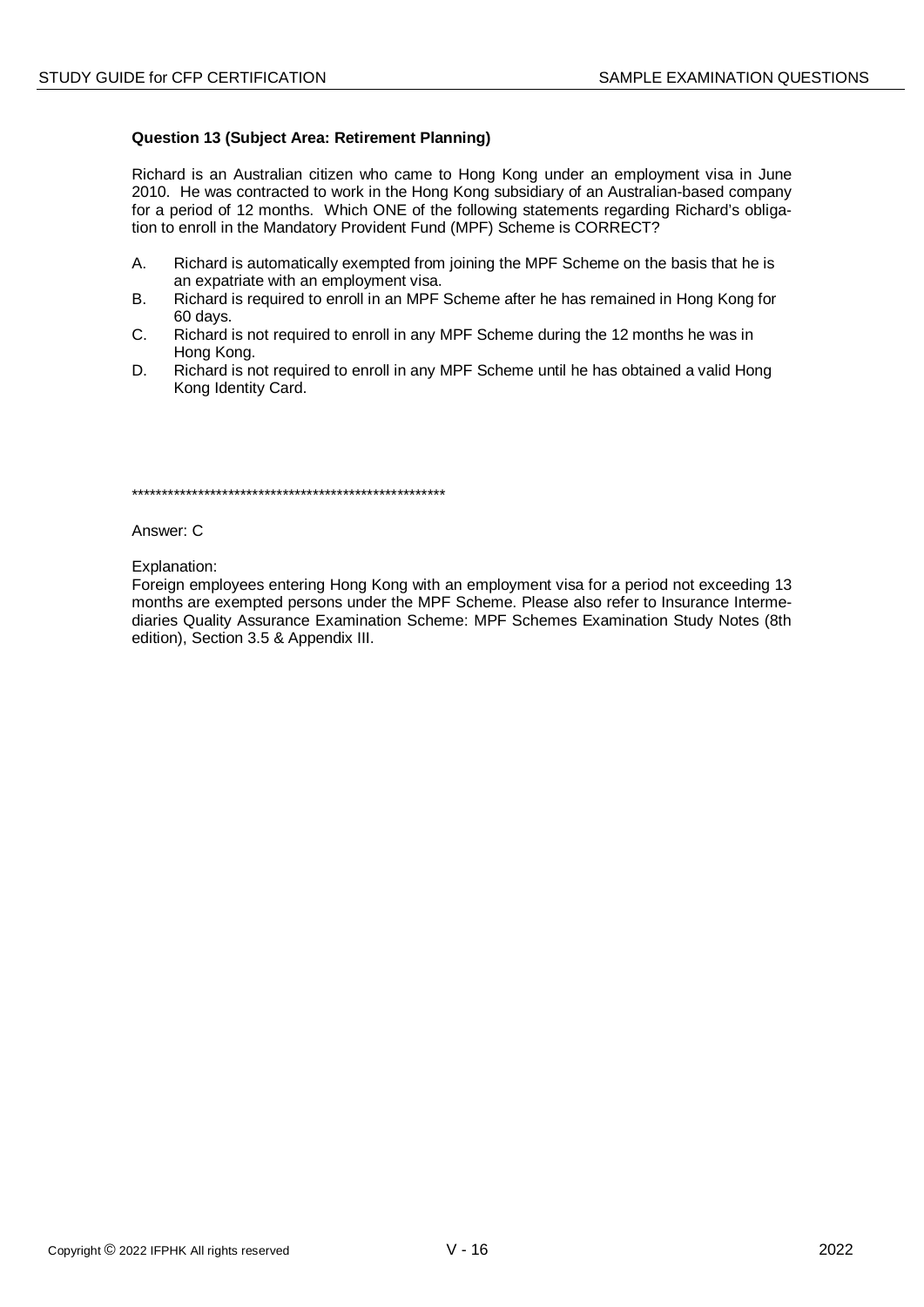#### Question 14 (Subject Area: Introduction to Investments)

Which of the following statements CORRECTLY describe "H-shares"?

- They are traded either in Hong Kong dollars or in Renminbi.  $\mathbf{L}$
- $II.$ They are issued by Mainland Chinese entities.
- $III.$ They are listed on the Stock Exchange of Hong Kong.
- IV. They are referred to as "red chips".
- А. I & II only
- II & III only **B.**
- $C_{1}$ I, III & IV only
- D.  $I, II, III & IV$

Answer: B

Explanation:

II & III are correct. H-shares are issued by Mainland Chinese companies and listed on the Stock Exchange of Hong Kong, and are traded in Hong Kong dollars.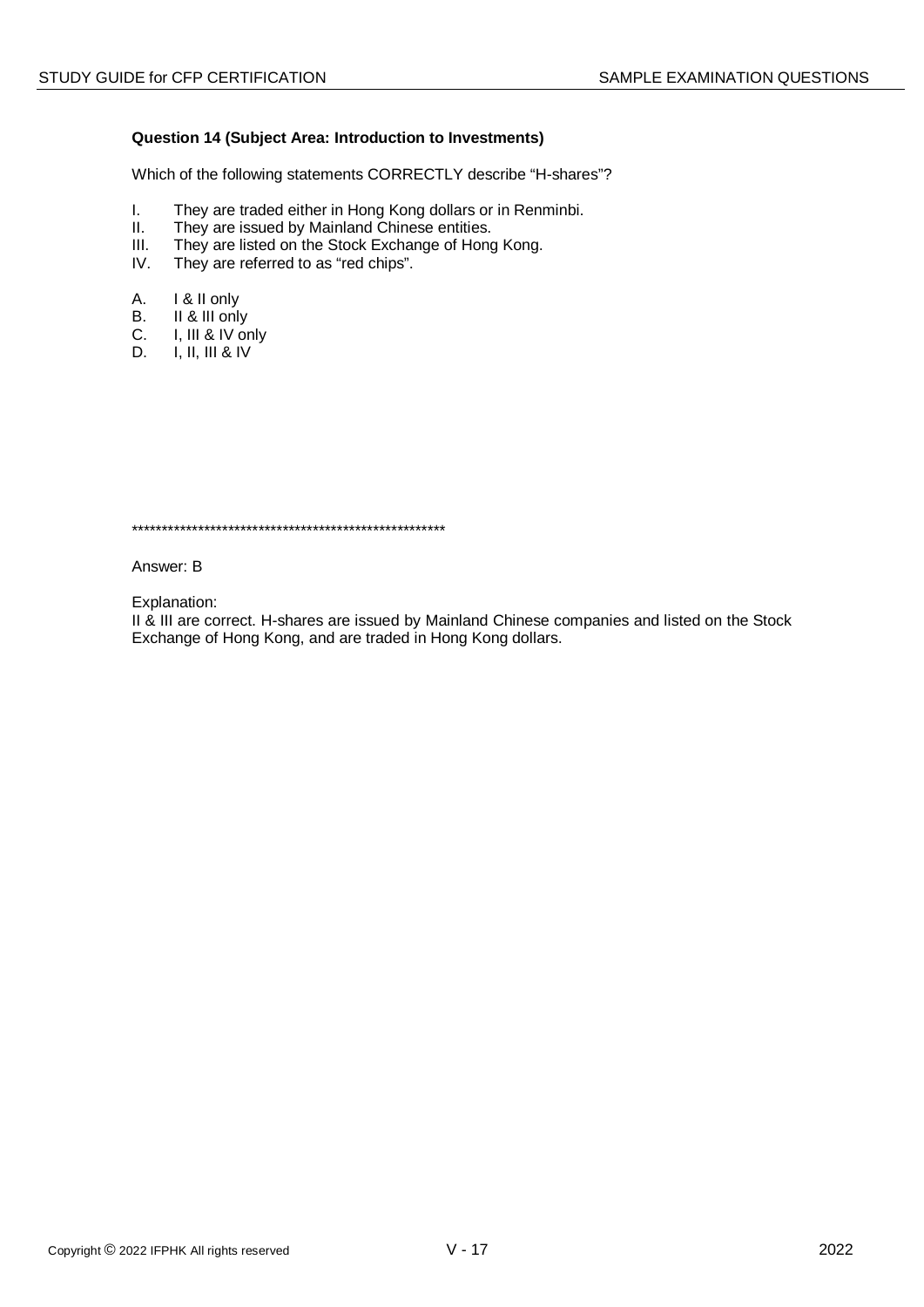#### **Question 15 (Subject Area: Introduction to Investments)**

A monetary policy involves the control of:

- I. interest rates.<br>II. government s
- II. government spending.<br>III. the supply of money.
- the supply of money.
- IV. tax rates.
- A. I & III only
- B. II & IV only<br>C. I. II & IV on
- I, II & IV only
- D. I, III & IV only

\*\*\*\*\*\*\*\*\*\*\*\*\*\*\*\*\*\*\*\*\*\*\*\*\*\*\*\*\*\*\*\*\*\*\*\*\*\*\*\*\*\*\*\*\*\*\*\*\*\*\*\*

Answer: A

Explanation:

I & III are correct. A monetary policy relates to money supply and interest rates.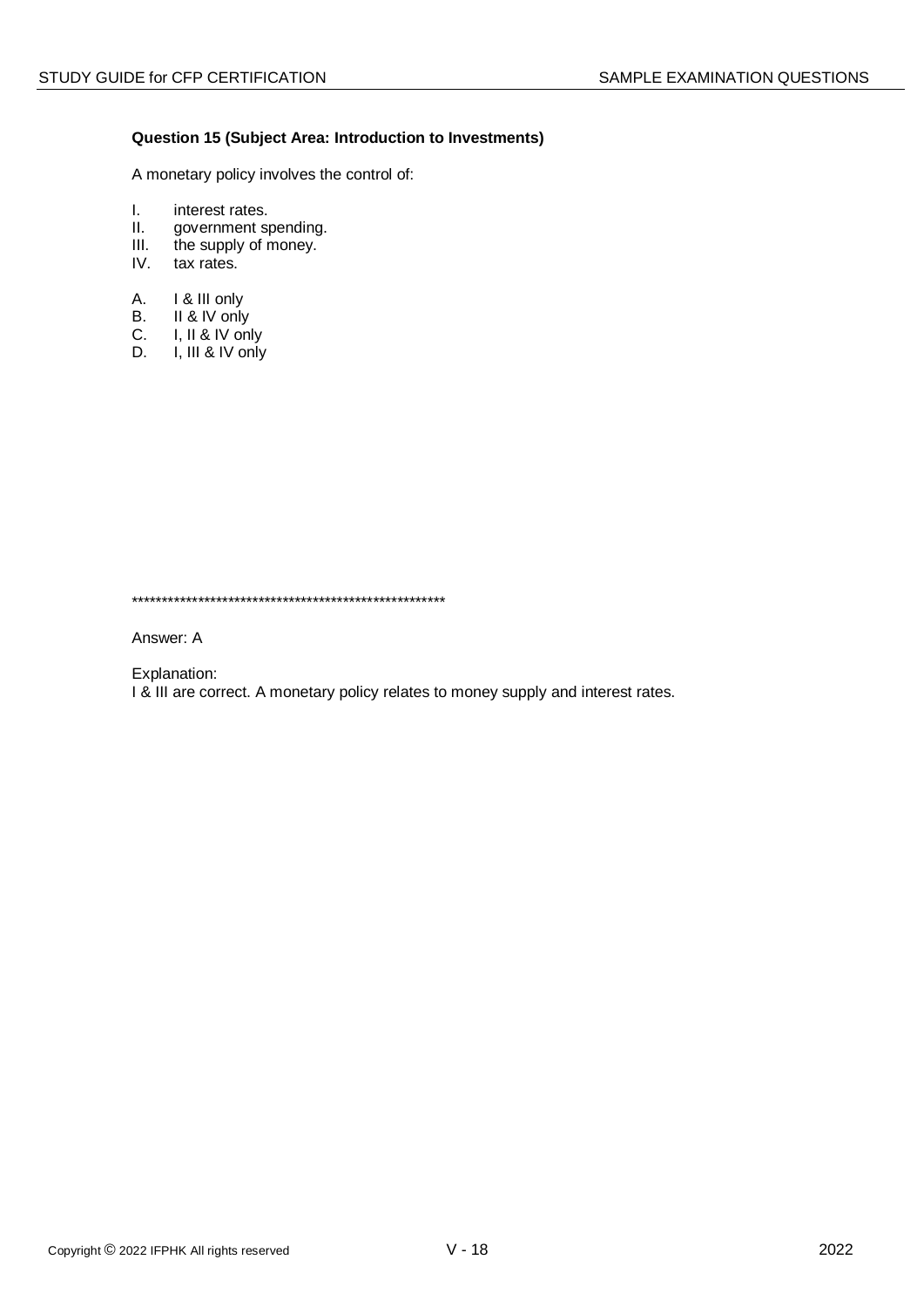#### Question 16 (Subject Area: Introduction to Investments)

Economic indicators suggest that there will be a rise in interest rates in the coming six months. Which ONE of the following investment portfolios would be LEAST exposed to such a rise in interest rates?

- $A_{1}$ One-third in cash, one-third in short-term bonds and one-third in shares.
- $B<sub>r</sub>$ One-third in long-term bonds, one-third in property and one-third in shares.
- $C.$ One-third in cash, one-third in long-term bonds and one-third in shares.
- D. One-third in short-term bonds, one-third in property and one-third in shares.

Answer: A

Explanation:

Property and long-term bonds are expected to be adversely affected when there is a rise in interest  $rate(s)$ .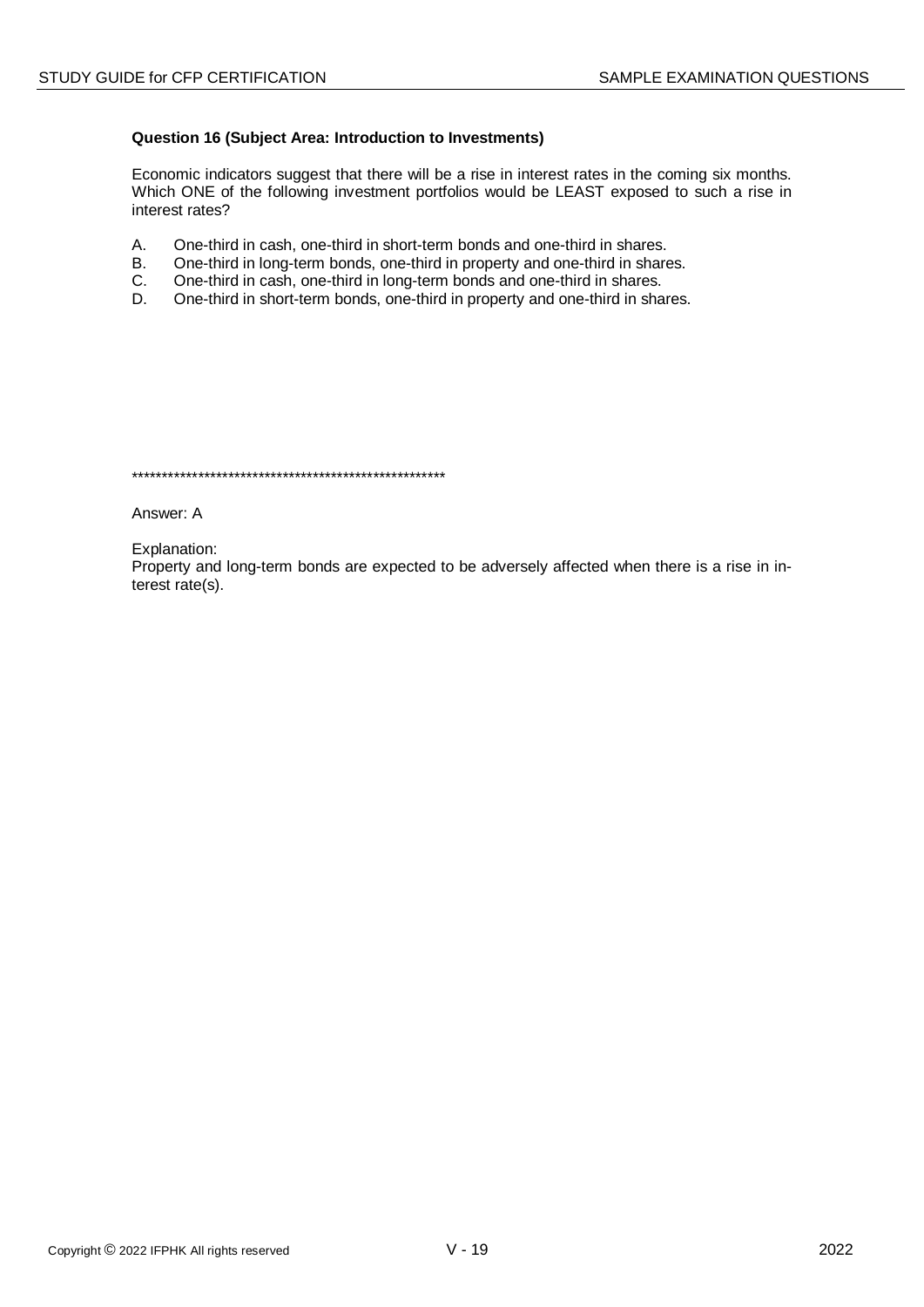#### Question 17 (Subject Area: Introduction to Investments)

Which of the following are typical features of a forward contract?

- $\mathbf{L}$ The price of the goods is determined at the time of making the contract.
- $II.$ The payment for the goods is made at the time of making the contract.
- $III.$ The goods will be delivered upon maturity of the contract.
- Α. I & II only
- I & III only **B.**
- II & III only C.
- $D_{-}$  $1.118111$

Answer: B

Explanation:

I & III are correct. The price of the goods is determined when the forward contract is made, the goods will be delivered and cash settlement is made upon maturity of the underlying contract.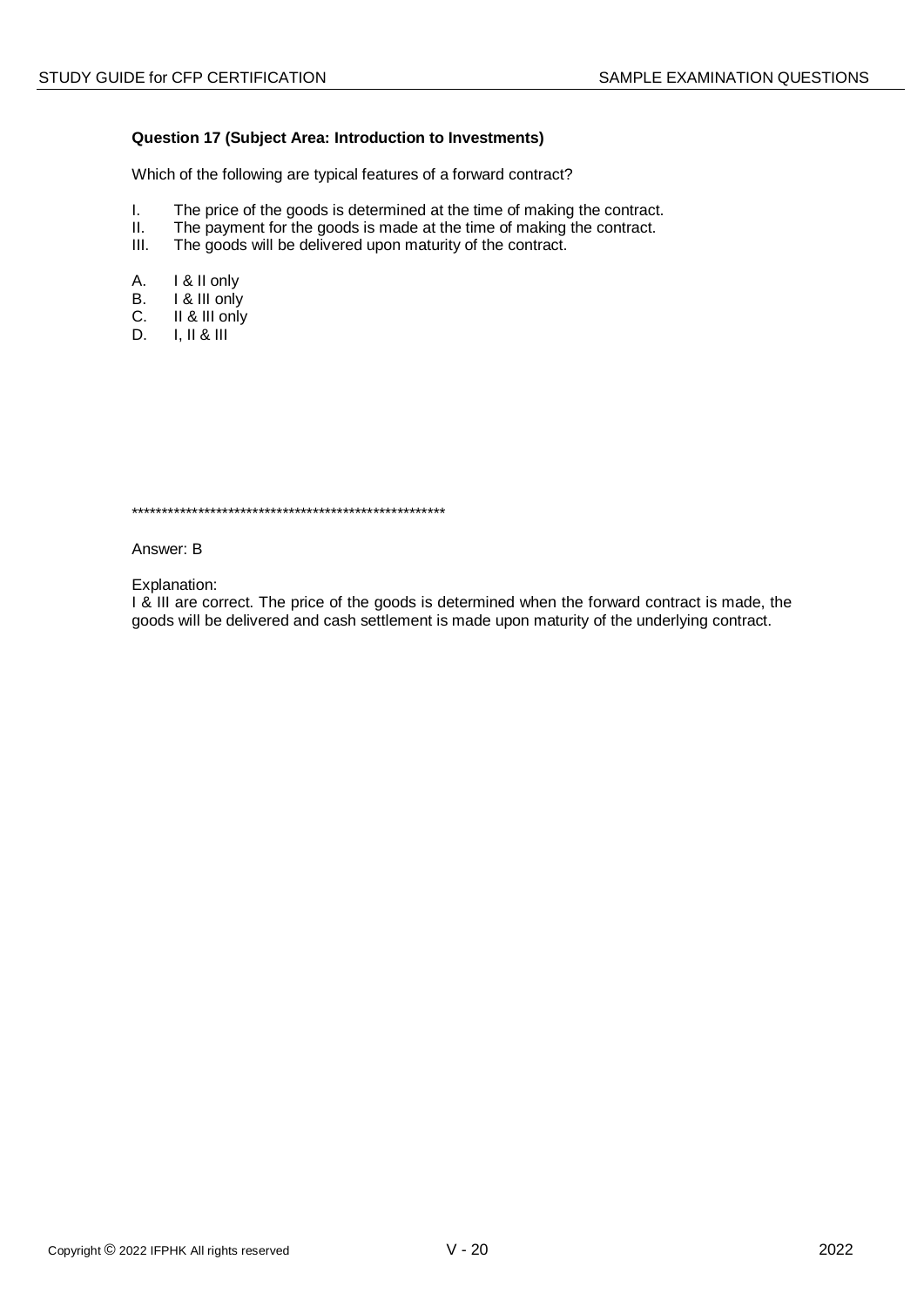#### Question 18 (Subject Area: Introduction to Investments)

Which of the following statements CORRECTLY describe(s) a bearer bond?

- $\mathbf{I}$ It usually does not have a maturity date.
- $II.$ It is considered to be owned by the holder of the bond.
- $III.$ It has no coupon payment.
- Α. II only
- I & II only **B.**
- I & III only C.
- D.  $\vert$ .  $\vert\vert$  &  $\vert\vert\vert$

Answer: A

Explanation:

Only II is correct. The holder of a bearer bond is considered to be the owner. A bearer bond has a maturity date and it can have coupon that is numbered and dated.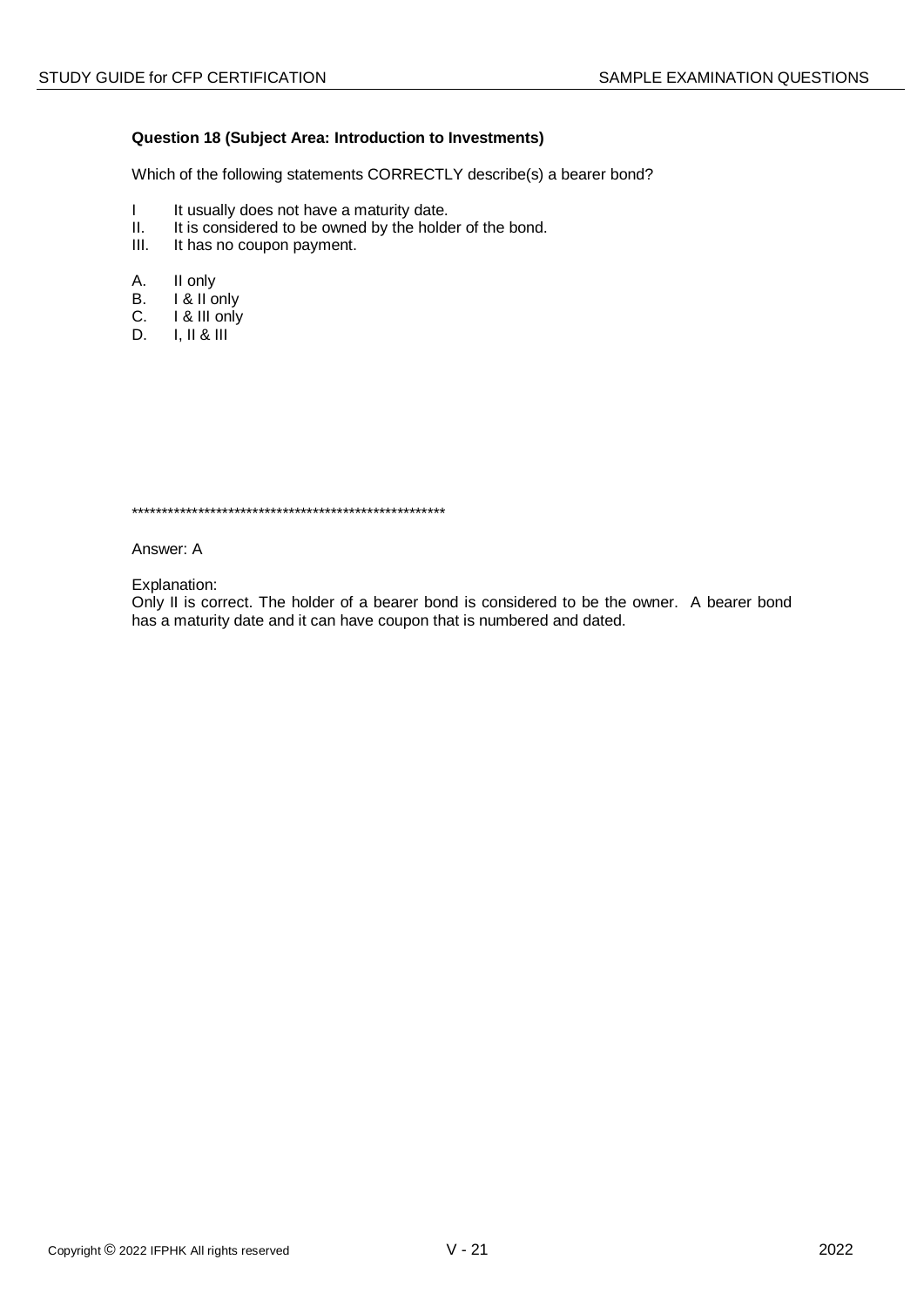## **Question 19 (Subject Area: Introduction to Investments)**

The following table lists out the transactions in an investor's securities account. What is the dollar-weighted average return of this account?

| Year | Transactions                                                                    |
|------|---------------------------------------------------------------------------------|
|      | Bought 2 shares of \$60 each                                                    |
|      | Received a dividend of \$4 per share<br>Sold 1 share at \$66 each               |
|      | Received a dividend of \$4 per share<br>Sold the remaining 1 share at \$63 each |

A. 9.38%<br>B. 11.67%

B. 11.67%

C. 15.53%

D. 17.58%

\*\*\*\*\*\*\*\*\*\*\*\*\*\*\*\*\*\*\*\*\*\*\*\*\*\*\*\*\*\*\*\*\*\*\*\*\*\*\*\*\*\*\*\*\*\*\*\*\*\*\*\*

Answer: B

Explanation:  $120 = (66+8)/(1+r) + (63+4)/(1+r)^{2}$ Return  $(r) = 11.67%$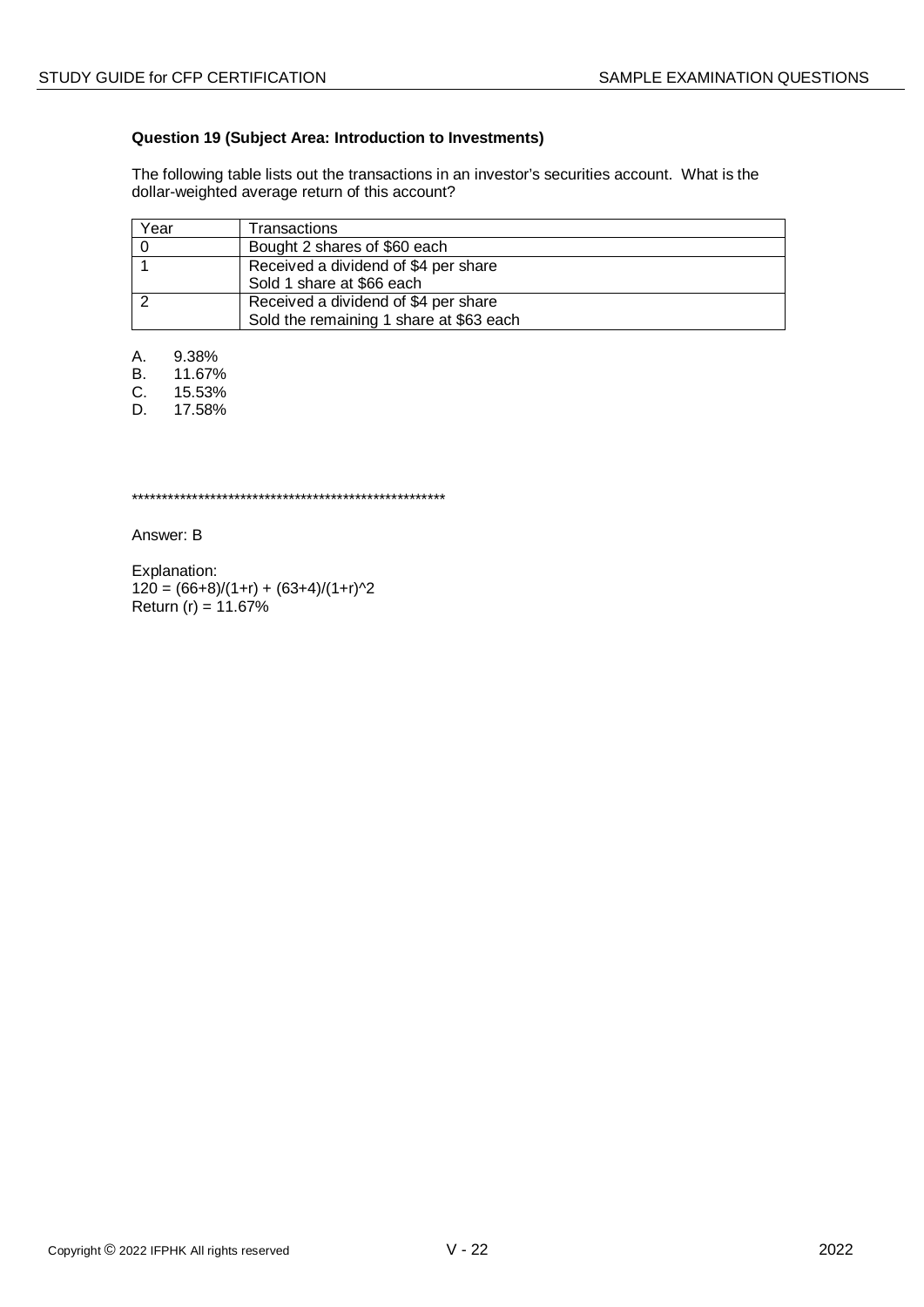#### Question 20 (Subject Area: Fundamentals of Insurance)

Janis is the Human Resources Manager of Company X and she is looking for a group life insurance policy. The insurance agent informs her that Company X must ensure that a minimum number of employees will be covered under the group policy. The main purpose of this requirement is to:

- A. avoid adverse selection.
- $B<sub>1</sub>$ ensure insurability.
- increase agency commission. C.
- D. reduce premium.

Answer: A

Explanation:

Adverse selection refers to the tendency of persons whose exposure to loss is higher than average to purchase insurance to a greater extent than those whose exposure is less than average. Adverse selection works in the direction of accumulating bad risk and causes the insurance plan to be unviable.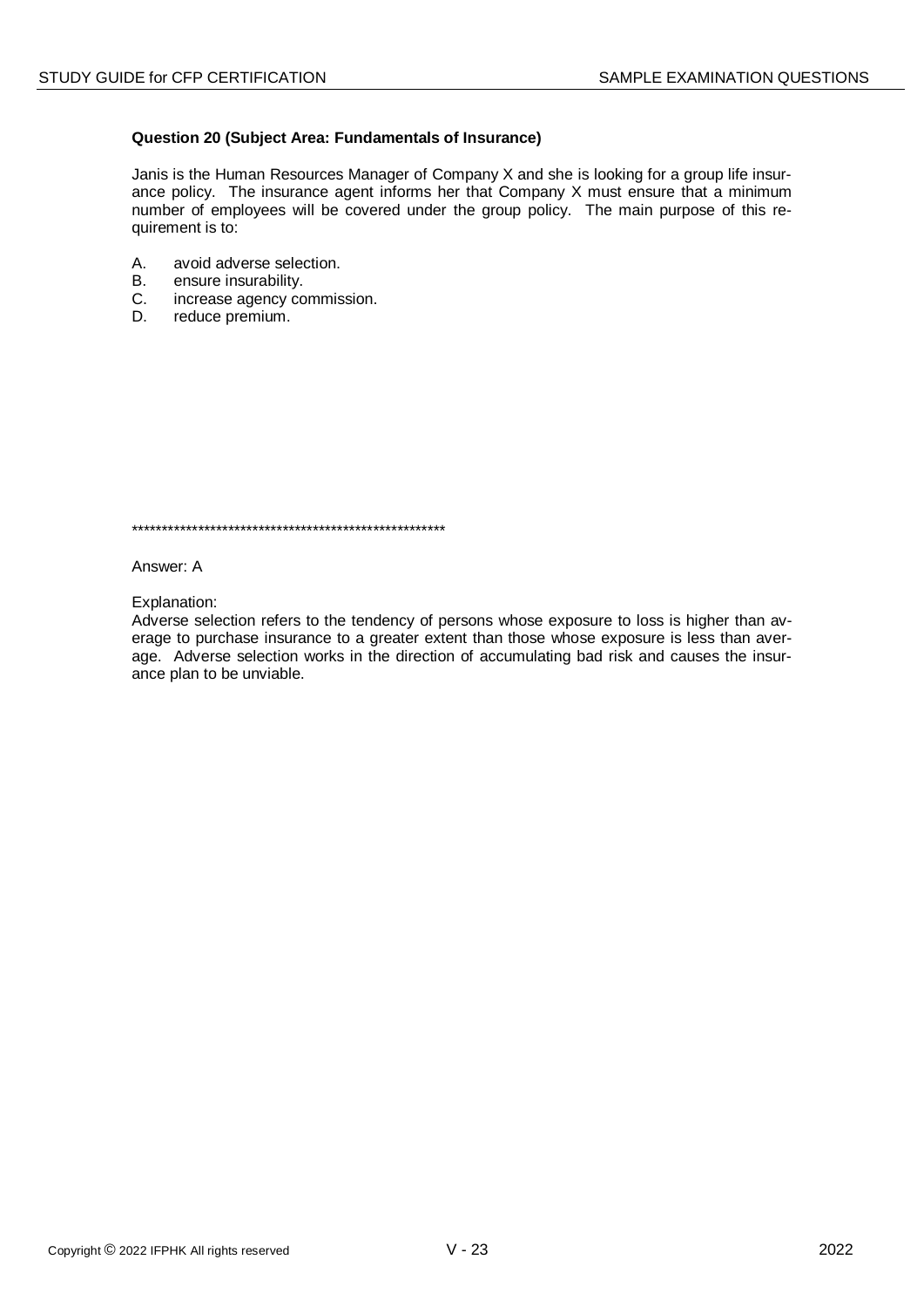#### Question 21 (Subject Area: Fundamentals of Insurance)

Bill submitted his proposal for a whole life insurance policy with a sum insured of \$1,000,000 and paid the first premium of \$2,000. He has passed the medical check-up, and the underwriting process was duly completed. If Bill dies before the policy was issued, how much will his beneficiary recover under the policy?

- Α. \$0
- $B<sub>1</sub>$  $$2,000$
- \$998,000 C.
- D. \$1,000,000

Answer: D

Explanation:

The beneficiary could get the sum insured as the life insurance contract is a valid contract, although the actual policy document has not yet been issued.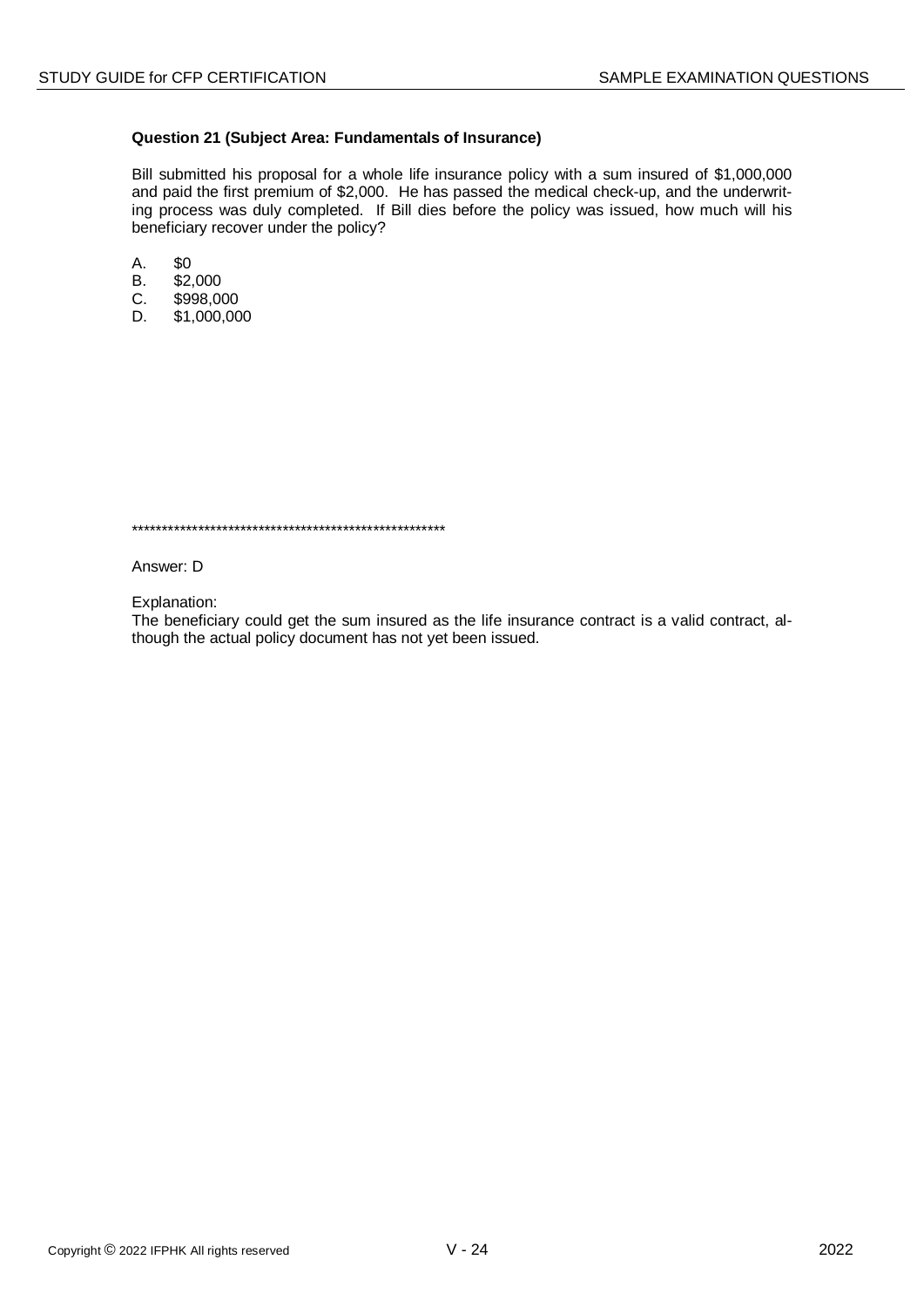## Question 22 (Subject Area: Fundamentals of Insurance)

Which of the following is/are the effects of the principle of indemnity in insurance?

- $\mathbf{L}$ It prevents the insured from profiting from insurance.
- $II.$ It reduces physical hazard.
- $III.$ It reduces moral hazard.
- Α. I only
- III only **B.**
- I & III only  $C_{1}$
- $1.11 & 8.111$ D.

Answer: C

Explanation:

I & III are correct. The principle of indemnity maintains that the insured should not profit from insurance. The principle of indemnity cannot reduce physical hazard.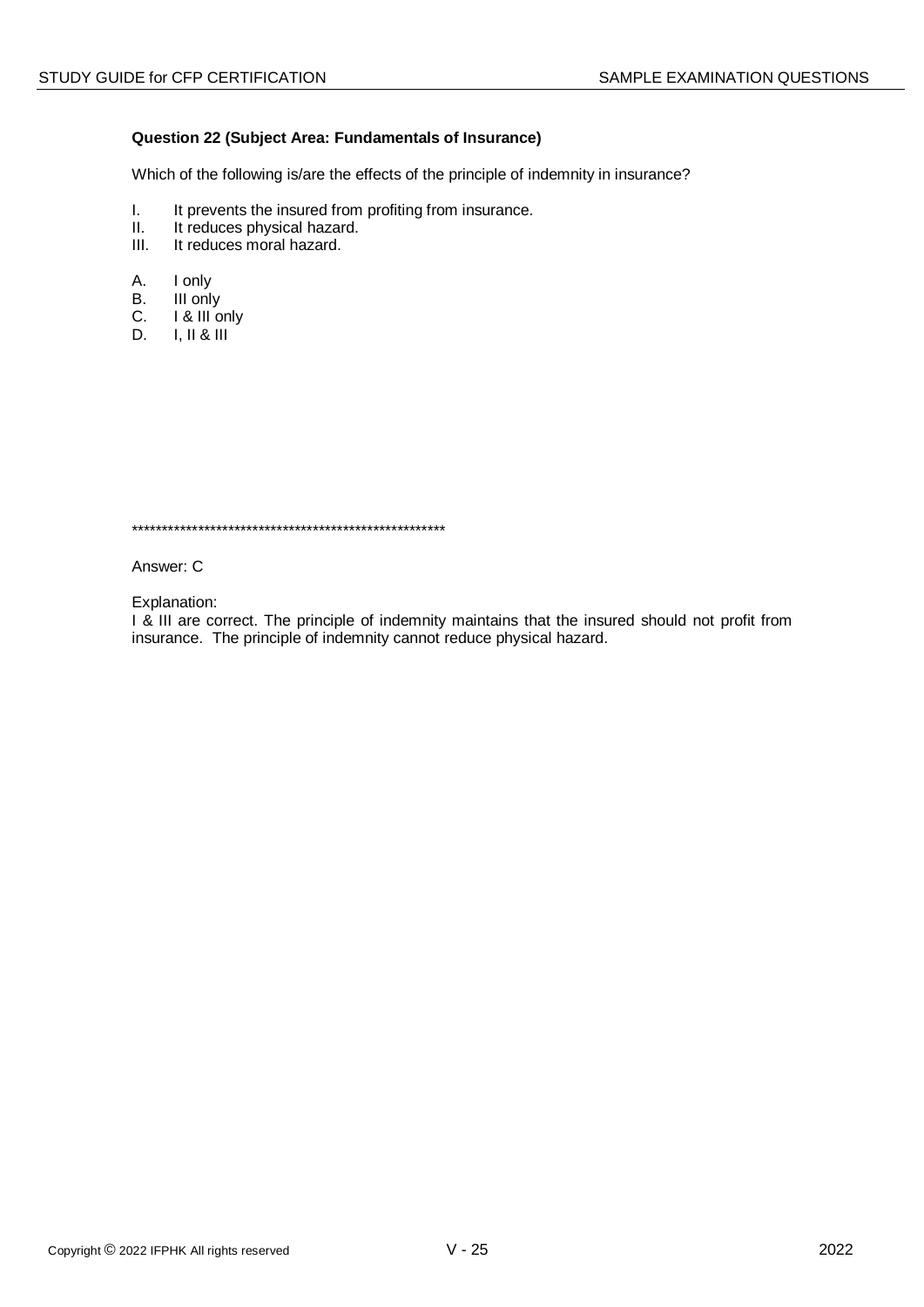#### **Question 23 (Subject Area: Fundamentals of Insurance)**

Ronald purchased his life insurance policy 5 years ago and committed suicide last month. When the insurance company processed the claim, it was found that Ronald had not fully disclosed information about his health condition in the life insurance proposal form. In the circumstances, the insurance company \_\_\_\_\_\_\_\_\_\_\_\_\_\_\_ payment under the policy by reason of the clause.

- A. can reject; entire contract
- B. can reject; suicide
- C. cannot reject; incontestable<br>D. cannot reject: ownership
- cannot reject; ownership

\*\*\*\*\*\*\*\*\*\*\*\*\*\*\*\*\*\*\*\*\*\*\*\*\*\*\*\*\*\*\*\*\*\*\*\*\*\*\*\*\*\*\*\*\*\*\*\*\*\*\*\*

Answer: C

Explanation:

In accordance with the incontestable clause, the validity of the insurance contract cannot be questioned for any reason whatsoever after it has, during the lifetime of the insured, been in force for some time, typically 2 years.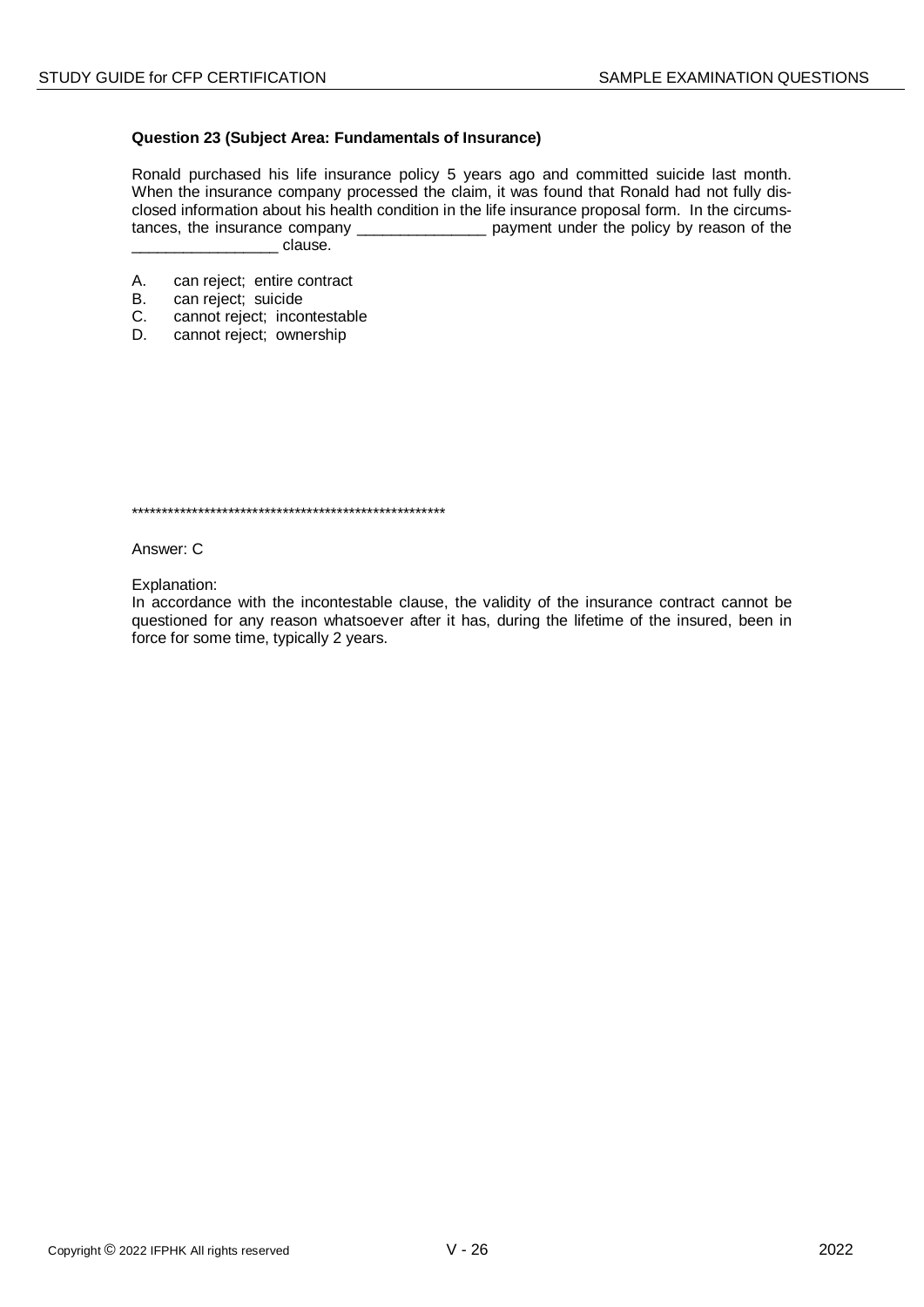#### Question 24 (Subject Area: Fundamentals of Insurance)

Which of the following statements with respect to a disability income benefit rider in a life insurance policy are CORRECT?

- $\mathbf{L}$ Income benefits will be provided during the insured's disability.
- $II.$ Death benefits will be reduced if income benefits are provided to the insured.
- $III.$ A waiting period normally applies before income benefits are provided to the insured.
- А. I & II only
- I & III only  $B<sub>r</sub>$
- II & III only  $C_{1}$
- D.  $I, II & III$

ability of the development of the development of the development of the development of the development of the development of the development of the development of the development of the development of the development of th

Answer: B

Explanation:

Only I & III are correct. There will be no deduction of the death benefits if the insured receives income benefits during the period of disability.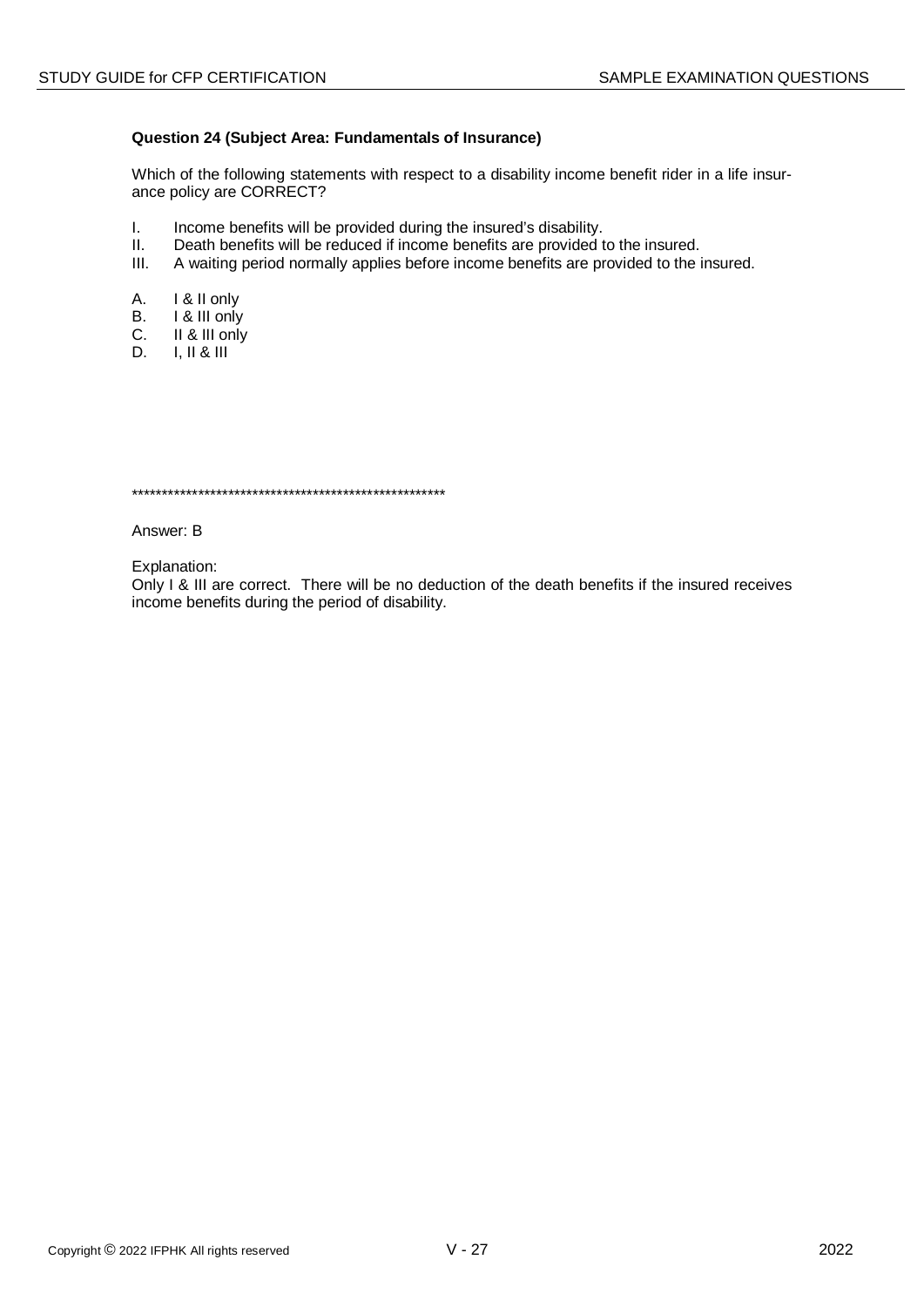#### Question 25 (Subject Area: Fundamentals of Insurance)

Which of the following statements regarding a convertible term life insurance policy are COR-RECT?

- $\mathbf{L}$ The insured has the option of converting the policy subject to the provision of satisfactory evidence of insurability.
- $II.$ The insured has the option of converting the policy without having to provide evidence of insurability.
- The insured has the option of exchanging the term life insurance policy for a permanent  $III.$ health insurance policy.
- $IV_{-}$ The insured has the option of exchanging the term life insurance policy for some other type of permanent life insurance policy.
- $A_{1}$ 1 & III only
- I & IV only B.
- II & III only  $C_{1}$
- II & IV only  $\mathsf{D}$

Answer: D

Explanation:

II & IV are correct. A conversion provision gives the insured the option to exchange the term insurance policy for some category of permanent life insurance policy without having to prove insurability.

- End of Sample CFP Certification Examination Questions (Foundation Level) -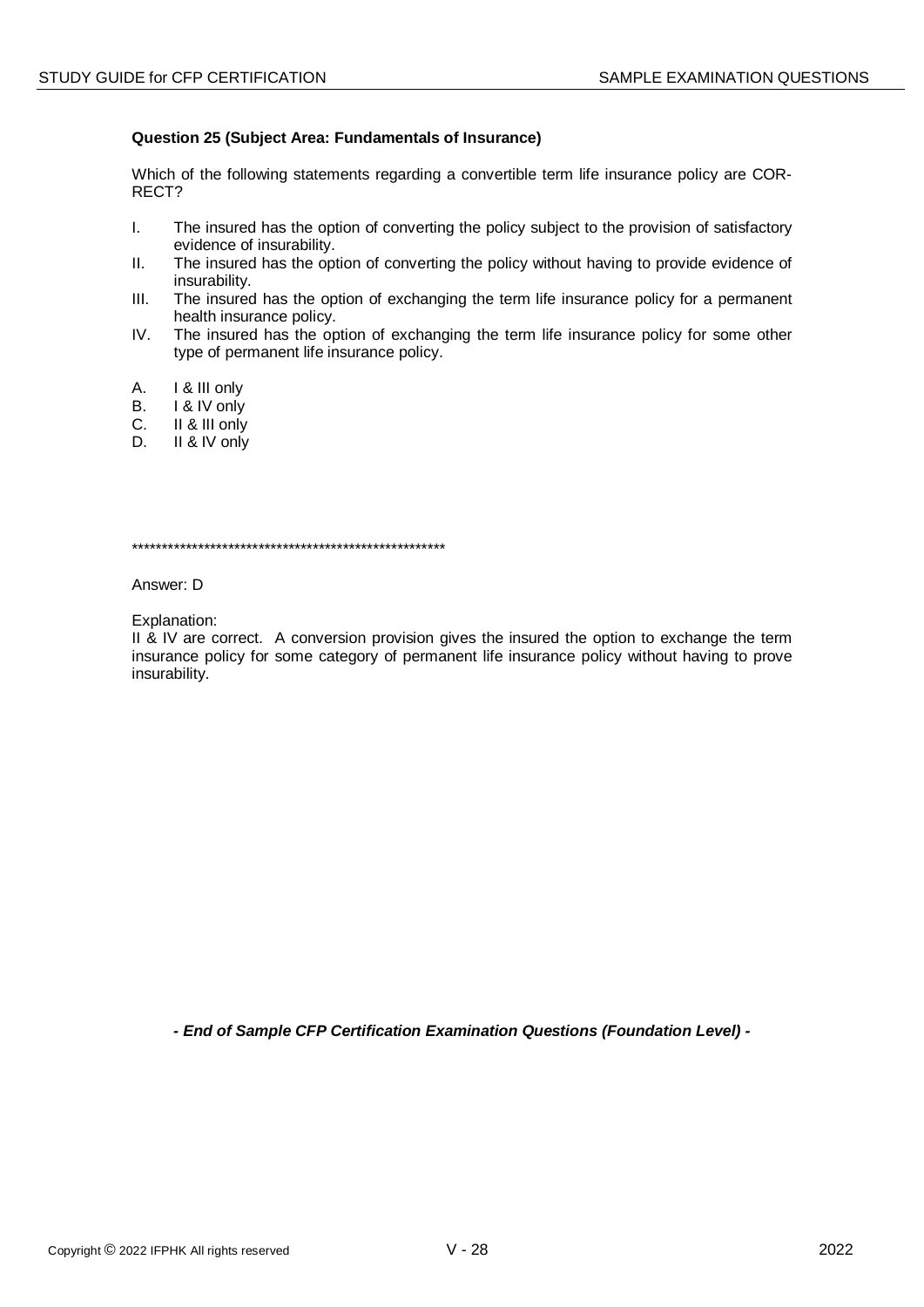## **CFP CERTIFICATION EXAMINATION (ADVANCED LEVEL PAPER 1)**

#### **Question 26 (Subject Area: Financial Management)**

When investing in real assets such as properties or land at times of inflation, the future cashflows from the investments are likely to rise in:

- I. intrinsic value.
- II. nominal value.
- III. real value.
- A. II only
- B. III only
- 
- C. **I** & II only<br>D. **I** & III only I & III only

\*\*\*\*\*\*\*\*\*\*\*\*\*\*\*\*\*\*\*\*\*\*\*\*\*\*\*\*\*\*\*\*\*\*\*\*\*\*\*\*\*\*\*\*\*\*\*\*\*\*\*\*\*\*\*\*\*\*

Answer: A

Explanation: II is correct. Nominal value refers to a value expressed in money terms in a given year or series of years; it is likely to rise at times of inflation. Real value adjusts nominal value to remove effects of price changes over time. Intrinsic value refers to the actual value of a company or an asset based on an underlying perception of its true value including all aspects of the business.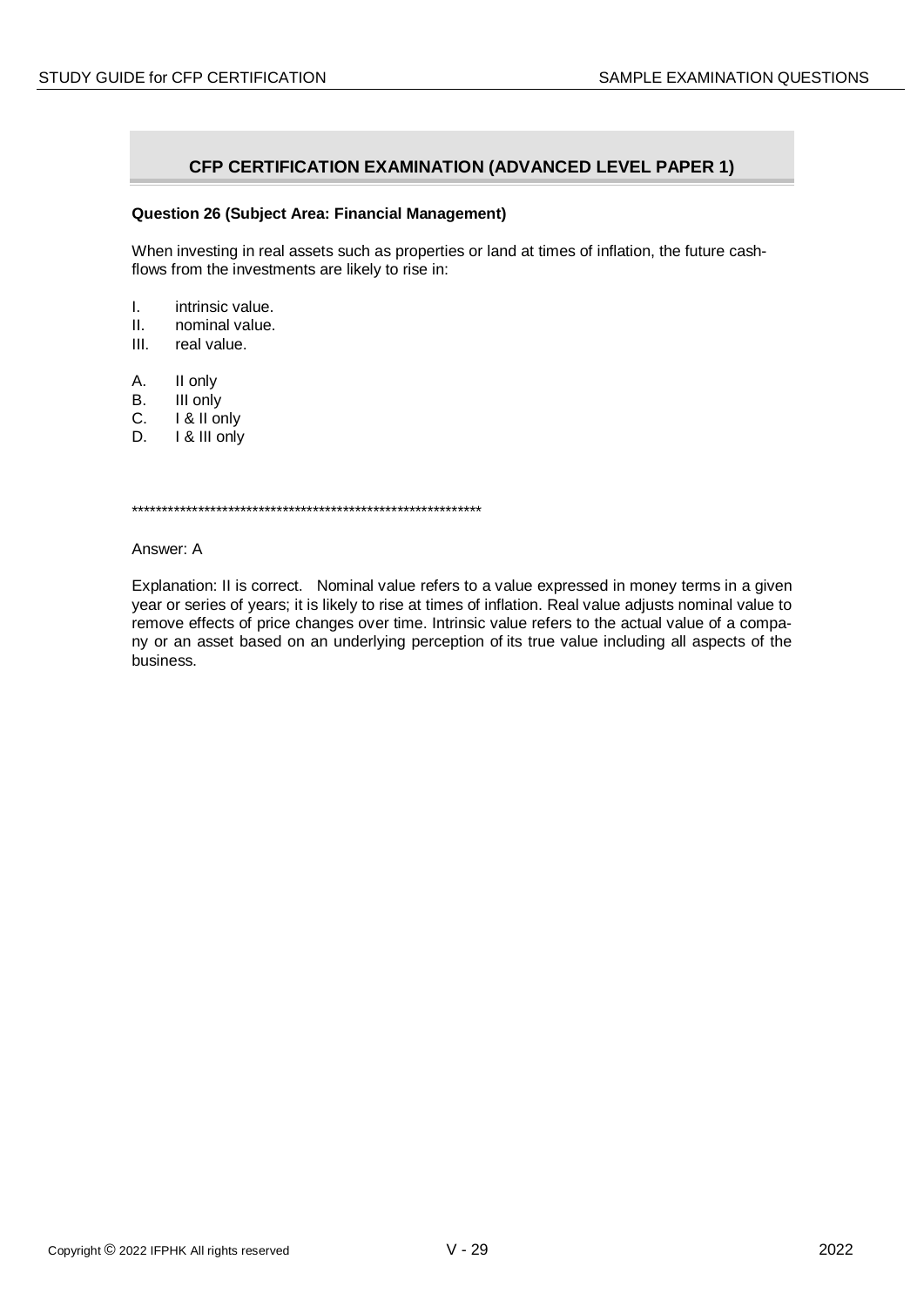#### **Question 27 (Subject Area: Financial Management)**

Which of the following abilities of a financial planning strategy can be evaluated with reference to information provided by a financial budget?

- $\mathbf{L}$ Its ability to maintain a certain level of living standard.
- $II.$ Its ability to maintain a sufficient amount of emergency cash.
- $III.$ Its ability to maintain investment risk at an acceptable level.
- Its ability to maintain wealth accumulation at a reasonable pace.  $IV.$
- А. I & IV only
- $B<sub>1</sub>$ I, II & III only
- $C_{1}$ I, II & IV only
- II, III & IV only D.

Answer: C

Explanation: I, II & IV are correct. Living standard can be measured by the amount of consumption. The sufficiency of emergency cash is usually measured by the amount of expenses in a number of months. Wealth is usually accumulated through regular savings. These are components in a budget. Investment risk is reflected in the balance sheet.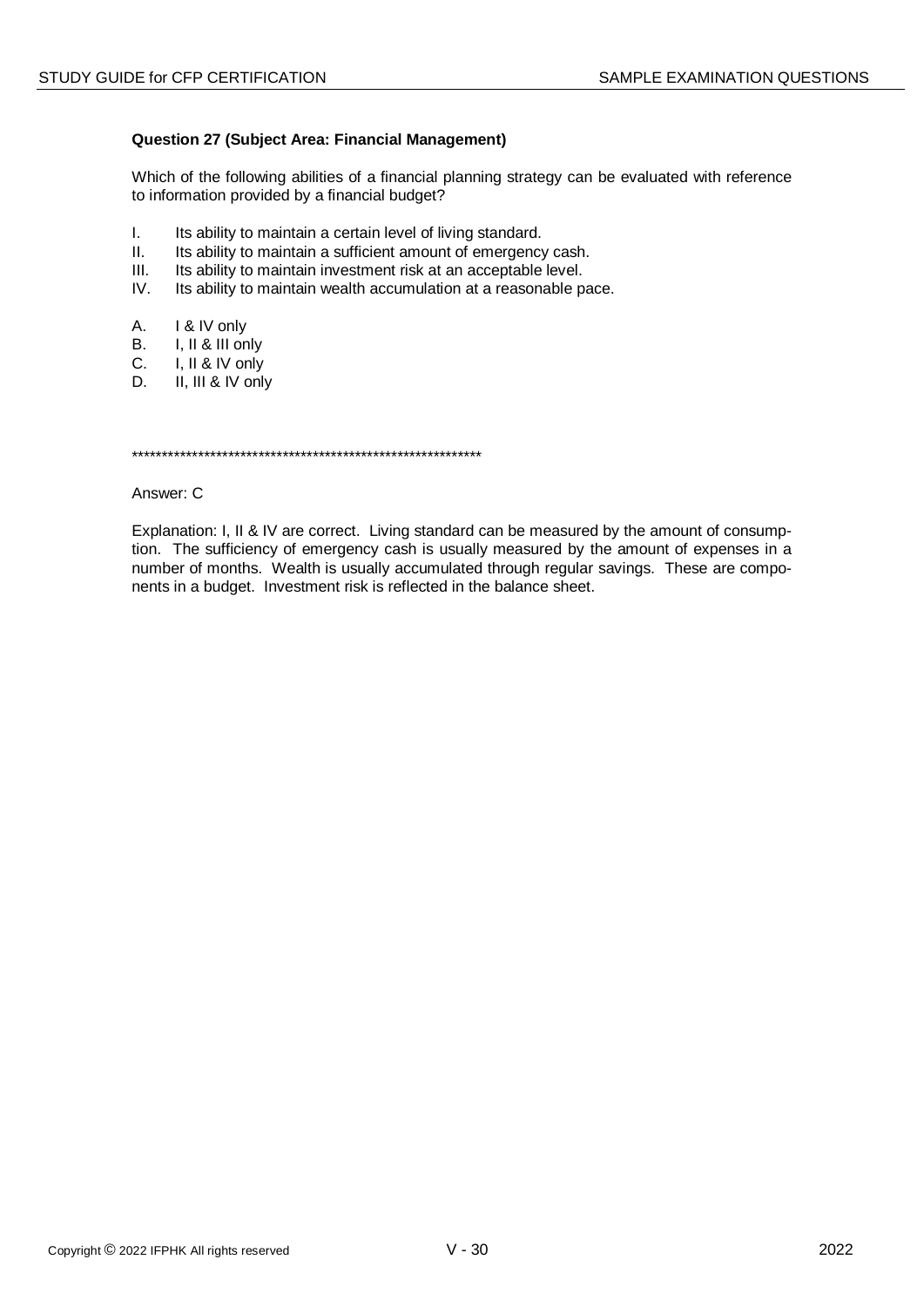## **Question 28 (Subject Area: Financial Planning Principles)**

In the early stage of establishing a relationship with a client, a financial planner should:

- $\mathbf{L}$ discuss the process and concepts of financial planning with the client.
- $II.$ inform the client about the limitation and scope of the services that the planner can provide legally.
- $III.$ clarify the respective responsibilities of the planner and the client.
- explore the risk attitude of the client.  $IV.$
- I & III only А.
- $B<sub>1</sub>$ II & IV only
- $C_{-}$ I, II & III only
- I, III & IV only D.

Answer: C

Explanation: I, II & III are correct as they are all actions that should be taken by a financial planner in Step 1 of the financial planning process. Exploring the risk attitude of the client should be done  $in$ Step  $\overline{2}$  $of$ the financial planning process.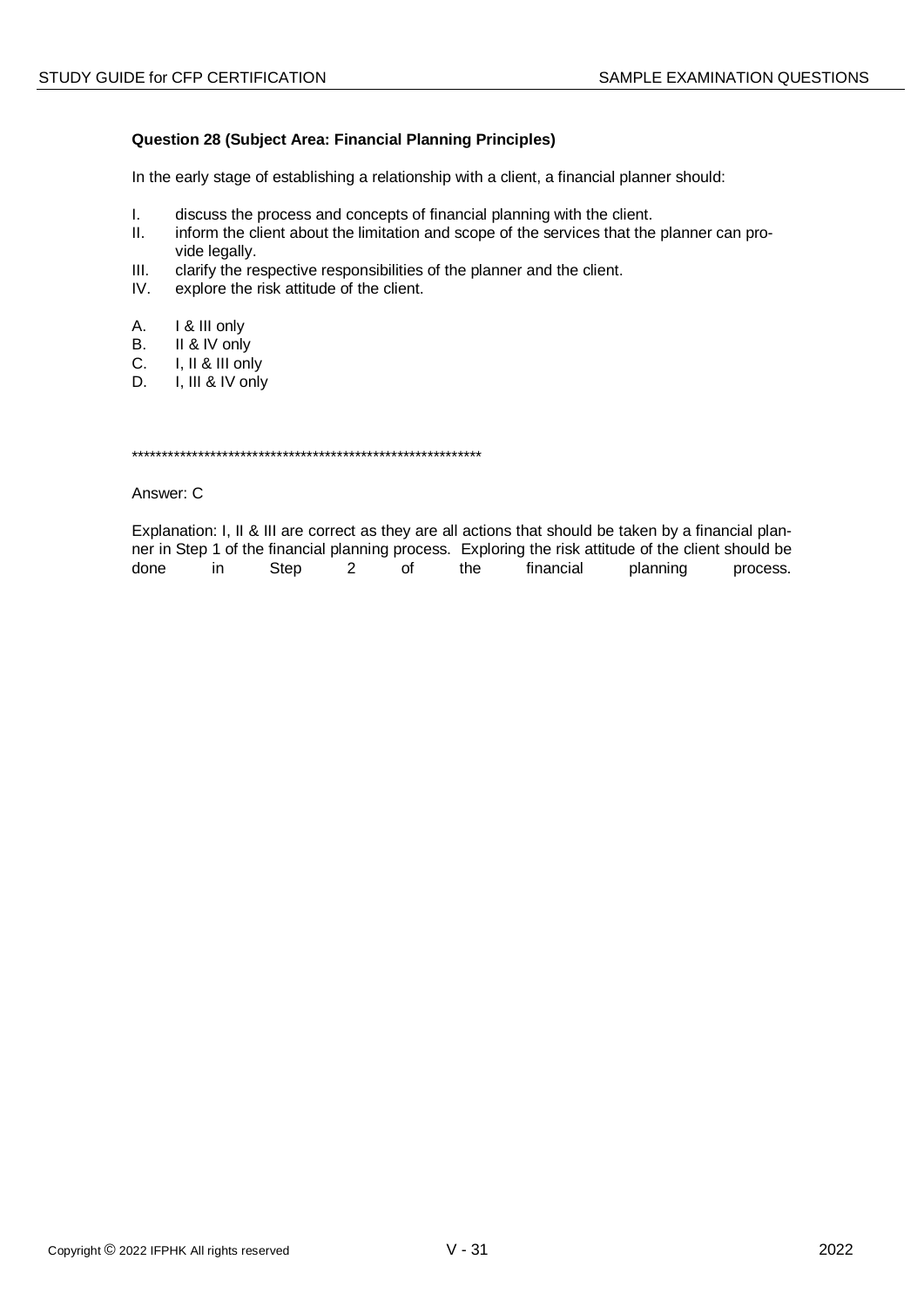## **Question 29 (Subject Area: Financial Planning Principles)**

Which of the following statements about determining the client's personal and financial goals, needs and priorities are CORRECT?

- $\mathbf{I}$ They must be determined mutually by the planner and the client.
- $II.$ They must be determined with sole reference to the client's financial strengths and weaknesses.
- $III.$ Those relevant to the scope of engagement need to be determined in clear and measurable objectives.
- A. I & II only
- **B.** I & III only
- II & III only C.
- D.  $I, II & II$

Answer: B

Explanation: I & III are correct. A client's personal and financial goals, needs and priorities must not be limited only to the client's financial strengths and weaknesses.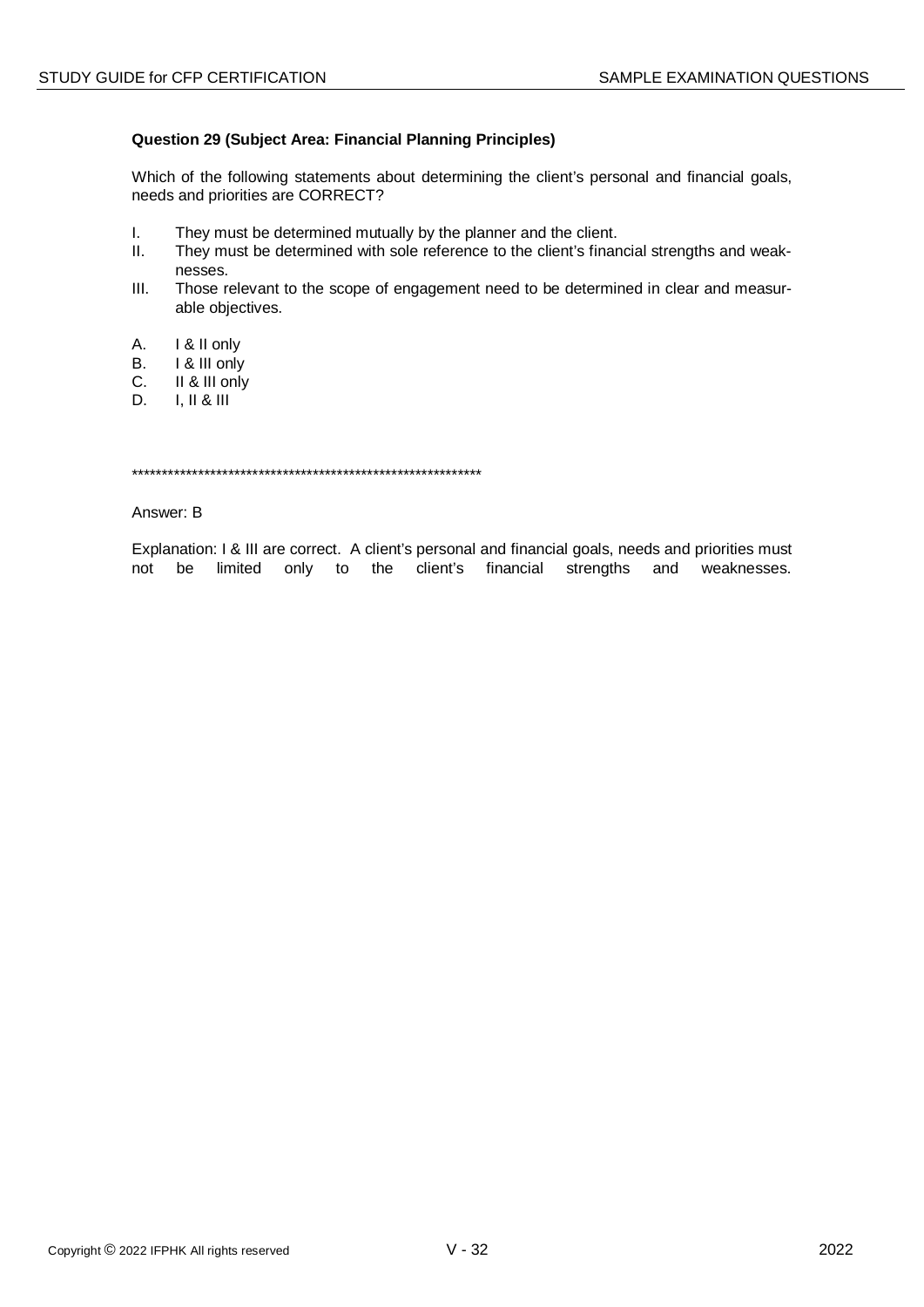## **Question 30 (Subject Area: Financial Planning Principles)**

Evaluating the client's financial position is an important step in the financial planning process. Which of the following tasks should be completed in this step?

- $\mathbf{L}$ Assessing the liabilities of the client.
- $II.$ Identifying the client's financial strengths and weaknesses.
- $III.$ Preparing cashflow statements of the client.
- $IV_{-}$ Recommending appropriate insurance policies to the client.
- A. I & III only
- $B<sub>1</sub>$ I, II & III only
- $C_{1}$ I, II & IV only
- II, III & IV only D.

#### Answer: B

Explanation: I, II & III are correct. They are all tasks that should be completed in Step 3 of the financial planning process. Recommending appropriate insurance policies to the client should be done in Step 4 of the financial planning process.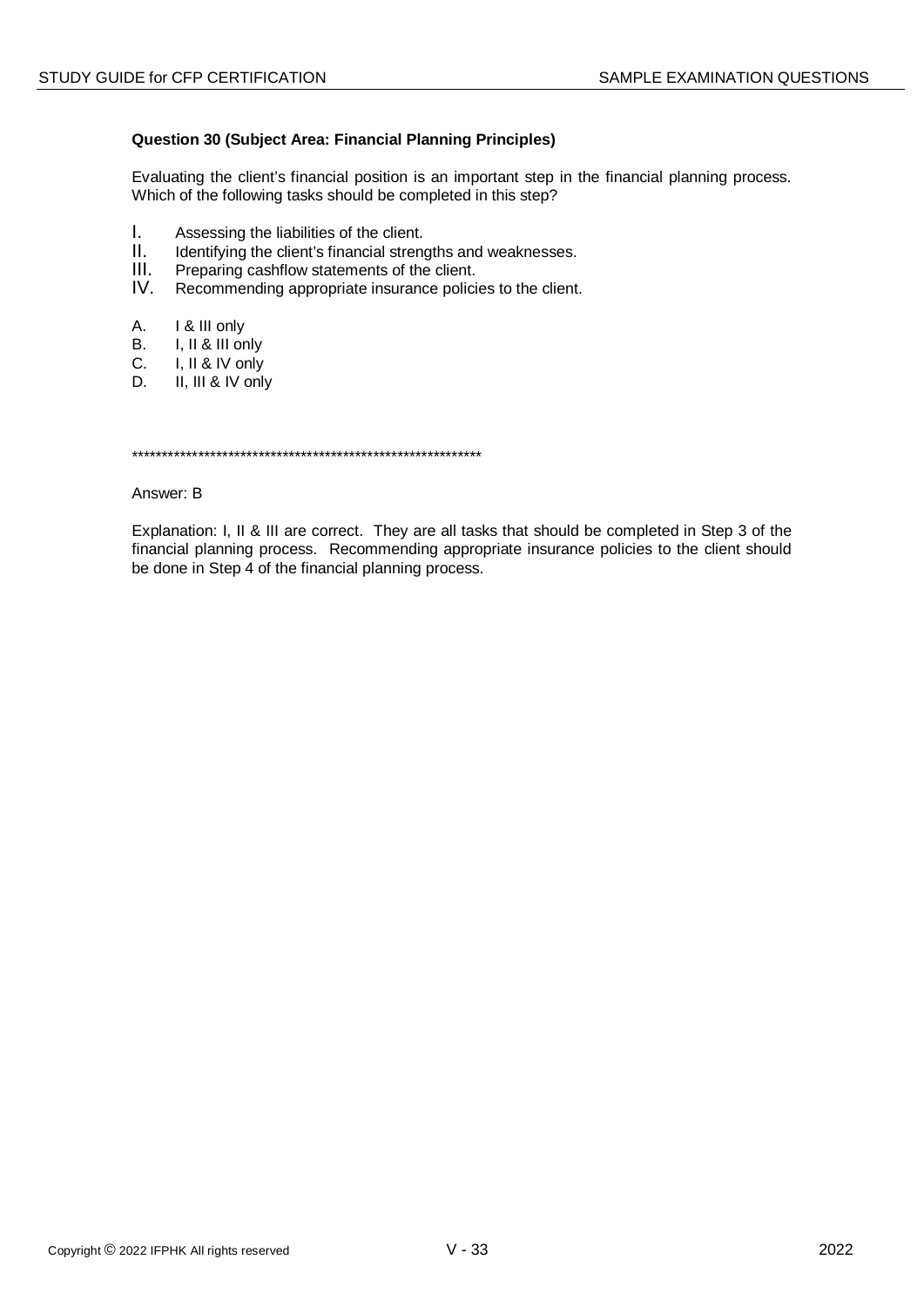## **Question 31 (Subject Area: Retirement Planning)**

Which of the following is/are disadvantages of defined-contribution plans from the employee's perspective?

- $\mathbf{L}$ Amount of actual retirement benefit is not known.
- $\Pi$ . Individual members solely account for contributions.
- $III.$ Investment losses must be borne by the employee.
- A. I only
- I & III only В.
- $C_{\cdot}$ II & III only
- D.  $I, II & II$

#### Answer: B

Explanation: I & III are correct. Apart from employees, employers usually also contribute to defined-contribution plans. The Hong Kong Mandatory Provident Fund Scheme is an example of a defined-contribution plan.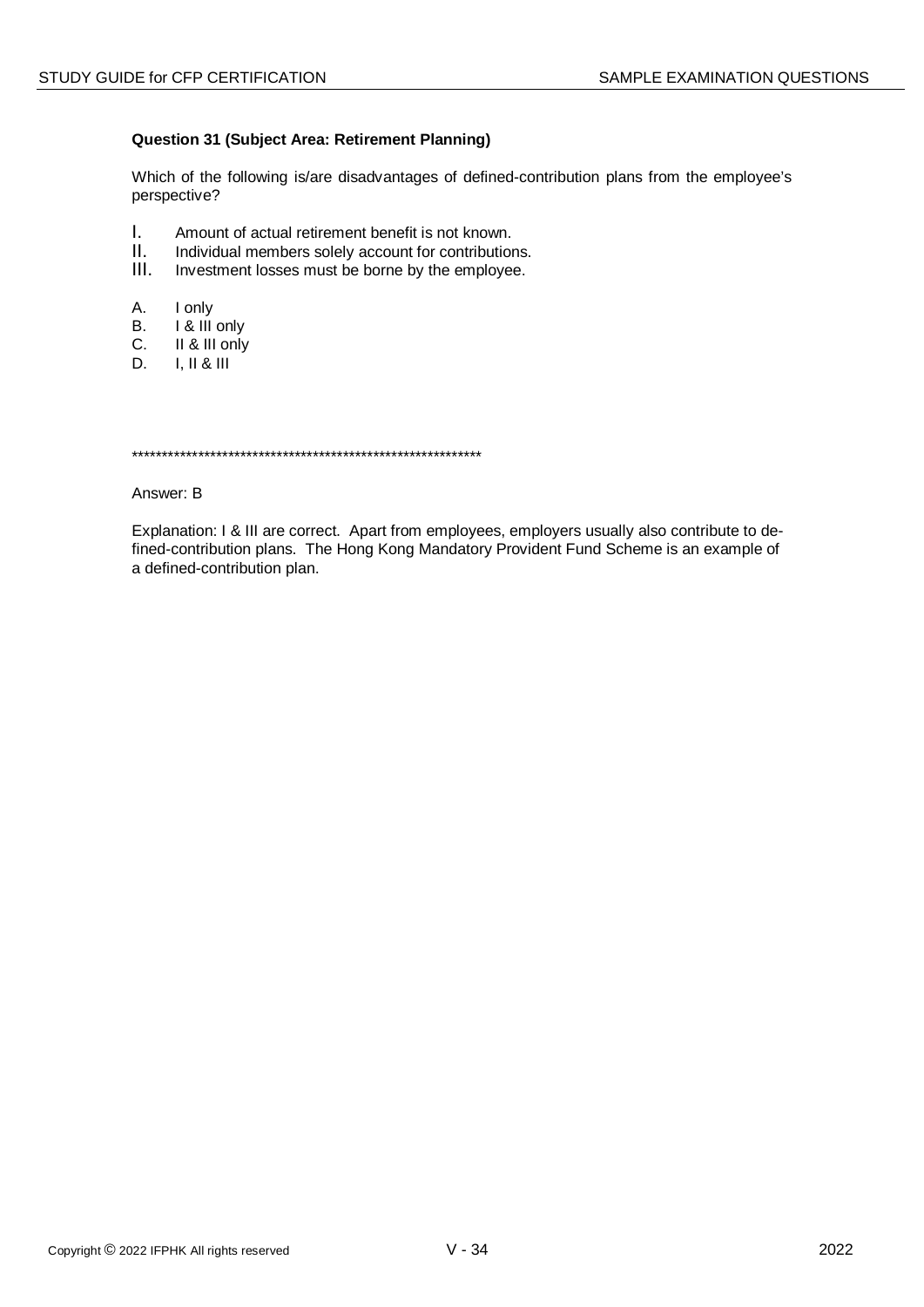## **Question 32 (Subject Area: Retirement Planning)**

Tim plans to set up a retirement fund to provide an amount of \$50,000 per year over 20 years starting next year. Assume that the expected rate of return to the fund is 10% per year, how much money would he have invested today if the expected inflation rate is 6%?

A. \$296,442

- B. \$425,678<br>C. \$573,496 \$573,496
- D. \$693,346

\*\*\*\*\*\*\*\*\*\*\*\*\*\*\*\*\*\*\*\*\*\*\*\*\*\*\*\*\*\*\*\*\*\*\*\*\*\*\*\*\*\*\*\*\*\*\*\*\*\*\*\*\*\*\*\*\*\*

Answer: D

Explanation: D is correct. It is calculated as follows:

Present value of the retirement fund after one year = PV(bgn) I={(1.10/1.06)-1}, n=20, PMT=-\$50,000, PV =\$719,510

Amount of investment today = \$719,510/(1.1/1.06)=\$693,346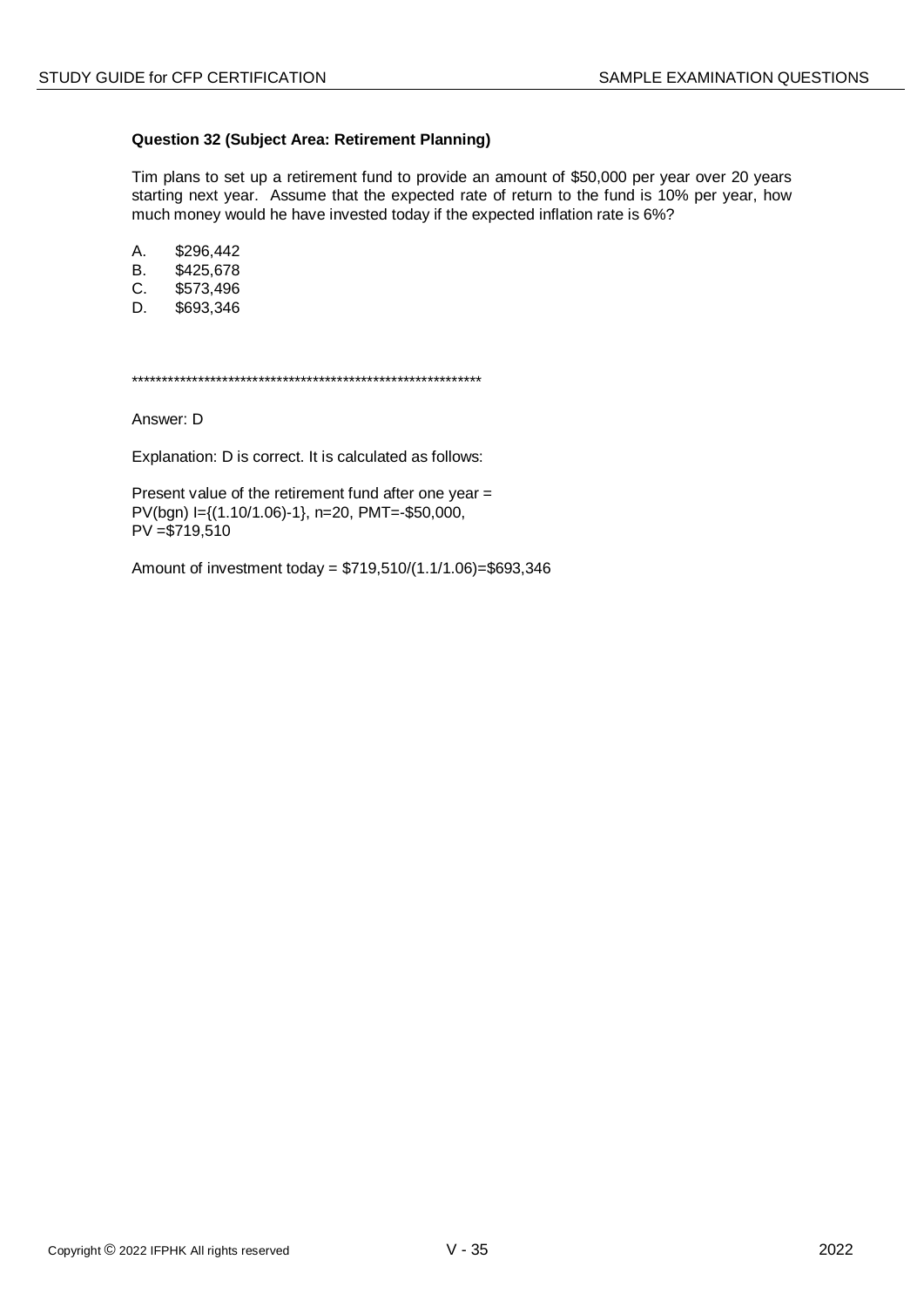#### **Question 33 (Subject Area: Investment Planning/Asset Management)**

Using the capital market line (CML) in analyzing a risky portfolio, \_\_\_\_\_\_\_ performance is indicated by a position below the CML, experience is indicated by a position above the CML and \_\_\_\_\_\_\_ performance is indicated by a position on the CML.

| А. | inferior | ; optimal  | ; superior |
|----|----------|------------|------------|
| В. | inferior | ; superior | ; optimal  |
| C. | optimal  | ; superior | ; inferior |
| D. | superior | ; inferior | ; optimal  |

\*\*\*\*\*\*\*\*\*\*\*\*\*\*\*\*\*\*\*\*\*\*\*\*\*\*\*\*\*\*\*\*\*\*\*\*\*\*\*\*\*\*\*\*\*\*\*\*\*\*\*\*\*\*\*\*\*\*

#### Answer: B

Explanation: B is correct. The capital market line (CML) is a line used in the capital asset pricing model to illustrate the rates of return for efficient portfolios depending on the risk-free rate of return and the level of risk (standard deviation) for a particular portfolio. Inferior performance is indicated by a position below the CML, superior performance is indicated by a position above the CML and optimal performance is indicated by a position on the CML.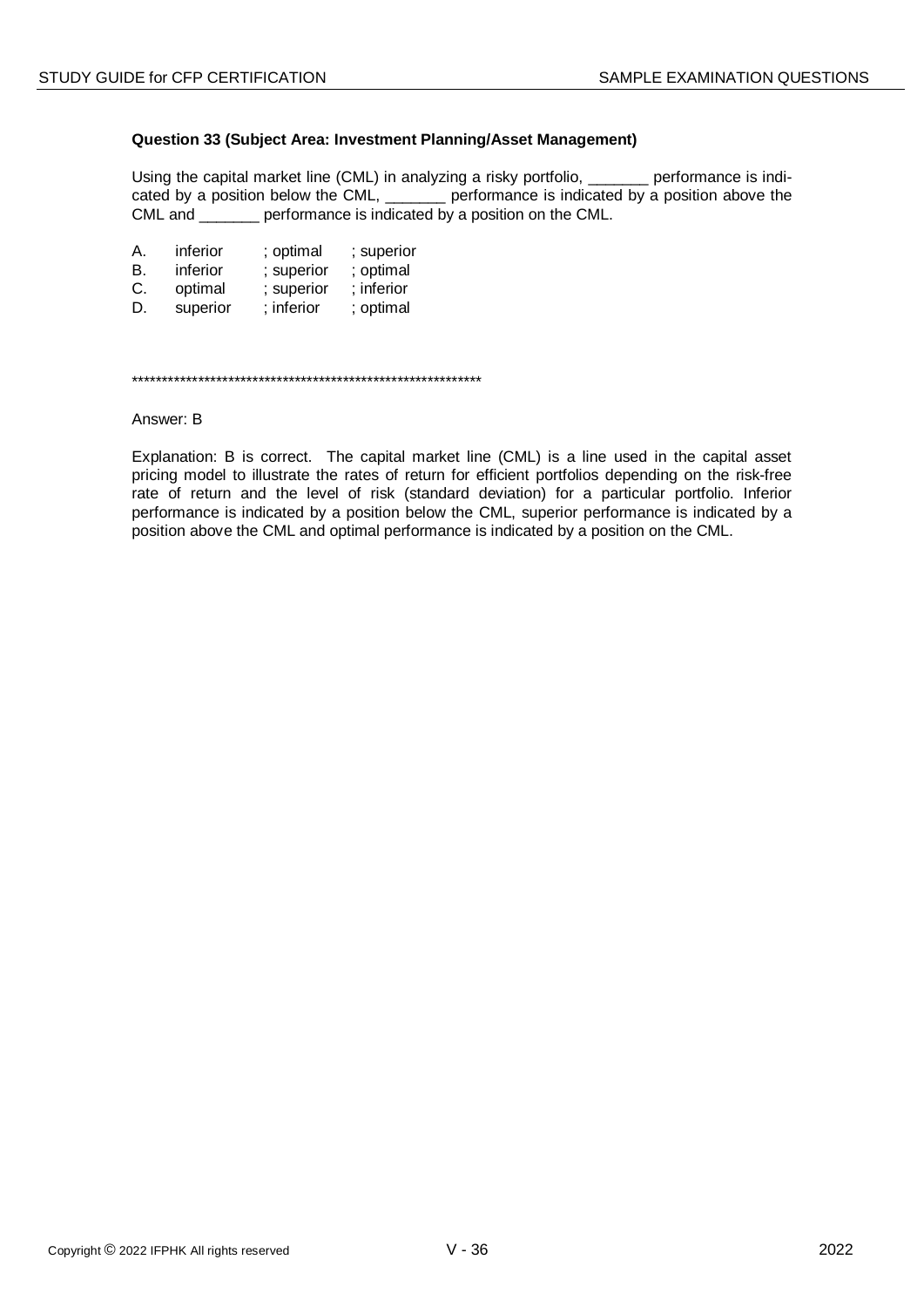## Question 34 (Subject Area: Investment Planning/Asset Management)

Mr. A, a risk-averse investor, is considering to invest in either an US Treasury bill which currently pays a 4.5% rate of return, or a risky portfolio which pays a 8% return with a probability of 40%, and a 3% return with a probability of 60%. Mr. A asks his financial planner to help him calculate the risk premium of investing in the risky portfolio, and to give him some investment advice. Which ONE of the following statements is the MOST appropriate for Mr. A's financial planner to make?

- Α. The risk premium is 0 and Mr. A should invest in the risky portfolio.
- The risk premium is 0 and Mr. A should invest in the US Treasury bill. **B.**
- $C_{1}$ The risk premium is 0.5% and Mr. A should invest in the risky portfolio.
- D. The risk premium is 0.5% and Mr. A should invest in the US Treasury bill.

Answer: C

Explanation: C is correct. Risk premium =  $[(8\%^*40\%)+(3\%^*60\%)]-4.5\% = 0.5\%$ . Mr. A should invest in the risky portfolio because he is rewarded with a risk premium.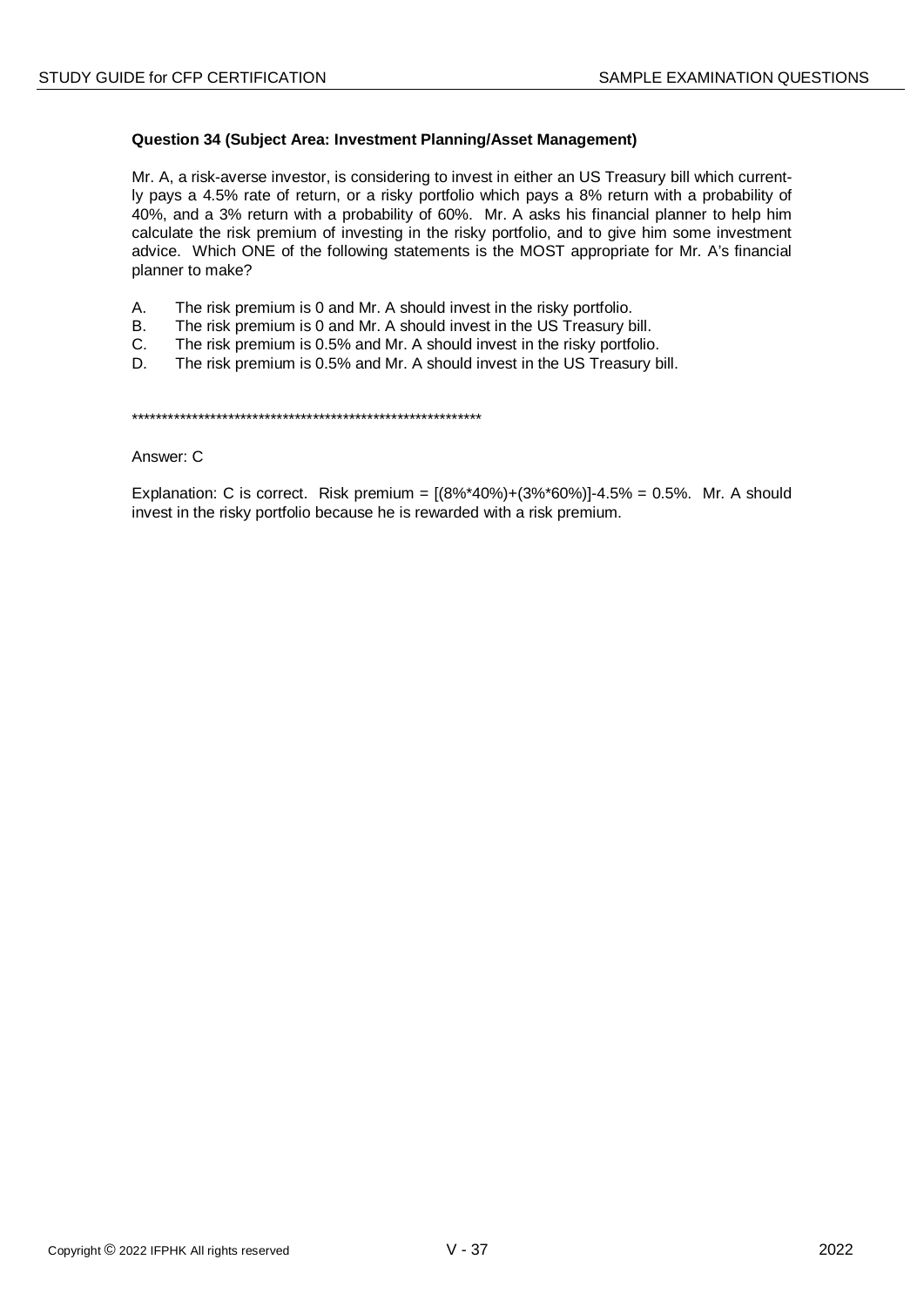## Question 35 (Subject Area: Investment Planning/Asset Management)

## Please refer to the following information to answer Question 35 and Question 36:

Portfolio XYZ is well diversified. It has a return of 10.5%, a portfolio beta of 1.2 and a standard deviation of 5%. Assume the risk free rate is 3% and the interest rate on long-term government bonds is 6%.

What is the Sharpe measure of the portfolio?

 $A<sub>1</sub>$  $0.9$ 

 $1.2$  $B<sub>r</sub>$ 

C.  $1.5$ 

D. 6.25

Answer: C

Explanation: C is correct. Sharpe measure is calculated by dividing the portfolio excess return (i.e. portfolio return minus risk free rate) by the standard deviation of the portfolio.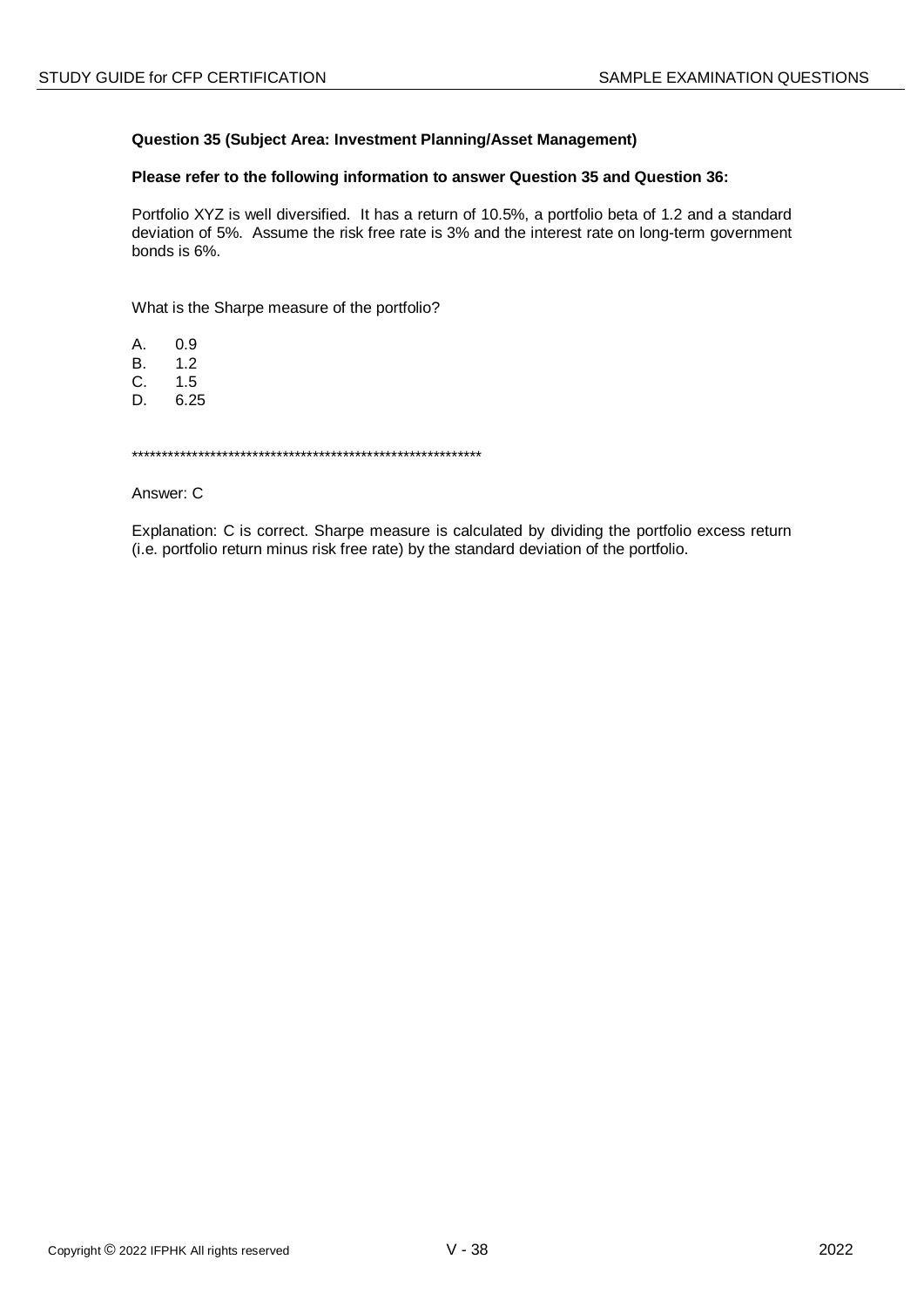## Question 36 (Subject Area: Investment Planning/Asset Management)

What is the Treynor measure of the portfolio?

 $A<sub>1</sub>$  $0.9$ 

 $B.$  $1.2$ 

C.  $1.5$ 

6.25 D.

Answer: D

Explanation: D is correct. Treynor measure is calculated by dividing the portfolio excess return (ie. portfolio return minus risk free rate) by the portfolio beta.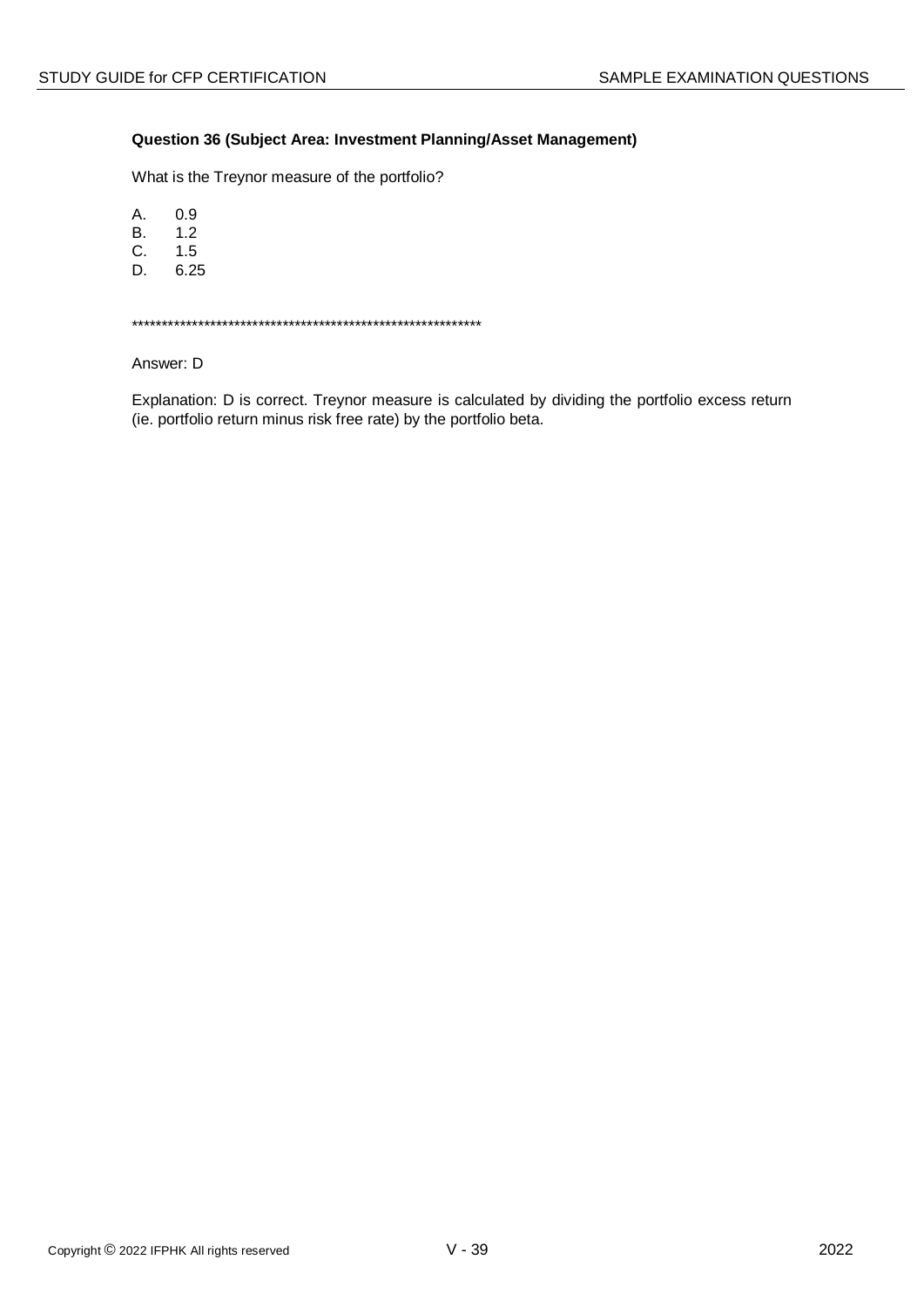## Question 37 (Subject Area: Investment Planning/Asset Management)

If other factors remain constant, for an investment grade corporate bond, the higher its liquidity, the:

- A. higher its coupon rate.
- **B.** longer its duration.
- C. lower its default risk.
- D. lower its yield to maturity.

#### Answer: D

Explanation: D is correct. Higher liquidity leads to lower liquidity premium, hence lower required rate of return, which in turn causes higher price. Therefore, the bond yield will be lower.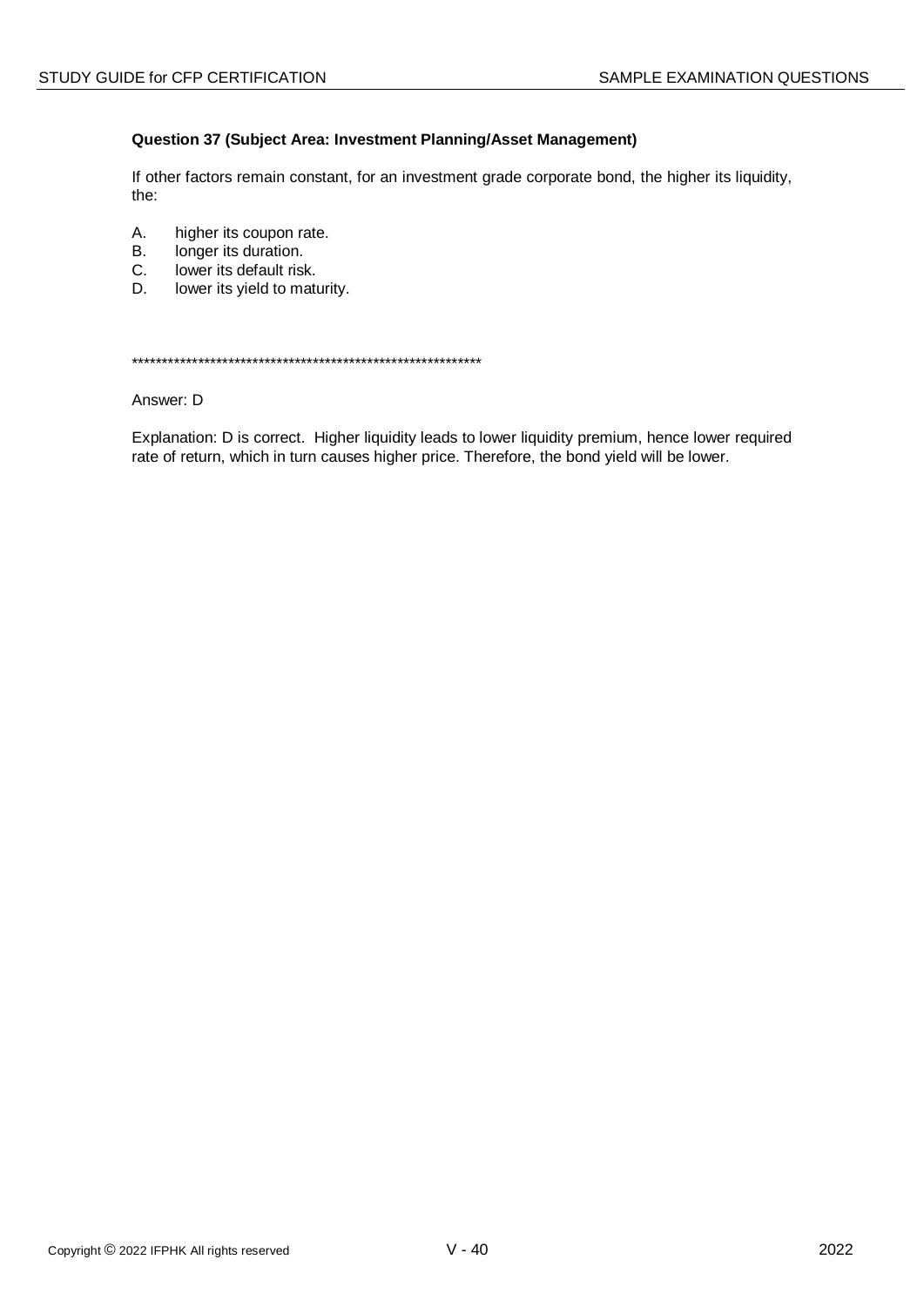## Question 38 (Subject Area: Insurance Planning/Risk Management)

Jane is 30 years old now and is considering taking out a life insurance policy. The quotations for four different policies have been obtained, all based on level premium payable by yearly installments. Which ONE of the following policies is MOST LIKLEY to charge the HIGHEST annual premium?

- $A<sub>1</sub>$ 35-year endowment life insurance policy.
- $\mathsf{B}$ 35-year term life insurance policy.
- C. 65-year paid-up non-participating whole life insurance policy.
- Non-participating whole life insurance policy. D.

Answer: A

Explanation: A is correct. It is an endowment life insurance policy that normally requires a high premium, and compared with the other options, is most likely to charge the highest annual premium.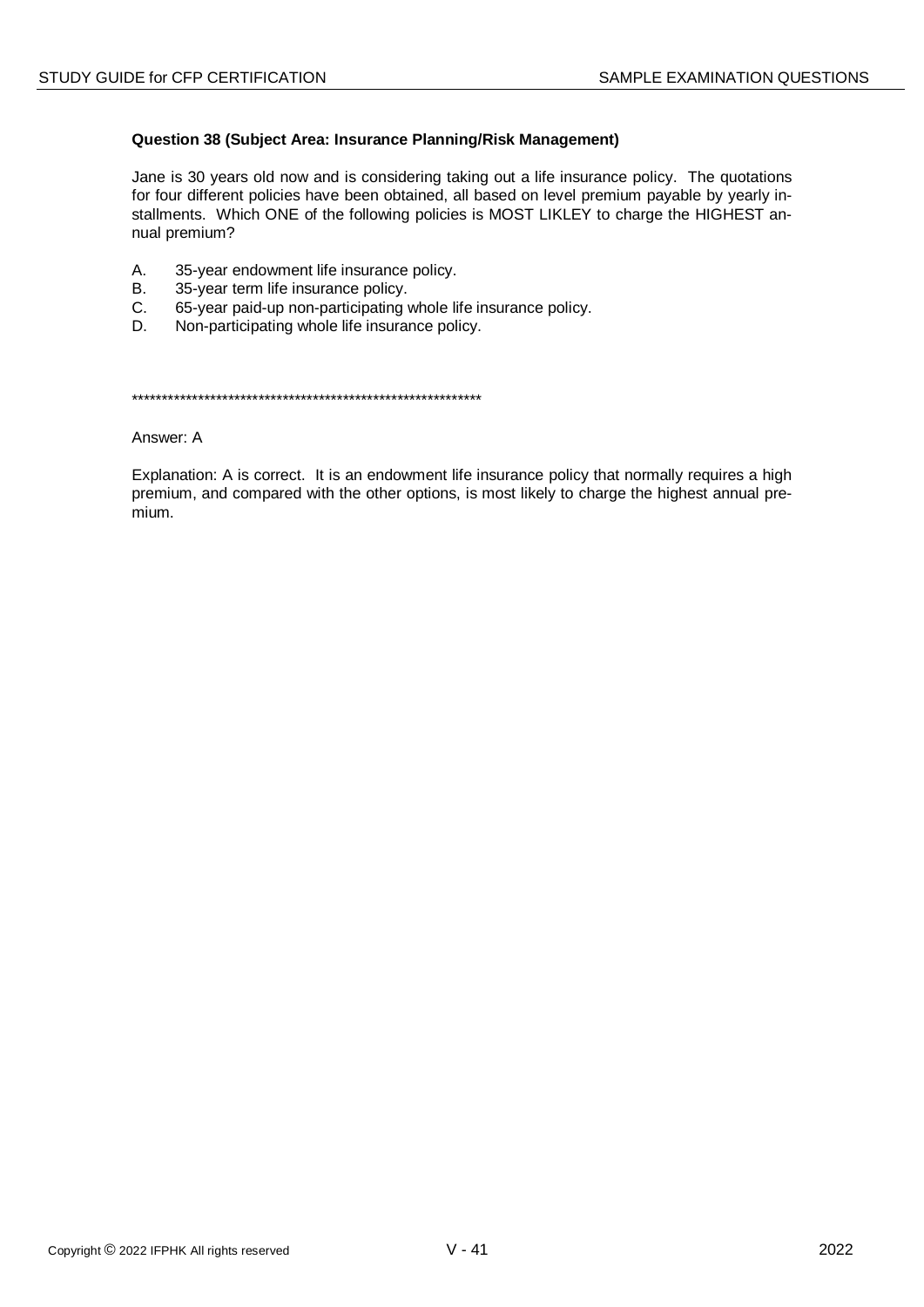## **Question 39 (Subject Area: Insurance Planning/Risk Management)**

Ricky and Susan are a married couple and each of them has taken out a whole life insurance policy with beneficiary details as below:

| Insured | <b>Primary Beneficiary</b> | <b>Contingent Beneficiary</b> |
|---------|----------------------------|-------------------------------|
| Ricky   | Susan                      | Ricky's brother, Tommy        |
| Susan   | Susan's sister, Janet      | Ricky                         |

Ricky and Susan were involved in a traffic accident. Susan passed away at the scene and Ricky passed away one month later. Which ONE of the following statements about entitlement to the life insurance benefits in this case is CORRECT?

- A. Tommy is entitled to the benefits under both Ricky's and Susan's policies.
- B. Tommy is entitled to the benefits under Susan's policy and Janet is entitled to the benefits under Ricky's policy.
- C. Janet is entitled to the benefits under both Ricky's and Susan's policies.
- D. Janet is entitled to the benefits under Susan's policy and Tommy is entitled to the benefits under Ricky's policy.

\*\*\*\*\*\*\*\*\*\*\*\*\*\*\*\*\*\*\*\*\*\*\*\*\*\*\*\*\*\*\*\*\*\*\*\*\*\*\*\*\*\*\*\*\*\*\*\*\*\*\*\*\*\*\*\*\*\*

### Answer: D

Explanation: D correct in this case. The contingent beneficiary will be entitled to the death benefits upon the death of the primary beneficiary.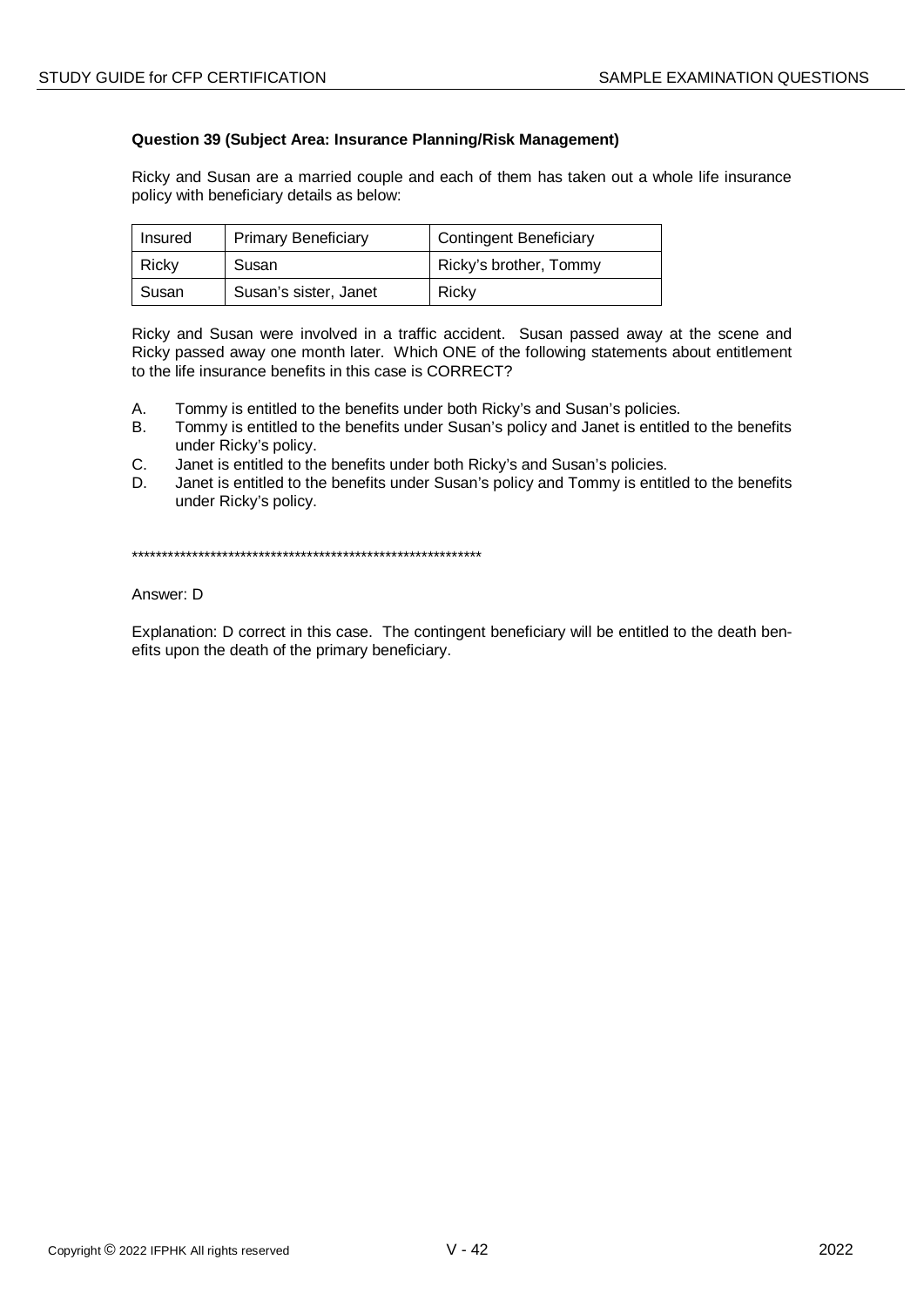## **Question 40 (Subject Area: Insurance Planning/Risk Management)**

### **Please refer to the following information to answer Question 40, Question 41 and Question 42:**

Derek is the owner of a factory in Hong Kong. A German buyer recently placed an order with Derek, included in the contract is a provision that Derek should hold the buyer harmless of any liability incurred due to his products. Derek was required to take out product liability insurance for the exporting products and set up new testing equipment in his factory in order to meet the safety standards in Germany. Derek then approached a few insurance companies for product liability insurance on the exporting products, however the insurance companies refused to insure only the exporting products, but offered to insure all his factory's products instead. Derek expected that it would take 10 years for him to cover the set up cost of the testing equipment. He ultimately decided to give up the contract with the German buyer.

What type of risk management approach has been adopted by the German buyer for applying the hold-harmless provision in the contract with Derek?

- A. Avoidance.
- B. Prevention.
- C. Retention.
- D. Transfer.

\*\*\*\*\*\*\*\*\*\*\*\*\*\*\*\*\*\*\*\*\*\*\*\*\*\*\*\*\*\*\*\*\*\*\*\*\*\*\*\*\*\*\*\*\*\*\*\*\*\*\*\*\*\*\*\*\*\*

Answer: D

Explanation: A hold-harmless provision is the same as an indemnity. By including the provision in the contract with Derek, the German buyer is getting an indemnity from Derek for any losses that it may suffer. The nature of an indemnity is to transfer risk.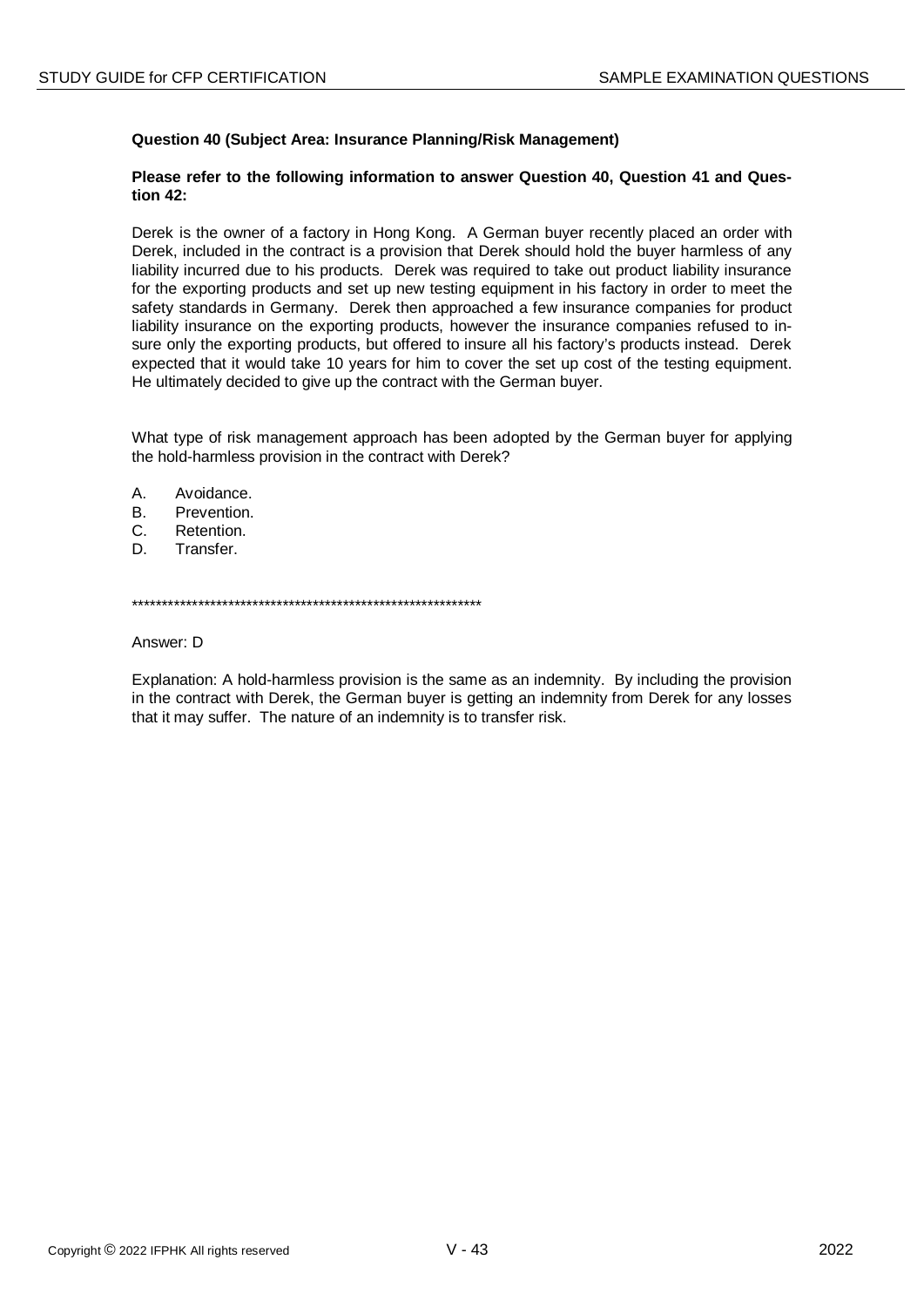## Question 41 (Subject Area: Insurance Planning/Risk Management)

In requiring Derek to insure all his products, the insurance companies are MOST LIKELY protecting themselves against which ONE of the following issues?

- A. Adverse Selection.
- Moral Hazard. **B.**
- Morale Hazard.  $C<sub>1</sub>$
- D. Physical Hazard.

Answer: A

Explanation: Adverse selection is the tendency of the persons whose exposure to loss is higher than average to take out insurance. By requiring Derek to insure all his products, the insurance companies are protecting themselves against higher exposure to product liability claims in Germany.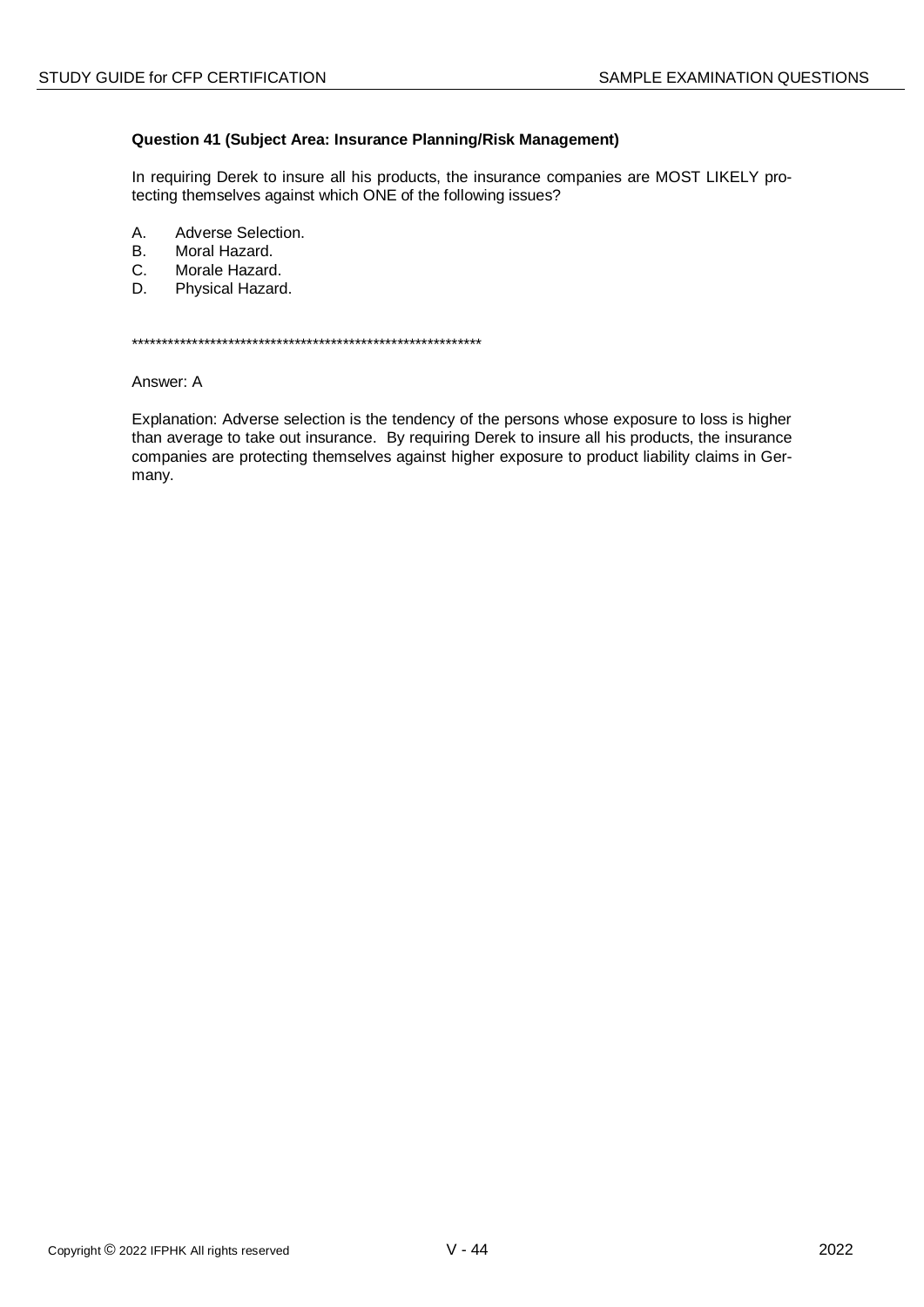## Question 42 (Subject Area: Insurance Planning/Risk Management)

In giving up the contract with the German buyer, Derek is MOST LIKELY to have taken which ONE of the 6 steps in the risk management process?

- A. Consideration of alternatives and selection of risk treatment device.
- Evaluation and review. **B.**
- $C<sub>1</sub>$ Evaluation of risks.
- D. Implementation of the decision.

Answer: D

Explanation: Derek has already decided on which risk management approach to adopt. His action of giving up the contract with the German buyer is an implementation of his decision.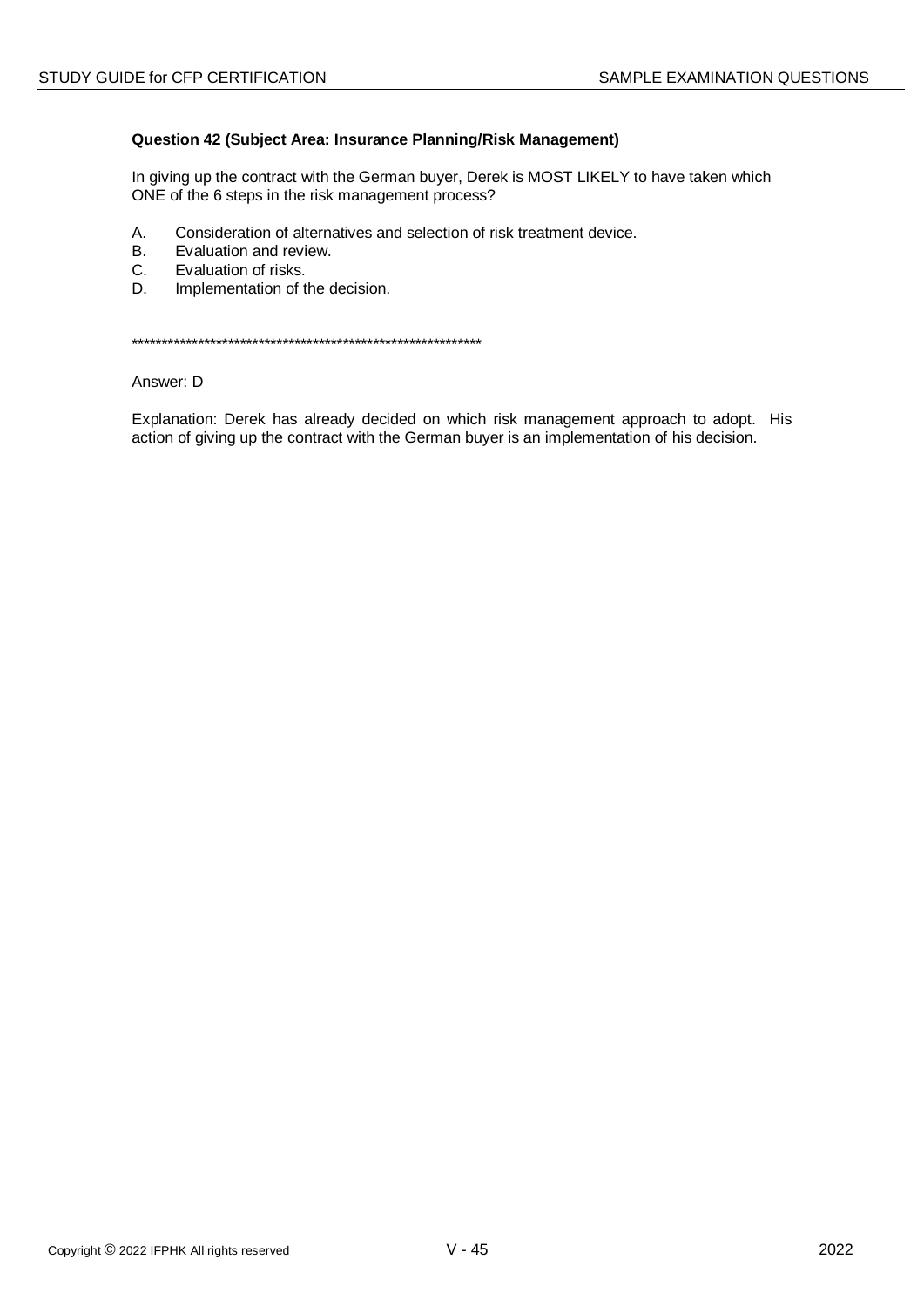## **Question 43 (Subject Area: Tax Planning)**

Identify from the following cases where married person's allowance will be granted to the taxpayer who files the tax return for the year of assessment 2010/11:

- I. Mr. P has been married to his wife for 10 years. His wife has no assessable income for the year of assessment 2010/11.
- II. Mr. Q has been separated from his wife since the year of assessment 2009/10, but he is maintaining his wife by paying a monthly alimony of \$10,000.
- III. Mr. R was divorced from his wife in the year of assessment 2009/10, but he is still maintaining his ex-wife by paying a monthly alimony of \$12,000.
- A. I only
- B. I & II only
- C. II & III only<br>D. III & III
- D. I, II & III

\*\*\*\*\*\*\*\*\*\*\*\*\*\*\*\*\*\*\*\*\*\*\*\*\*\*\*\*\*\*\*\*\*\*\*\*\*\*\*\*\*\*\*\*\*\*\*\*\*\*\*\*\*\*\*\*\*\*

Answer: B

Explanation: I & II are correct. To qualify for married person's allowance, the taxpayer must be married for all or part of the year of assessment, and the spouse did not have any income chargeable to Salaries Tax during the year. Please also refer to Section 29 of the Inland Revenue Ordinance.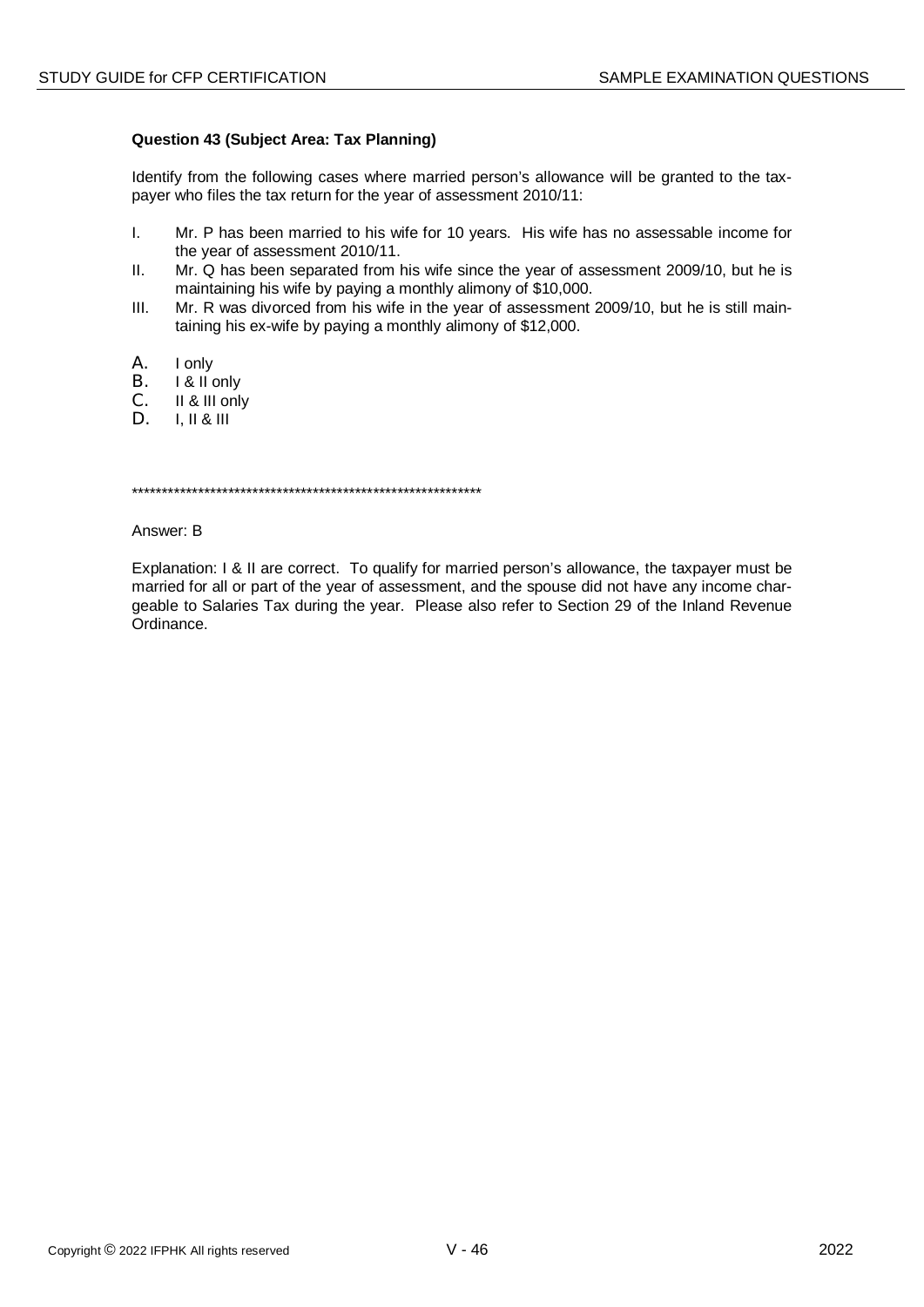## **Question 44 (Subject Area: Tax Planning)**

Under the Inland Revenue Ordinance, which of the following is/are grounds for a taxpayer to apply to an assessor for correction of errors in a tax return or the assessment?

- $\mathbf{L}$ There was an arithmetical error in the calculation of the amount of the tax charged.
- $II.$ There was an omission in any tax return submitted.
- $III.$ There was an error in the statement submitted with respect to the tax charged.
- Α. III only
- **B.** I & II only
- $C_{-}$ II & III only
- D.  $I, II & III$

Answer: D

Explanation: I, II & III are correct. A tax assessor appointed under the Inland Revenue Ordinance has the power to correct an assessment. Please also refer to Section 70A of the Inland Revenue Ordinance.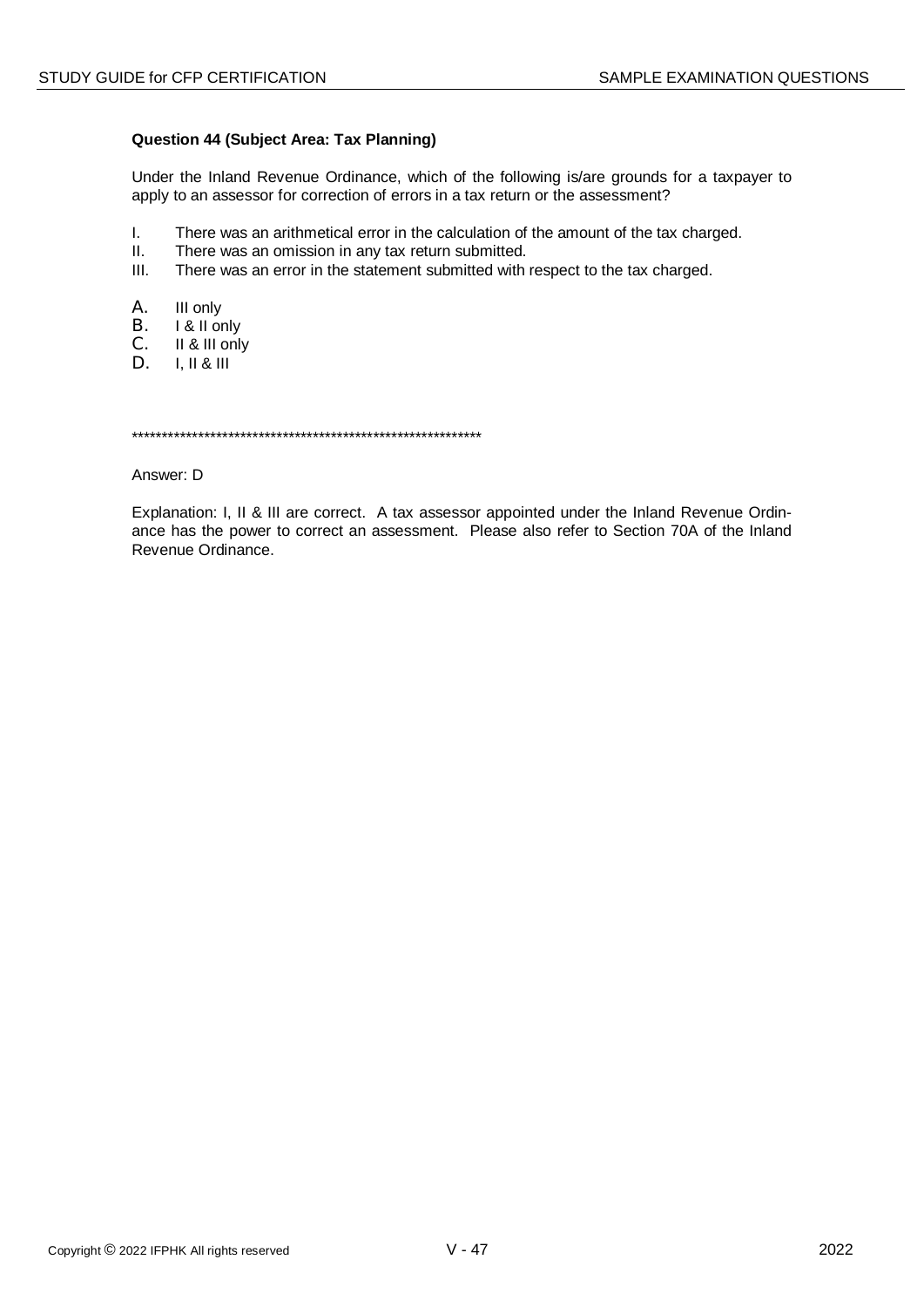## **Question 45 (Subject Area: Tax Planning)**

XYZ Limited is considering providing medical benefits to its employees. Which of the following ways of providing such benefits will be efficient to the employees in the context of Salaries Tax?

- I. Arranging group medical insurance cover for the employees and paying the insurance premium for all employees.
- II. Contracting with a few designated doctors to provide medical consultation to employees free-of-charge.
- III. Reimbursing employees' medical expenses for different doctors of their own choice upon presentation of the medical bills.
- A. I only
- B. I & II only
- C. II & III only<br>D. III & III
- D. I, II & III

\*\*\*\*\*\*\*\*\*\*\*\*\*\*\*\*\*\*\*\*\*\*\*\*\*\*\*\*\*\*\*\*\*\*\*\*\*\*\*\*\*\*\*\*\*\*\*\*\*\*\*\*\*\*\*\*\*\*

Answer: B

Explanation: I & II are correct. Employee benefits that represent a discharge of an employee's own personal liability by the employer will be taxable. Therefore III is taxable and not efficient to employees under Salaries Tax. Please also refer to Section 9 of the Inland Revenue Ordinance.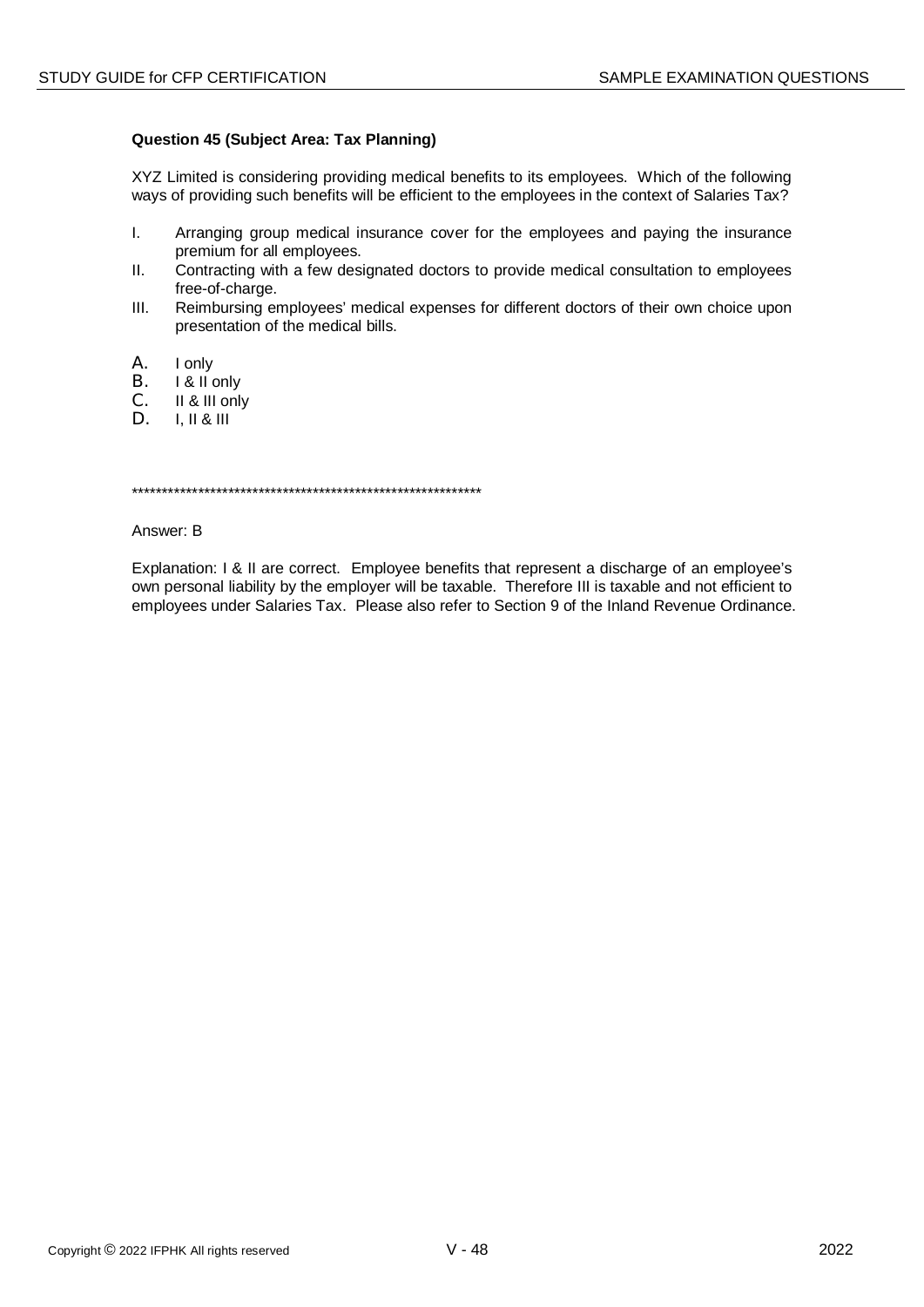## **Question 46 (Subject Area: Estate Planning)**

Which of the following is/are reasons for an individual to set up a trust for estate planning purposes?

- I. To avoid probate.
- II. To reduce estate planning costs.
- III. To protect vulnerable beneficiaries.
- A. I only
- B. I & II only
- C. I & III only<br>D. I. II. & III
- D. I, II, & III

\*\*\*\*\*\*\*\*\*\*\*\*\*\*\*\*\*\*\*\*\*\*\*\*\*\*\*\*\*\*\*\*\*\*\*\*\*\*\*\*\*\*\*\*\*\*\*\*\*\*\*\*\*\*\*\*\*\*

Answer: C

Explanation: I & III are correct. A trust is not part of a deceased person's probate estate. It can be used to provide for vulnerable beneficiaries. The cost for setting up a trust is usually high.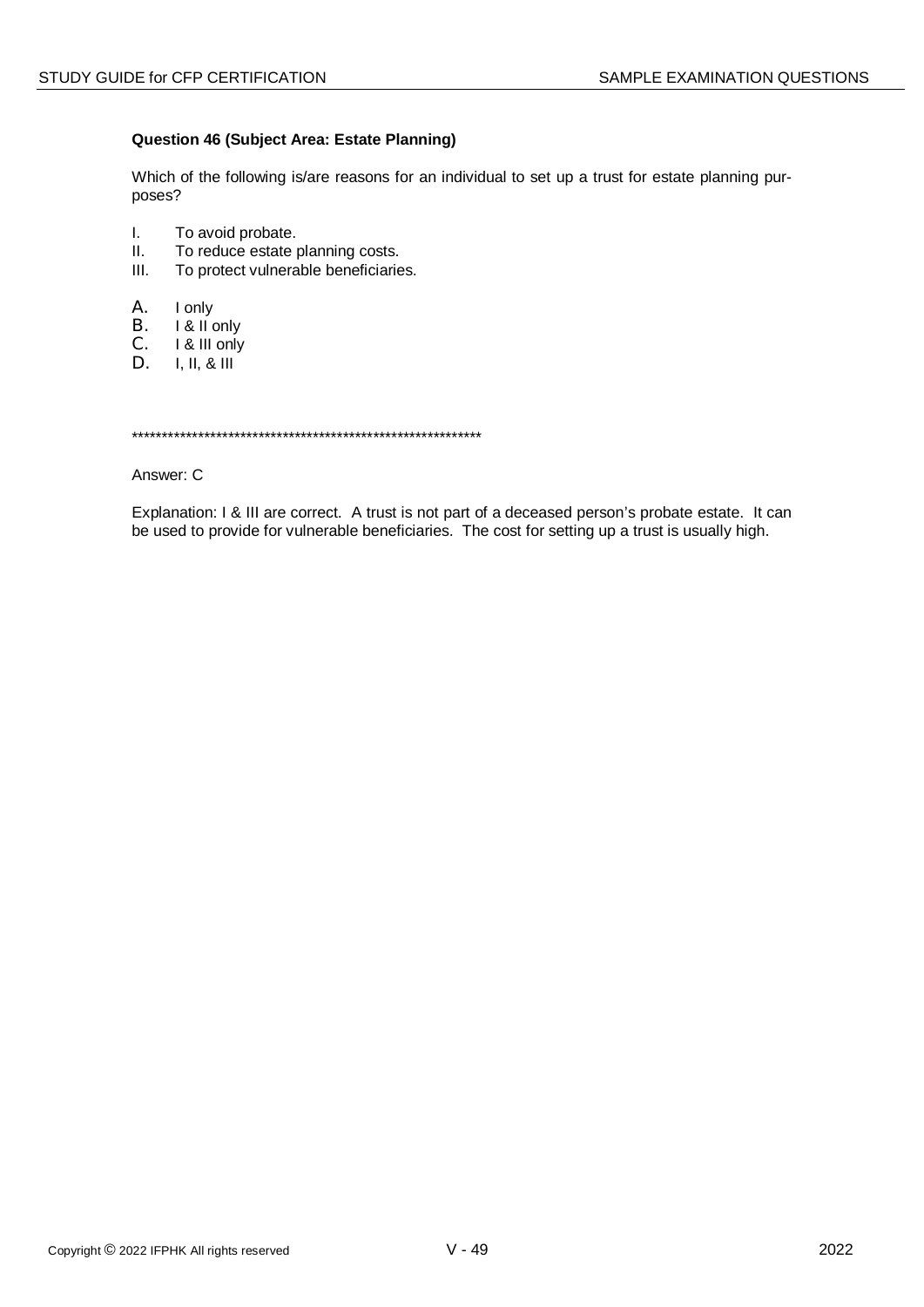## **Question 47 (Subject Area: Estate Planning)**

Generally speaking, a financial planner is expected to carry out which of the following activities in his client's will-making process?

- I. To co-ordinate with other members of the estate planning team.
- II. To review the will to ensure the contents fulfill the client's objectives.
- III. To recommend the client appointing him as the executor of the will.
- A. I only
- B. I & II only
- C. I & III only<br>D. II & III only
- II & III only

\*\*\*\*\*\*\*\*\*\*\*\*\*\*\*\*\*\*\*\*\*\*\*\*\*\*\*\*\*\*\*\*\*\*\*\*\*\*\*\*\*\*\*\*\*\*\*\*\*\*\*\*\*\*\*\*\*\*

Answer: B

Explanation: I & II are correct. A financial planner is not expected to recommend himself as the executor of his client's will.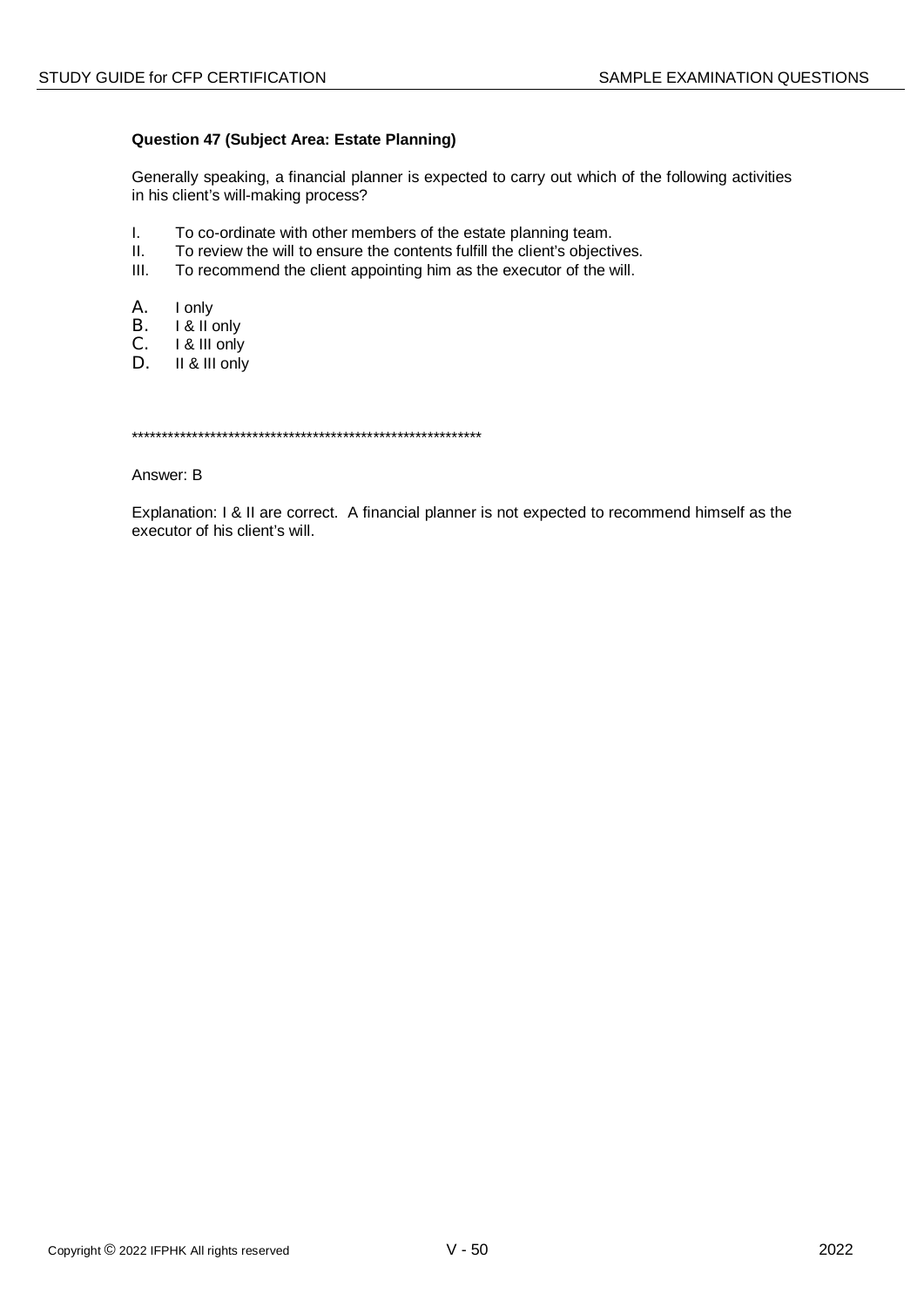## **Please refer to the following information to answer Question 48, Question 49, Question 50 and Question 51:**

Mathew is 50 years old and single. He was employed for over 14 years as a full-time chef of a restaurant. However, Mathew had a car accident 3 months ago and his right shoulder was badly injured as a result. Mathew spent a month in hospital, and his doctor told him that he is now severely disabled because he will not be able to use his right shoulder for the rest of his life. The accident occurred when Mathew was going to work in a bus operated by his employer, and the driver of the bus was successfully prosecuted by the police for his careless driving that caused the accident. Mathew's claim under the Employees' Compensation Ordinance was successful. Mathew recently checked with an insurance agent of Great Insurance Company as to his needs for whole life insurance. He learnt that, due to his disability, the cover will require a longer waiting period and a higher-than-standard premium level. He did not take out the cover.

Mathew and his father jointly own a flat in Tuen Mun as tenants-in-common where they live together with Mathew's 52-year-old elder brother, Mark. The flat is fully paid up and has a current market value of around \$2,800,000. Mathew's father intends for Mathew to take up his share in the flat on his death. Neither Mathew nor his father has made wills, and apart from Mark they do not have other living relatives.

## **Question 48 (Subject: Insurance Planning/Risk Management)**

Mathew is currently eligible for assistance under which TWO of the following government social welfare schemes in Hong Kong?

- I. Comprehensive Social Security Assistance Scheme.
- II. Emergency Relief.
- III. Social Security Allowance Scheme.
- IV. Traffic Accident Victims Assistance Scheme.
- A. I & II only
- B. I & III only
- C. II & IV only
- D. III & IV only

\*\*\*\*\*\*\*\*\*\*\*\*\*\*\*\*\*\*\*\*\*\*\*\*\*\*\*\*\*\*\*\*\*\*\*\*\*\*\*\*\*\*\*\*\*\*\*\*\*\*\*\*\*\*\*\*\*\*

Answer: D

Explanation: III and IV are correct. Mathew satisfies the current eligibility criteria for the Social Security Allowance Scheme and the Traffic Accident Victims Assistance Scheme. For details, please refer to the website of the Social Welfare Department.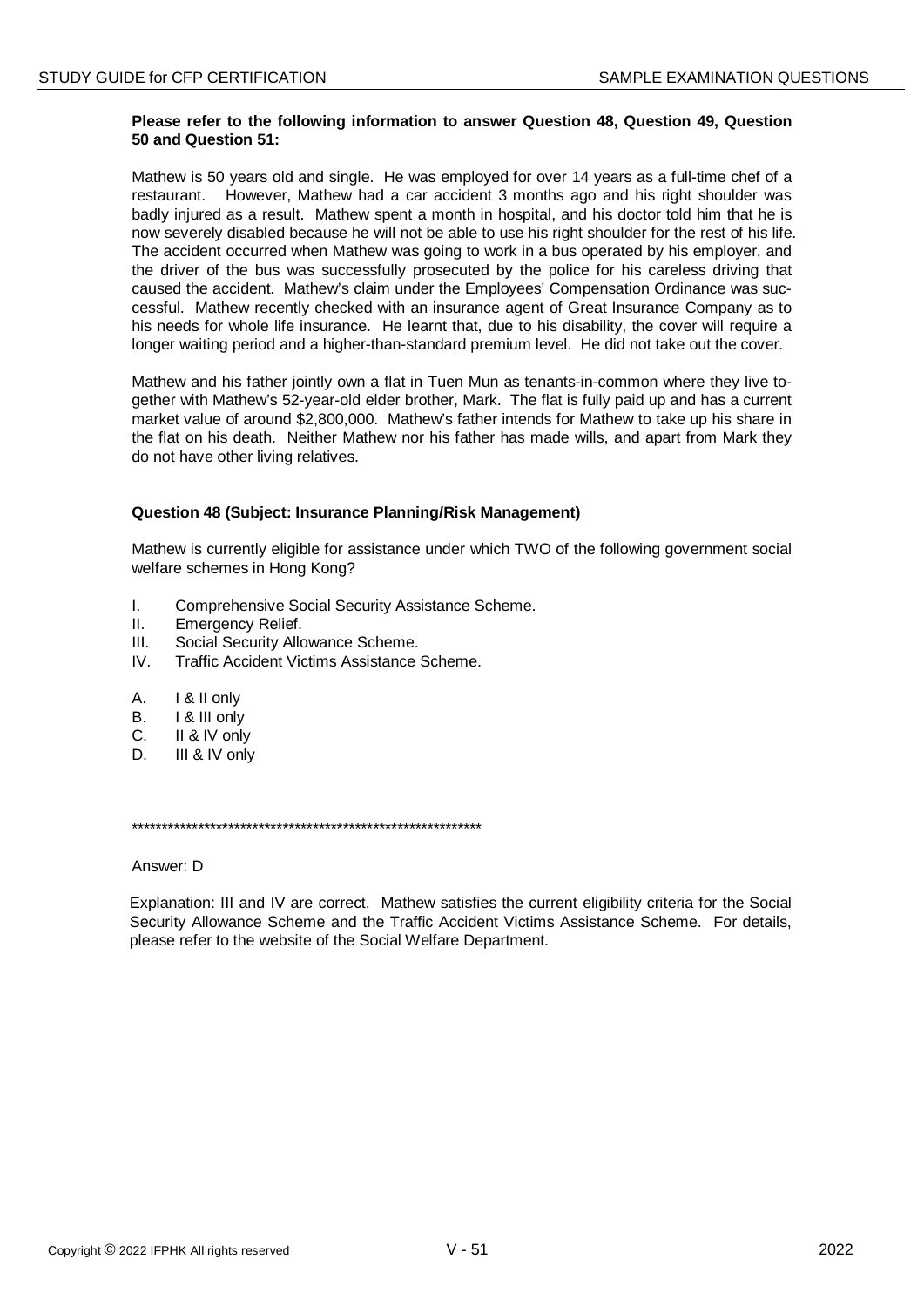## Question 49 (Subject: Insurance Planning/Risk Management)

Which of the following factors are relevant to Mathew's success in his claim under the Employees' Compensation Ordinance for the traffic accident?

- $\mathbf{L}$ The operator of the bus in which Mathew traveled.
- $II.$ The party liable for Mathew's accident.
- $III.$ The period of time that Mathew had been employed by his employer.
- $IV.$ The purpose of Mathew's travel in the bus.
- А. I & II only
- $B<sub>1</sub>$ I & IV only
- $C_{-}$ I, III & IV only
- II, III & IV only D.

#### Answer: B

Explanation: I and IV are correct. The identity of the operator of the transport in which an employee traveled and the purpose of the travel are relevant factors for a claim to succeed under the Employees' Compensation Ordinance.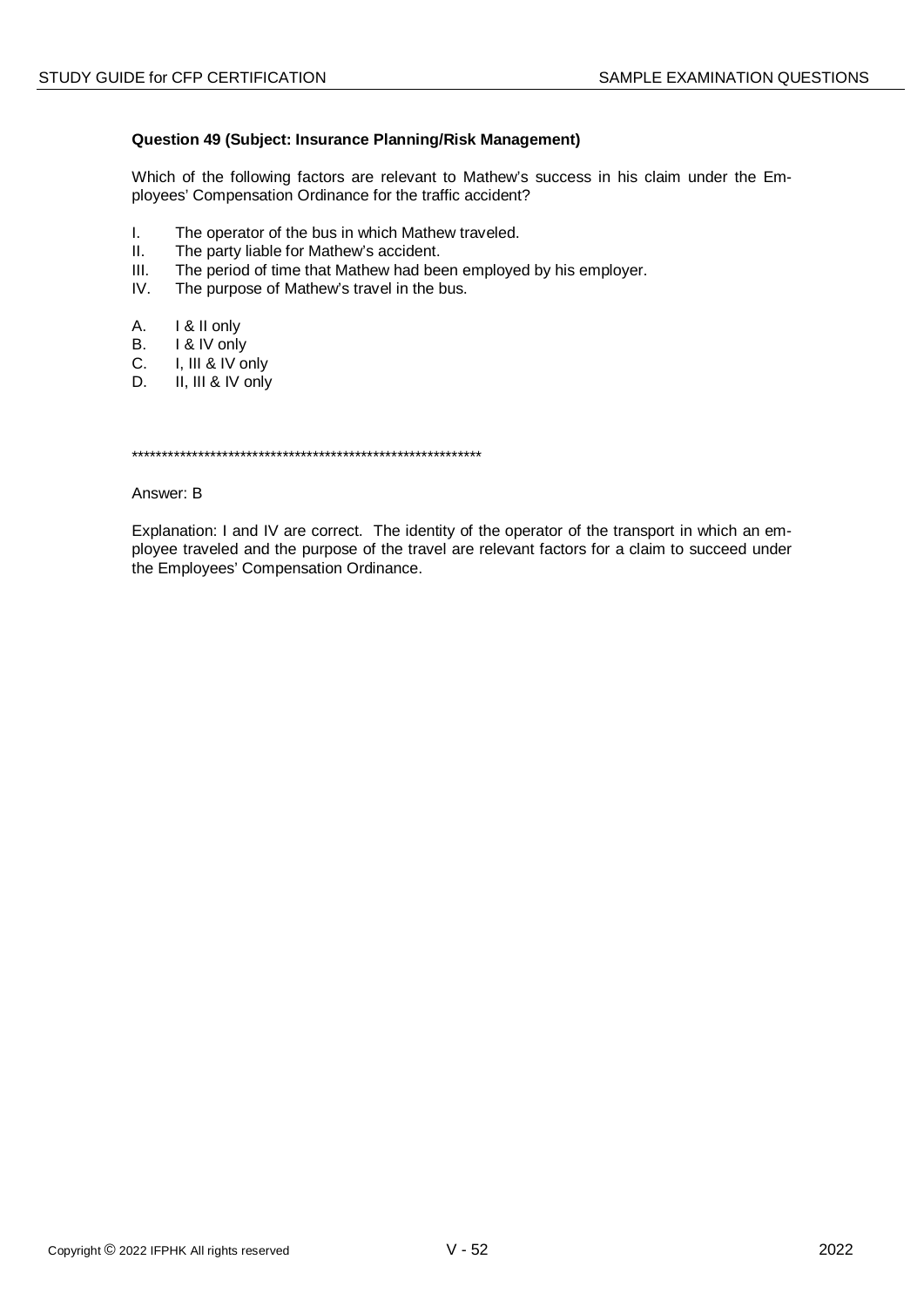## **Question 50 (Subject: Insurance Planning/Risk Management)**

Which of the following statements in relation to Great Insurance Company's requirements for Mathew's life insurance cover are CORRECT?

- I. A longer waiting period is required to enforce the principle of indemnity.
- II. The level of premium quoted is a result of the use of a different mortality table.
- III. The level of premium quoted violates the Disability Discrimination Ordinance.<br>IV. The purpose for the level of premium quoted is to avoid adverse selection.
- The purpose for the level of premium quoted is to avoid adverse selection.
- A. II & IV only
- B. I, II & III only
- C. I, III & IV only
- D. II, III & IV only

\*\*\*\*\*\*\*\*\*\*\*\*\*\*\*\*\*\*\*\*\*\*\*\*\*\*\*\*\*\*\*\*\*\*\*\*\*\*\*\*\*\*\*\*\*\*\*\*\*\*\*\*\*\*\*\*\*\*

Answer: A

Explanation: II and IV are correct. People whose exposure to loss is higher than average have a tendency to require greater protection cover than others.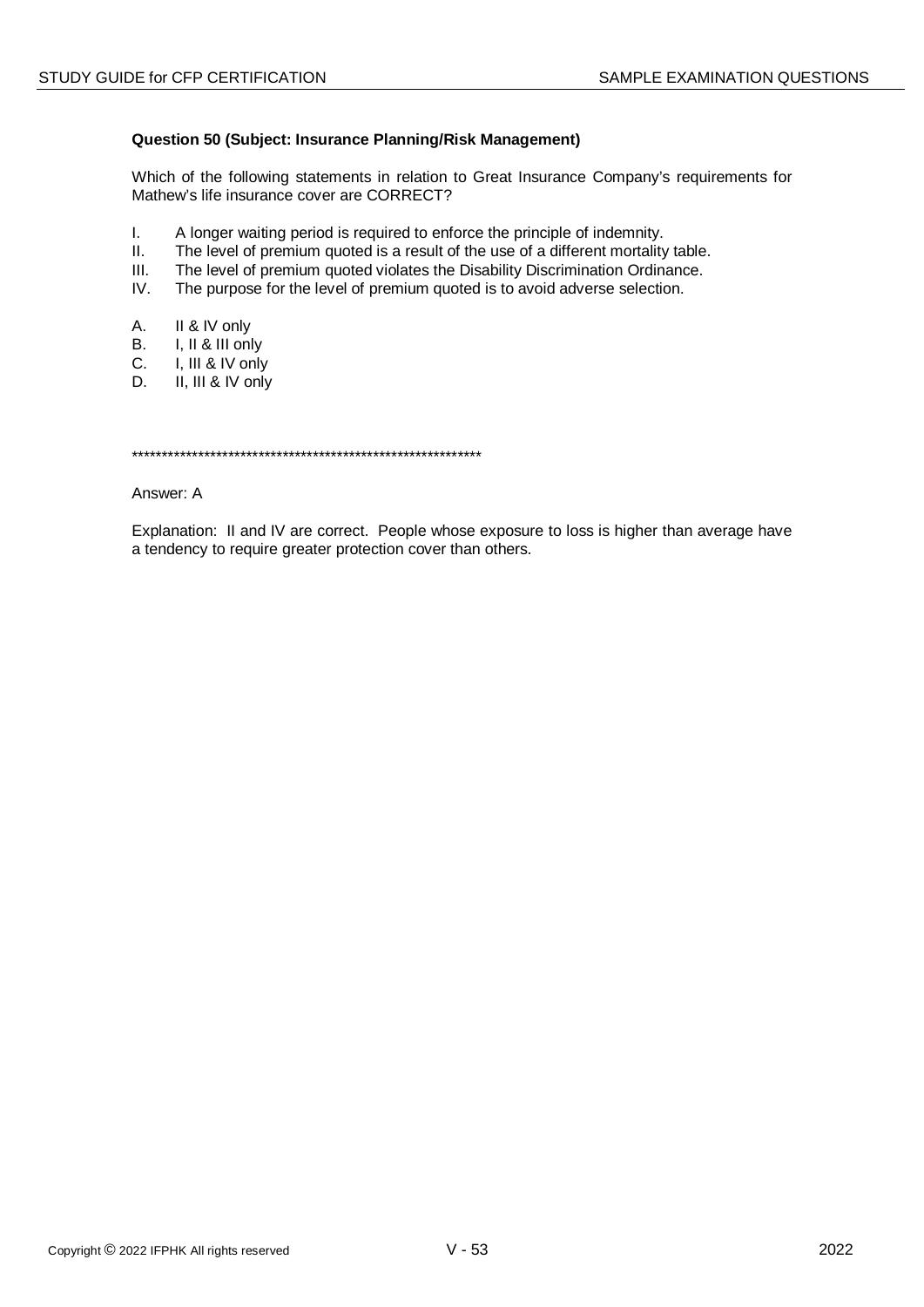## **Question 51 (Subject: Estate Planning)**

Assume that other factors remain constant. Which of the following statement(s) about the succession of the Tuen Mun flat is/are CORRECT?

- $\mathbf{L}$ If Mathew and his father pass away at the same time, ownership in the flat will be distributed according to the Intestates' Estates Ordinance.
- $II.$ If Mathew predeceases his father, his share in the flat will automatically pass to his father without having to go through the probate process.
- If Mathew's father predeceases Mathew, his share in the flat will be distributed between  $III.$ Mark and Mathew.
- A. I only
- I & II only В.
- I & III only  $C_{1}$
- $\mathsf{D}$ II & III only

Answer: C

Explanation: I and III are correct. Tenants-in-common do not have the right of survivorship. Therefore the distribution of the flat will be governed by the Intestates' Estates Ordinance. Please also refer to section 4 of the Intestates' Estate Ordinance.

- End of Sample CFP Certification Examination Questions (Advanced Level Paper 1) -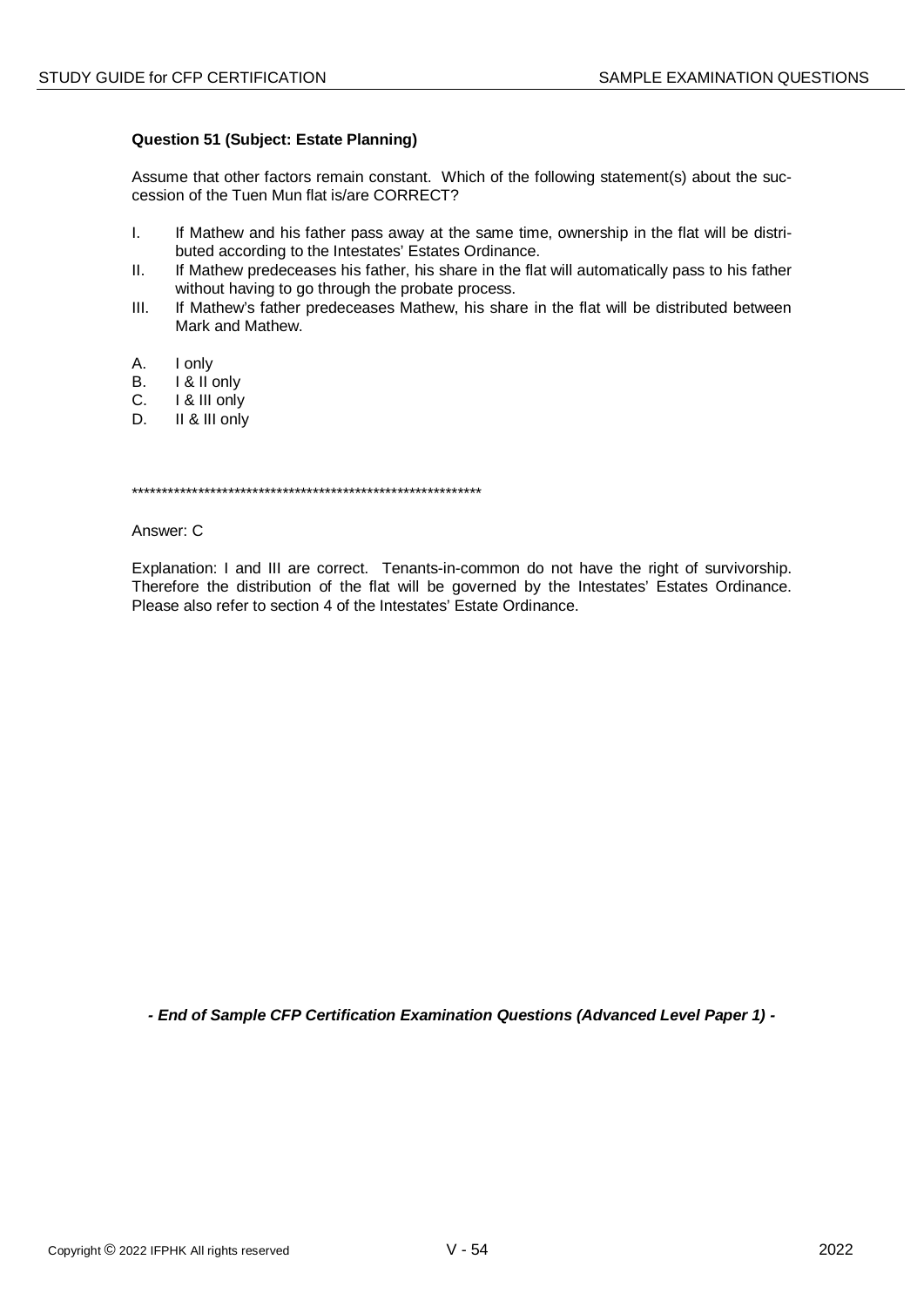# **CFP CERTIFICATION EXAMINATION (ADVANCED LEVEL PAPER 2)**

## **Case Study - Case Facts**

## David Jones

- 1. Today is 1 June 2010. Lily Fong, a financial planner of Happy Insurance Company, received a call from her current client, David Jones, to review his financial plan.
- 2. Below is some information about David that Lily has gathered so far:
- 3. Client information:

|                                                 | Client                         | <b>Client's Spouse</b> |
|-------------------------------------------------|--------------------------------|------------------------|
| Name                                            | David Jones                    | Nancy Jones            |
| Date of birth                                   | 1 June 1958                    | 2 March 1962           |
| Nationality                                     | Canadian                       | Canadian               |
| Marital status                                  | Married                        | Married                |
| Occupation                                      | <b>Chief Financial Officer</b> | Housewife              |
| Employer                                        | Tasty Foods Limited*           | N/A                    |
| Work status                                     | Full-Time                      | N/A                    |
| Time with present em-<br>ployer                 | Since 1 April 1999             | N/A                    |
| Regular medical check-<br>up?                   | Yes                            | Yes                    |
| Any long-term disability or<br>health problems? | High blood pressure            | No                     |

\* Company listed on the Toronto Stock Exchange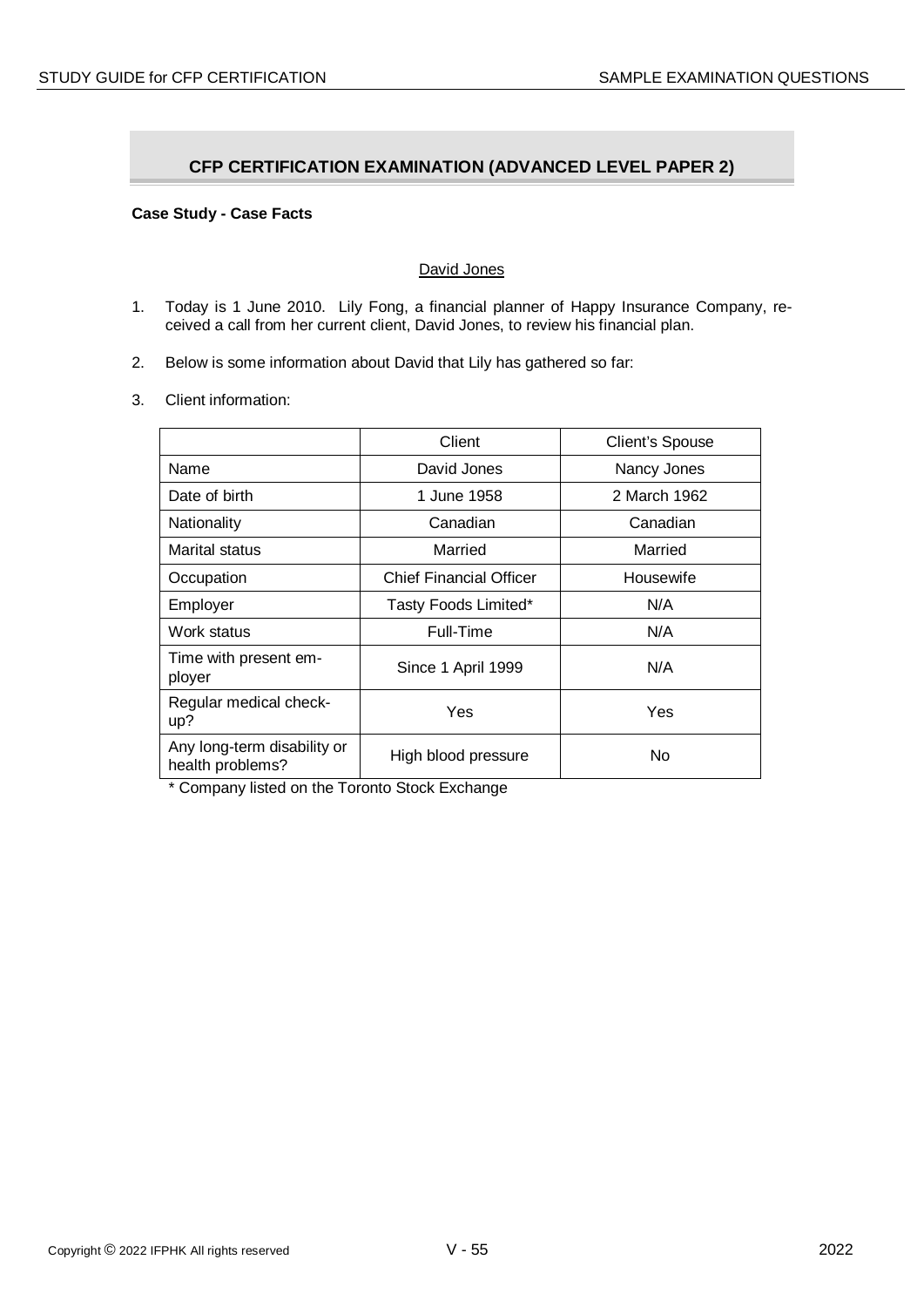4. Dependant information:

|                          | Dependant 1 | Dependant 2  |
|--------------------------|-------------|--------------|
| Name                     | Sunny Jones | Sandy Jones  |
| Relationship with client | Son         | Daughter     |
| Date of birth            | 15 May 2000 | 5 April 2002 |
| Health                   | Good        | Good         |

## 5. Annual income of the Jones family for the period from 1 April 2009 to 31 March 2010:

|                                                                                                                                                            | Amount<br>(in HKD unless otherwise)<br>specified) |
|------------------------------------------------------------------------------------------------------------------------------------------------------------|---------------------------------------------------|
| Salary income received*                                                                                                                                    | 1,680,000                                         |
| <b>Bonus income received</b>                                                                                                                               | 280,000                                           |
| Reimbursement received from employer<br>Rent payment (Sai Kung flat) <sup>€</sup><br>Annual airfare to Canada                                              | 480,000<br>50,000                                 |
| Other benefits received from employer<br>Scholarships for David's children<br>Tuition fees for David's children paid by employer<br>directly to the school | 10,000<br>216,000                                 |
| Income received from other sources<br>Interest and dividends<br>Rental income from Ma Wan flat <sup>#</sup>                                                | 60,000<br>Unknown                                 |

\* before deducting the premium for the group medical insurance policy for Nancy & David's children and the MPF contributions

 $\epsilon$  rateable value of the property: HKD450,000

# rateable value of the property: HKD250,000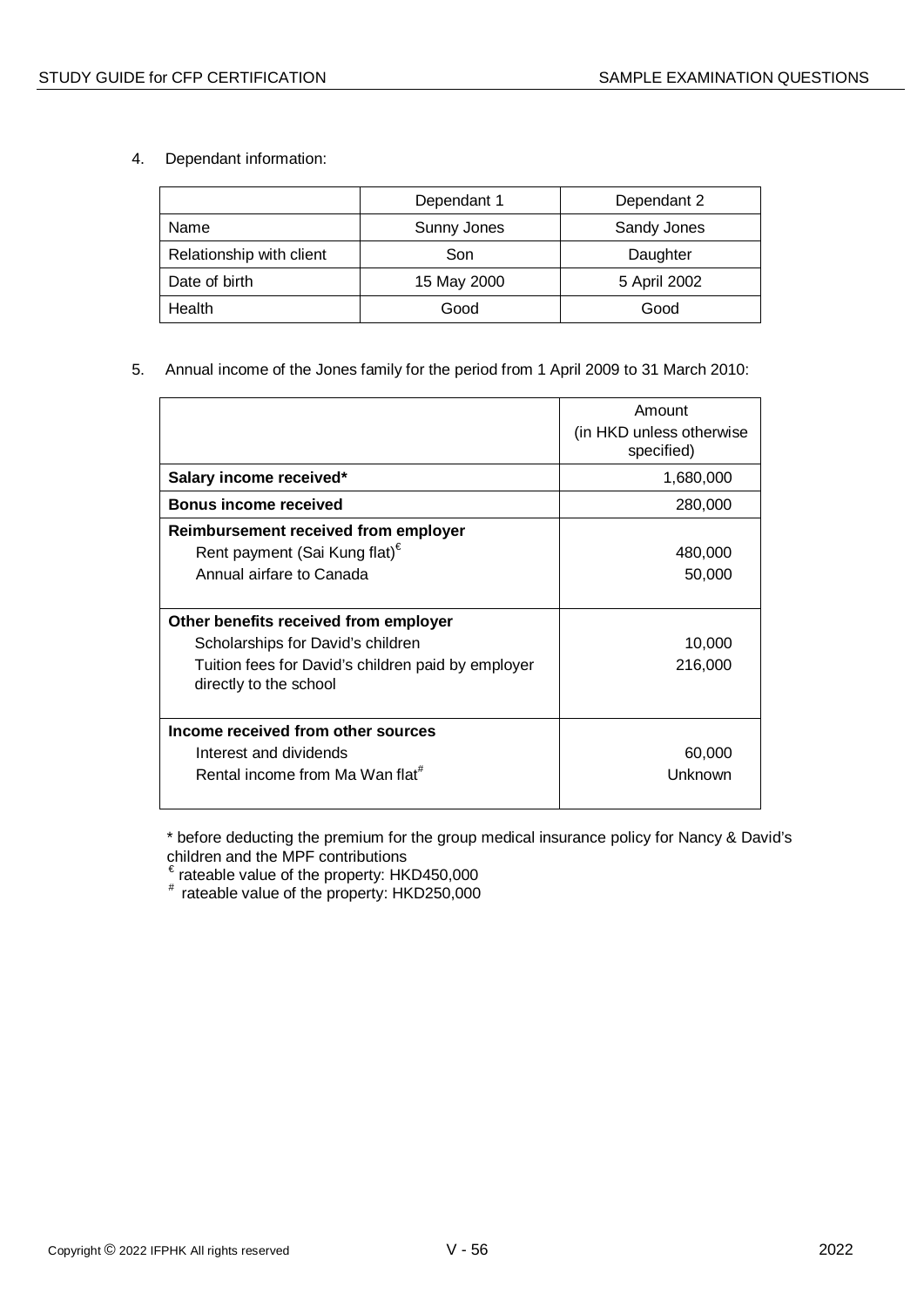6. Annual expenses of the Jones family for the period from 1 April 2009 to 31 March 2010:

|                                                                 | Amount                                 |
|-----------------------------------------------------------------|----------------------------------------|
|                                                                 | (in HKD unless otherwise<br>specified) |
| <b>Expenditure on food</b>                                      | 240,000                                |
| Housing expenses (for Sai Kung flat)                            |                                        |
| Rent                                                            | 480,000                                |
| Utilities and others                                            | 80,000                                 |
| Management fees                                                 | 48,000                                 |
| <b>Household expenses</b>                                       |                                        |
| Filipino domestic helper                                        | 54,000                                 |
| Others (e.g. clothing, personal grooming, toiletries)           | 700,000                                |
| <b>Transportation expenses</b>                                  |                                        |
| Fuel, maintenance & repairs, parking, vehicle li-<br>cence      | 80,000                                 |
| Others (including taxis & public transport)                     | 50,000                                 |
| <b>Education and recreation expenses</b>                        |                                        |
| Other school expenses                                           | 50,000                                 |
| Vacation                                                        | 100,000                                |
| Other recreation                                                | 100,000                                |
| <b>Medical expenses</b>                                         |                                        |
| Pharmacy/drugs                                                  | 10,000                                 |
| <b>Insurance</b>                                                |                                        |
| Life insurance premium for David                                | 18,000                                 |
| Life insurance premium for Nancy                                | 15,000                                 |
| Group medical insurance premium for Nancy, Sun-<br>ny and Sandy | 5,000                                  |
| Building insurance premium (Ma Wan flat)                        | 4,000                                  |
| Household contents insurance premium (Sai Kung<br>flat)         | 6,000                                  |
| <b>Others</b>                                                   |                                        |
| Contributions to Mandatory Provident Fund<br>Scheme             | 12,000                                 |
| Mortgage payment for Ma Wan flat                                | Unknown                                |
| Management fee for Ma Wan flat                                  | 12,000                                 |
| Government rent for Ma Wan flat                                 | 4,800                                  |
| Rates for Ma Wan flat                                           | 8,000                                  |
| Support to George (David's nephew)                              | 60,000                                 |
| Donations to the Community Chest of Hong Kong                   | 20,000                                 |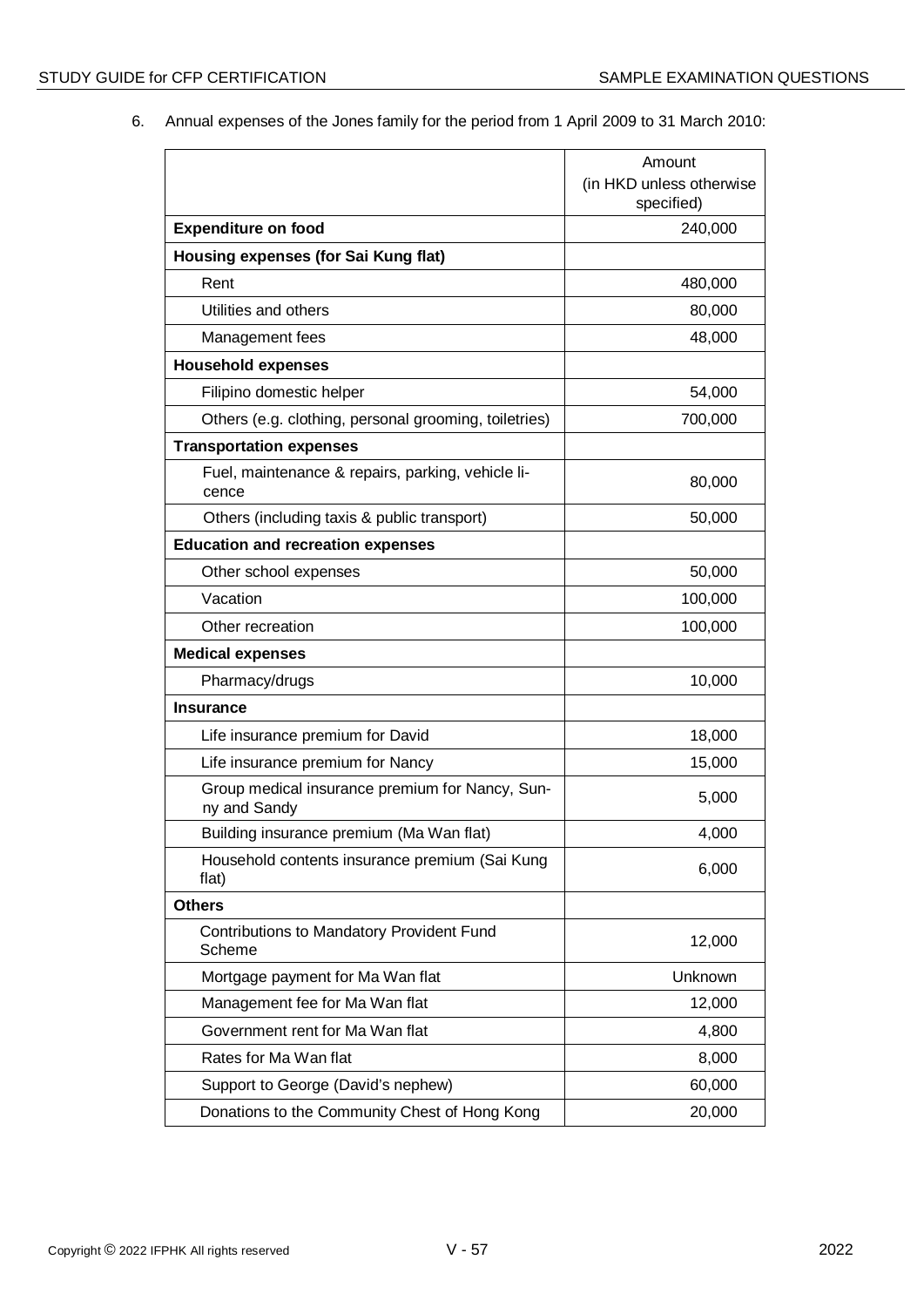7. Assets and liabilities of the Jones family (as at 31 March 2010):

|                                                 | Amount                                  |
|-------------------------------------------------|-----------------------------------------|
|                                                 | (in HKD unless otherwise)<br>specified) |
| Property in Ma Wan                              | 3,200,000                               |
| Mortgage Ioan                                   | Unknown                                 |
| Motor car                                       | 400,000                                 |
| <b>Stocks</b>                                   | 500,000                                 |
| Unit trusts and bonds                           | 300,000                                 |
| Savings in HKD                                  | 500,000                                 |
| Savings in CAD                                  | CAD50,000                               |
| Mandatory Provident Fund Scheme account balance | 180,000                                 |
| Canadian superannuation account                 | CAD300,000                              |
| Cash value of life insurance policies           | 800,000                                 |
| Hi-Fi system                                    | 200,000                                 |
| Credit card balance                             | 20,000                                  |

- 8. Both David Jones and his wife Nancy are great fans of Chinese culture. They considered Hong Kong the perfect place for them to stay. To this end, David applied to his employer to be relocated to the Hong Kong office of Tasty Foods Limited (Tasty) from the Toronto headquarters several years ago. Although he is employed on contract basis, David managed to negotiate a very generous expatriate package. As time goes by, the Jones will soon obtain the right of abode in Hong Kong.
- 9. The Jones live in a house in Sai Kung arranged by Tasty. Under the arrangement, David pays rent every month in advance and receives reimbursement from Tasty the month after. Sunny and Sandy attend an international school in Clearwater Bay. The annual tuition fee is HKD108,000 for each of them which are directly paid for by Tasty to their school as part of David's expatriate package. Tasty also pays a scholarship of HKD5,000 each per annum in respect of Sunny and Sandy under the company's standing policy for senior staff. Recently, the school they are attending announced that a debenture of HKD150,000 should be purchased for every student starting from the academic year 2010/11. The debenture is redeemable when a student leaves the school. Tasty agreed to buy and hold the debentures on David's behalf.
- 10. David is very fond of his 20-year-old nephew, George, and has been supporting him financially since he was born. David knows that George is grateful for his money because he has just entered university and needs the money to support his living and pay his tuition fees.
- 11. David is covered by a group medical policy and a group term life insurance policy offered by Tasty. The medical policy has an in-patient policy with hospital cash of a maximum coverage of HKD300,000 per annum, together with dental insurance. Tasty allows David to enroll his direct relatives for the same medical policy at cost, and David has exercised his right and enrolled Nancy and their children to the policy at an annual premium of HKD5,000 which is deducted from his salary income. The life policy covers 2 years of David's salary with a permanent total disablement rider.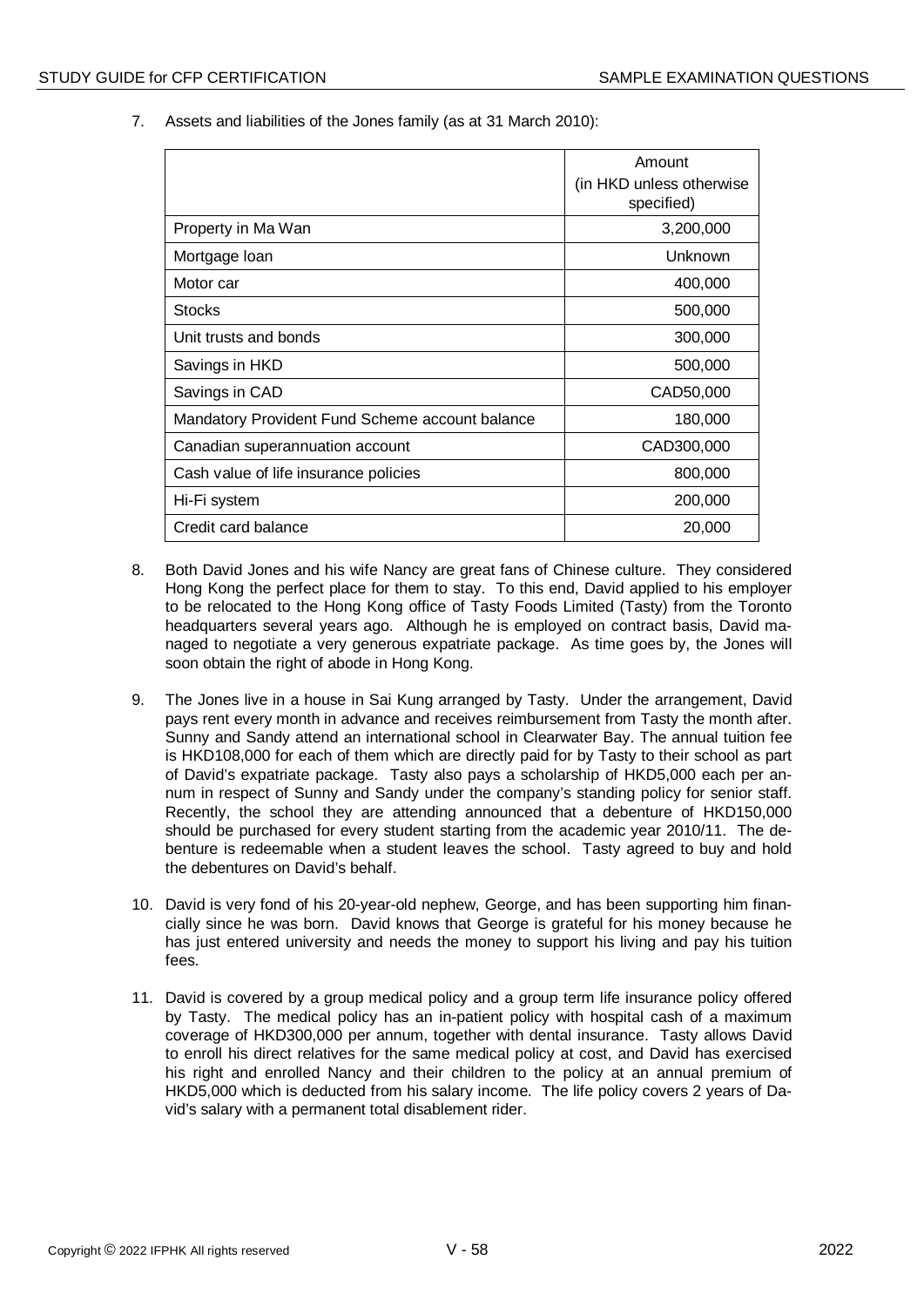12. On top of David's group term life policy, both David and Nancy have taken out other life insurance policies. The table below summarizes details of the life insurance policies of David and Nancy:

| Insured                   | David                                                | David                            | Nancy                                     |
|---------------------------|------------------------------------------------------|----------------------------------|-------------------------------------------|
| Policy type               | Whole life                                           | Group term life                  | Term life                                 |
| Sum insured               | HKD3,000,000                                         | 2 x annual salary                | HKD2,000,000                              |
| Year of<br>Purchase       | 1990                                                 |                                  | 1993                                      |
| Policy provider           | Happy Ins. Co.                                       | ABC Ins. Co.                     | Happy Ins. Co.                            |
| <b>Riders</b>             | • Personal Accident<br>Double Indemnity<br>$\bullet$ | • Permanent total<br>disablement | • Personal Accident<br>• Double Indemnity |
| Primary<br>beneficiary    | Nancy                                                | Nancy                            | David                                     |
| Contingent<br>beneficiary | George                                               | Sunny                            | Sunny                                     |
| Cash values               | HKD800,000                                           |                                  |                                           |

As a reward to loyal customers, Happy Insurance Company has recently offered two extra riders free-of-charge to David, who aims to maximize the long-term benefits he can get from them.

- 13. David is still uncomfortable with his current insurance coverage, and would like to make sure that Nancy and their children will be provided with the largest amount of income as soon as possible if he predeceases them, or if his children are suddenly orphaned. Because one of his friends has bought an annuity for this purpose and recommends it to him, David asks Lily for a proposal for a pure life annuity.
- 14. Other employee benefits provided by Tasty include annual return airfare to Canada, and a Canadian superannuation account into which Tasty contributes 9% of David's salary every month. The account balance can be withdrawn upon David's retirement. Though not required by law, both Tasty and David also contribute to the Mandatory Provident Fund Scheme in Hong Kong.
- 15. On 1 June 2004, Nancy bought a small residential flat in Ma Wan at HKD2,500,000 as part of her investment. The purchase of the flat was fully financed by a mortgage with Coco Bank for a term of 15 years at a fixed rate of 6% p.a. The first mortgage payment was made on 30 June 2004. The current market value of the flat is HKD3,200,000 and it is expected to grow at an annual rate of 4% in the future. The flat has been let out for rental income since it was bought. Nancy is responsible for the management fee, government rent and rates. After deducting these expenses, the remaining rental income is exactly enough to pay for the monthly mortgage. Nancy expects that the rental income will remain stable for the duration of the mortgage term. Nancy has taken out a building insurance policy on the flat since purchasing it. She is not sure if she should adjust the sum insured since it has been over 5 years when she bought the flat.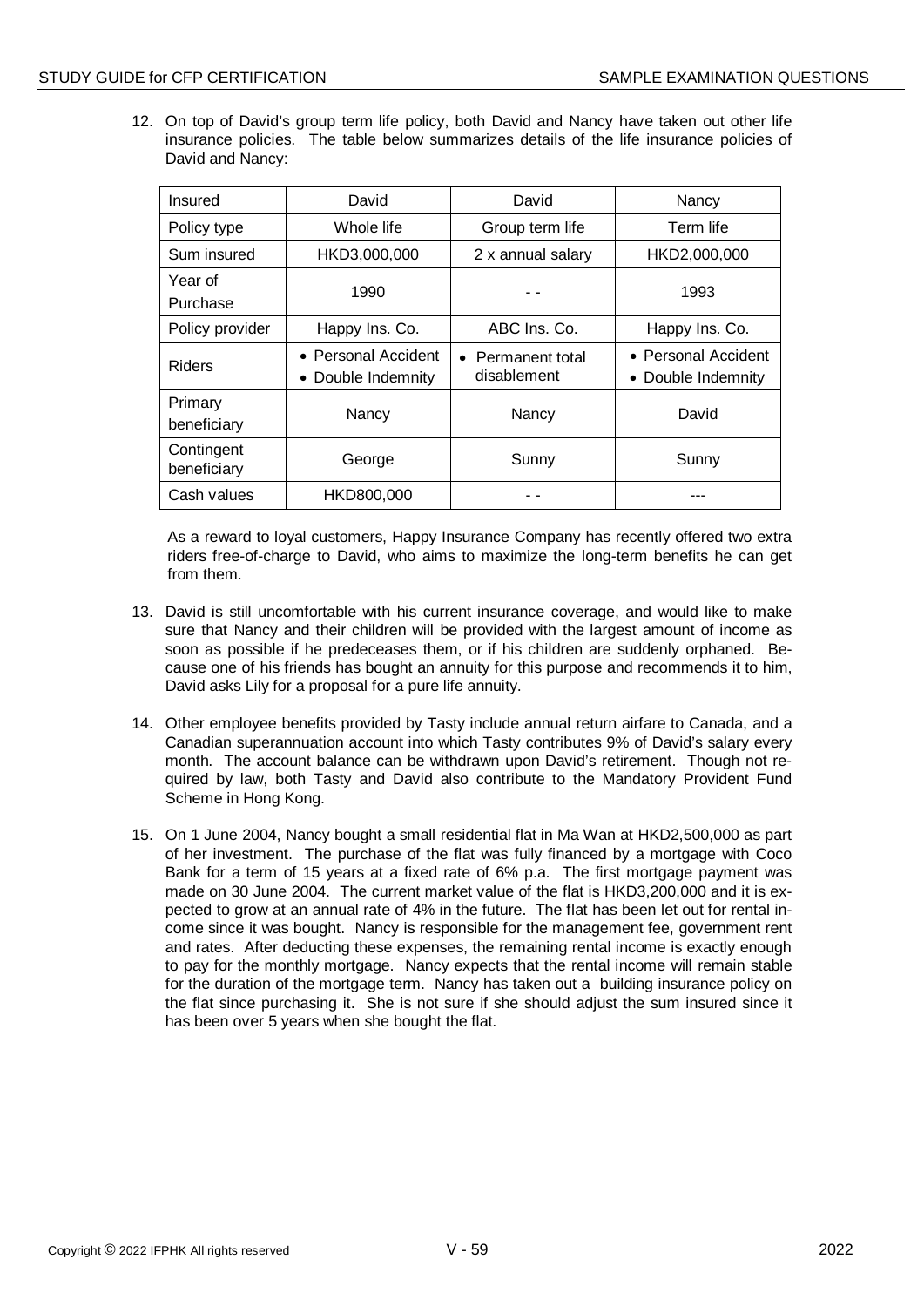16. David would like to restructure his investment portfolio by including one of the following funds into it:

|                                                             | Fund       |             |             |              |
|-------------------------------------------------------------|------------|-------------|-------------|--------------|
|                                                             | <b>SUN</b> | <b>MOON</b> | <b>STAR</b> | <b>EARTH</b> |
| Average annual return during the last<br>five years         | 9.5%       | 12%         | 13%         | 13.5%        |
| Standard deviations of return during<br>the last five years | 6%         | 8%          | 8.5%        | 9.5%         |

- Fund SUN: An equity income mutual fund investing in Hong Kong stocks.
- Fund MOON: A growth-oriented mutual fund investing in Hong Kong stocks.
- Fund STAR: An international equity mutual fund.
- Fund EARTH: Taiwan equity index exchange-traded fund.
- The short-term certificate of deposit rate in Hong Kong is 4%. The correlation coefficients of the above four funds during the last five years are:

|              | <b>SUN</b> | <b>MOON</b> | <b>STAR</b> | <b>EARTH</b> |
|--------------|------------|-------------|-------------|--------------|
| <b>SUN</b>   | 1.0        |             |             |              |
| <b>MOON</b>  | 0.7        | 1.0         |             |              |
| <b>STAR</b>  | 0.5        | 0.4         | 1.0         |              |
| <b>EARTH</b> | 0.7        | 0.7         | 0.2         | 1.0          |

- 17. As David is approaching his intended retirement date, which falls on his  $60<sup>th</sup>$  birthday, the family has been thinking about returning to Canada. Sunny and Sandy will definitely go back to Canada for their university education, where they will work part-time and pay for their own tuition fees like their father did. The family has therefore made up its mind to return to Canada after David retires, by which time they will sell the flat in Ma Wan and use the proceeds to buy a house in Canada. David has been researching the prices of property in Canada, and found that a property that fits the needs of the family is selling at a price equivalent to HKD3,000,000 Hong Kong dollars today, and is expected to grow at an annual rate of 6%.
- 18. David and Nancy have both made wills two years ago while they were on their annual trip to Canada. Nancy has kept the only copy of her will with a relative in Toronto while David has kept his with a friend who Nancy does not know. In David's will, he has made bequests in favour of Nancy and his children only.
- 19. Other information:

Exchange rate: CAD1.00 = HKD7.80 CAD stands for Canadian dollars.

**- End of Case Facts -**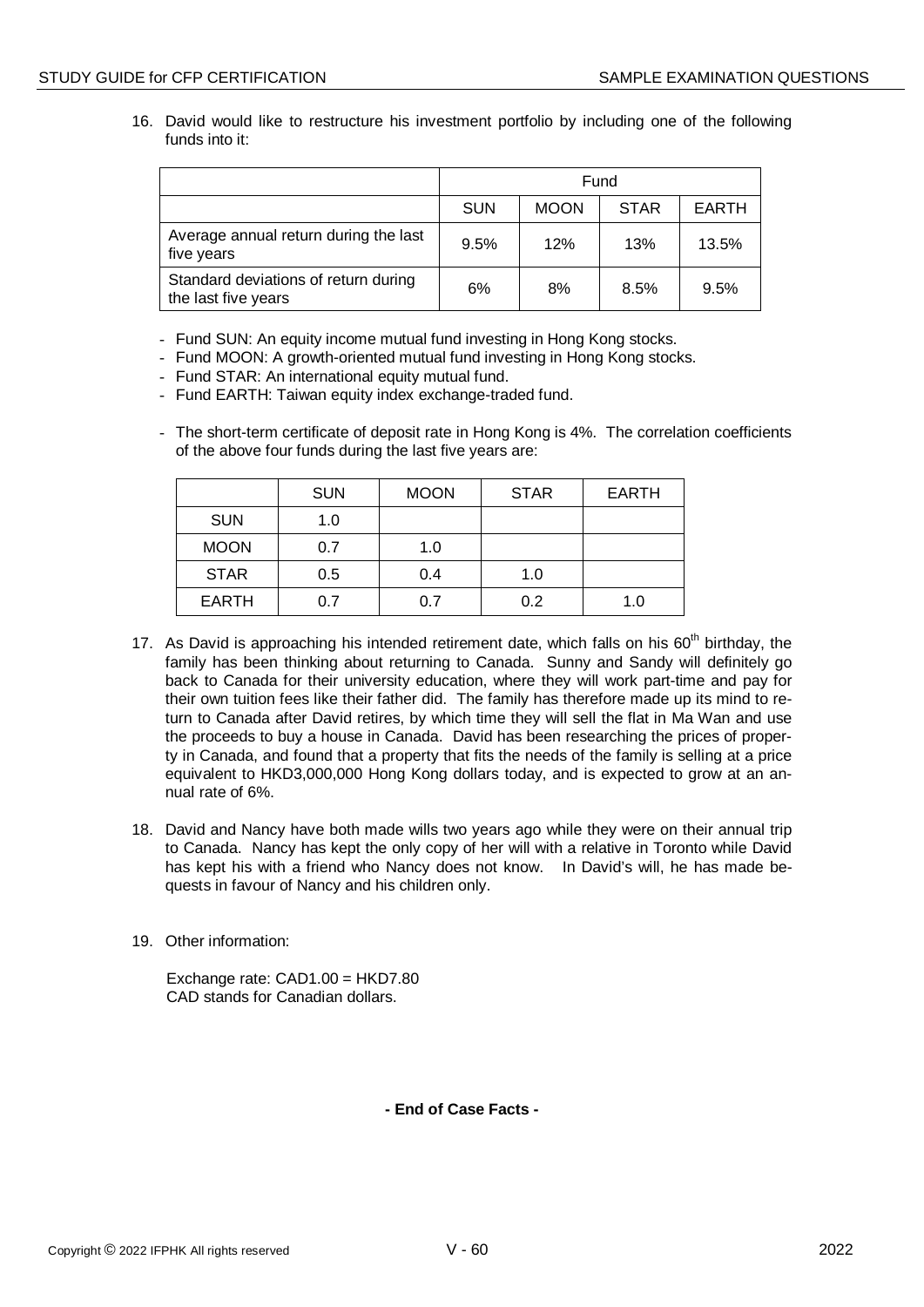Which of the following are David's personal and financial goals?

- I. Ensure a stable stream of income for his family after his retirement and after his death.<br>II. Arrange for long-term health care protection for both himself and Nancy.
- II. Arrange for long-term health care protection for both himself and Nancy.<br>III. Provide for housing arrangements in retirement.
- Provide for housing arrangements in retirement.
- IV. Set up a fund for the university education of Sunny and Sandy.
- A. I & IV only
- B. II & III only
- C. I, II & III only
- D. I, II, III & IV

\*\*\*\*\*\*\*\*\*\*\*\*\*\*\*\*\*\*\*\*\*\*\*\*\*\*\*\*\*\*\*\*\*\*\*\*\*\*\*\*\*\*\*\*\*\*\*\*\*\*\*\*

Answer: C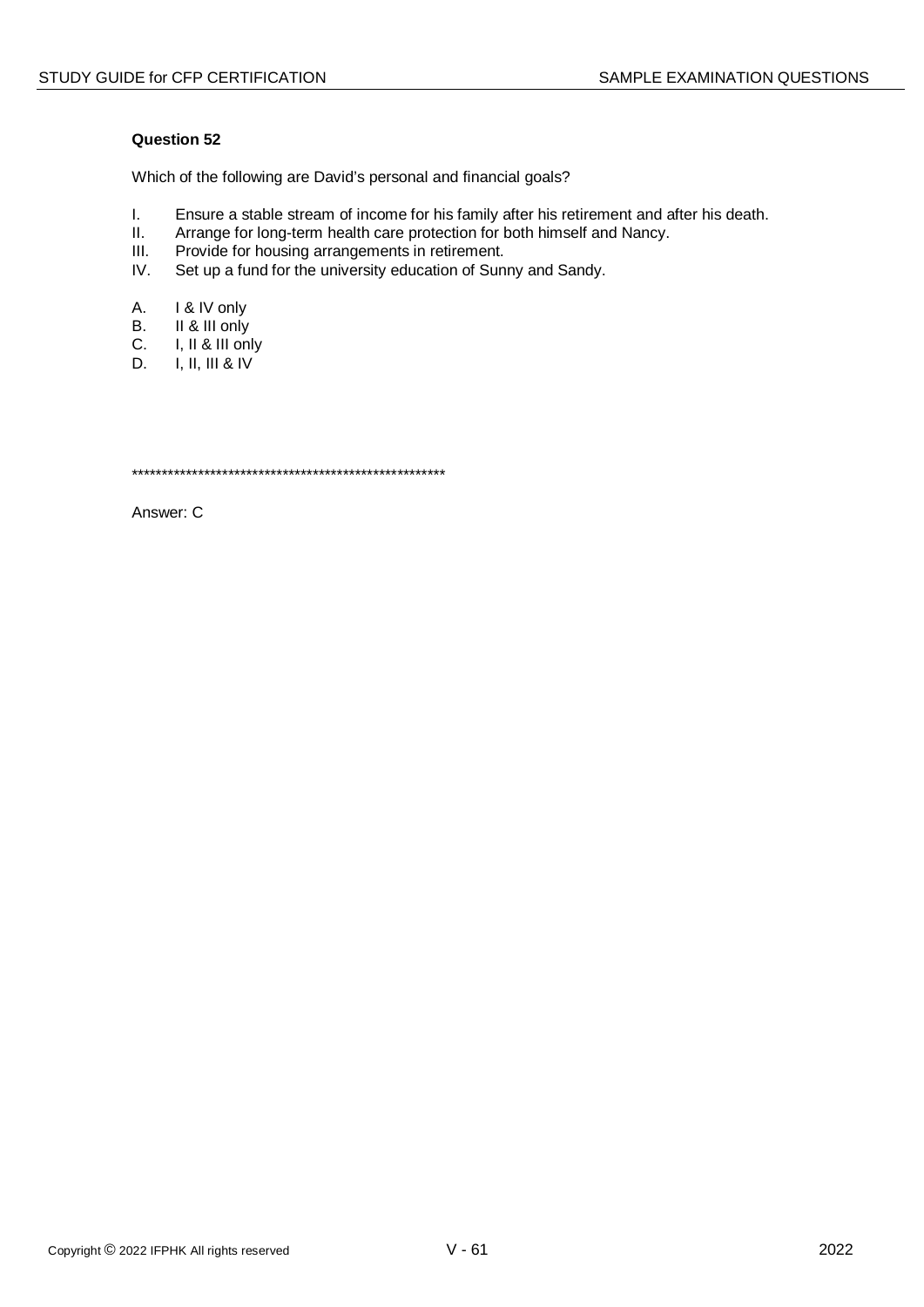What is the amount of rental income from the Ma Wan flat for the year ended 31 March 2010?

- A. HKD253,152
- **B.** HKD257,460
- $C_{\cdot}$ HKD277,952
- HKD325,460 D.

Answer: C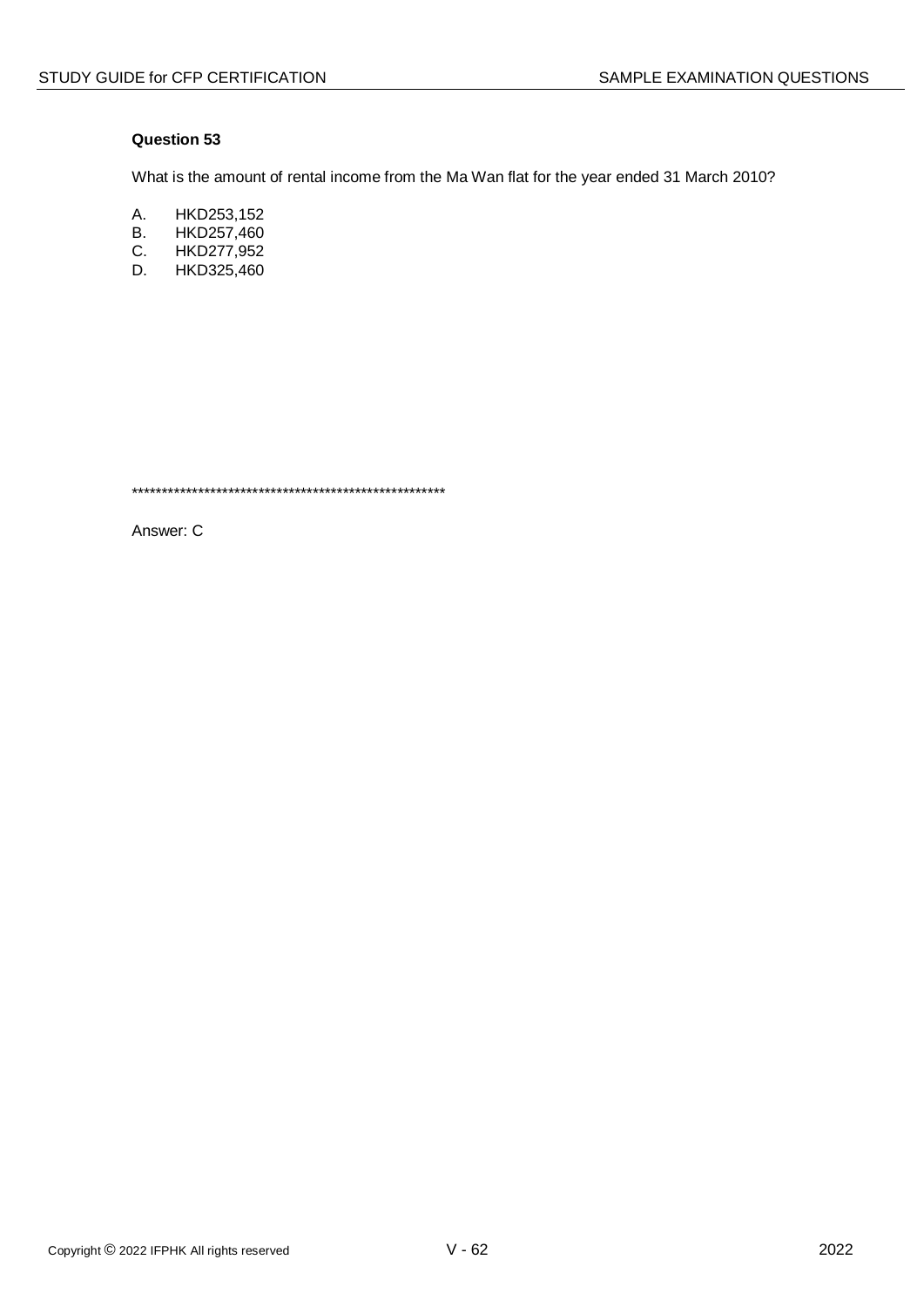Which of the following statement(s) about the Jones couple's current financial status and investment position is/are CORRECT?

- $\mathbf{L}$ Based on the information provided, their solvency ratio is greater than 0.6.
- $II.$ The length of their pre-retirement investment horizon is of an intermediate term.
- $III.$ They have a high net worth hence they have a high risk tolerance level.
- IV. They should allocate part of their savings to high leverage investments.
- Α. II only
- $B<sub>1</sub>$ I & II only
- $C_{\cdot}$ I, II & IV only
- I, III & IV only D.

Answer: B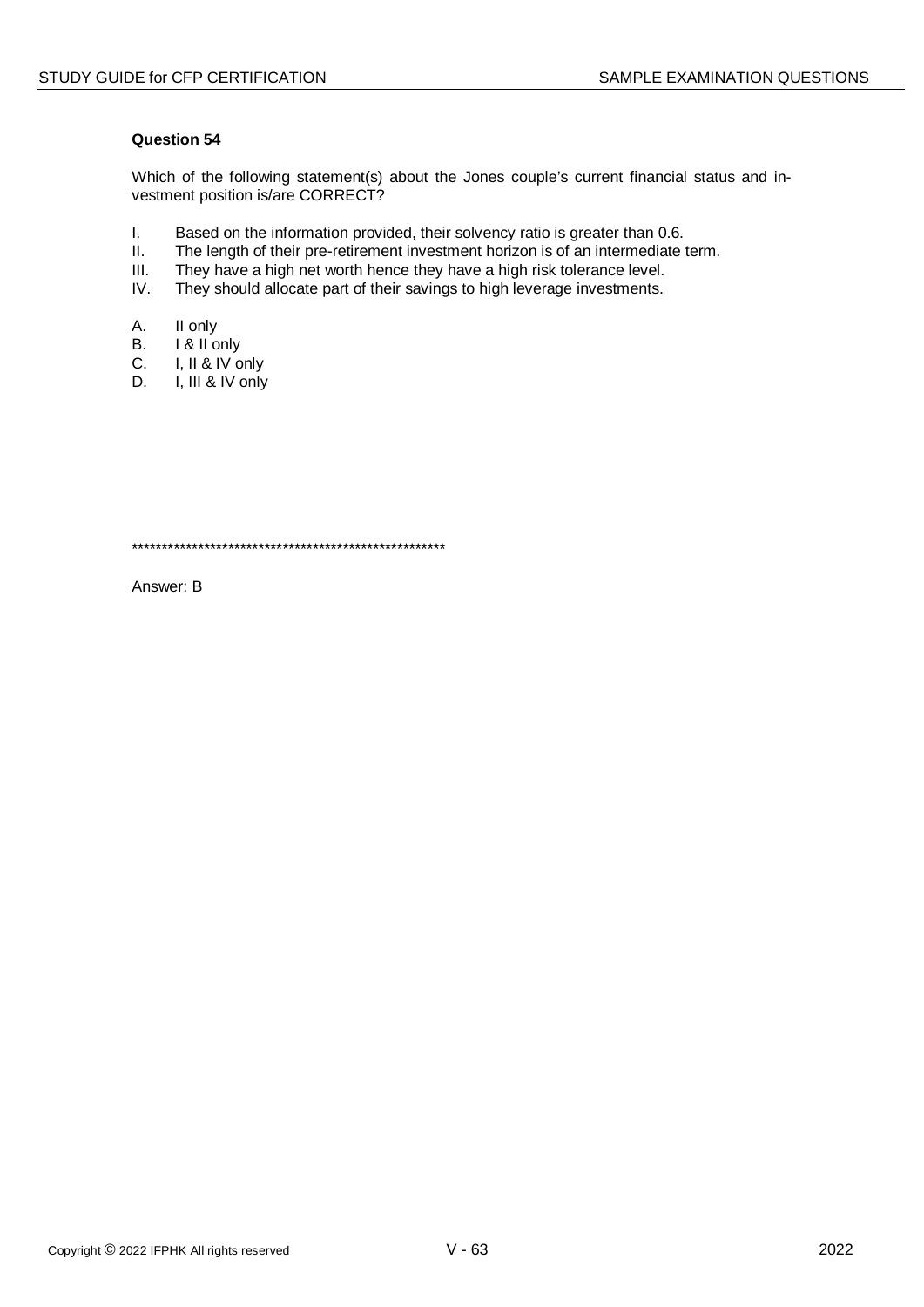What is the appropriate advice for Nancy regarding the insurance policy she took out on her flat in Ma Wan?

- $A<sub>1</sub>$ Nancy should adjust the sum insured with reference to the change in repair/rebuilding cost of the flat, if any.
- $B<sub>r</sub>$ Nancy should adjust the sum insured with reference to the value of the household contents in the flat.
- Nancy should increase the sum insured to reflect the increase in the property price. C.
- There is no need for Nancy to review the sum insured since the premium is calculated D. with reference to the gross floor area of the flat.

Answer: A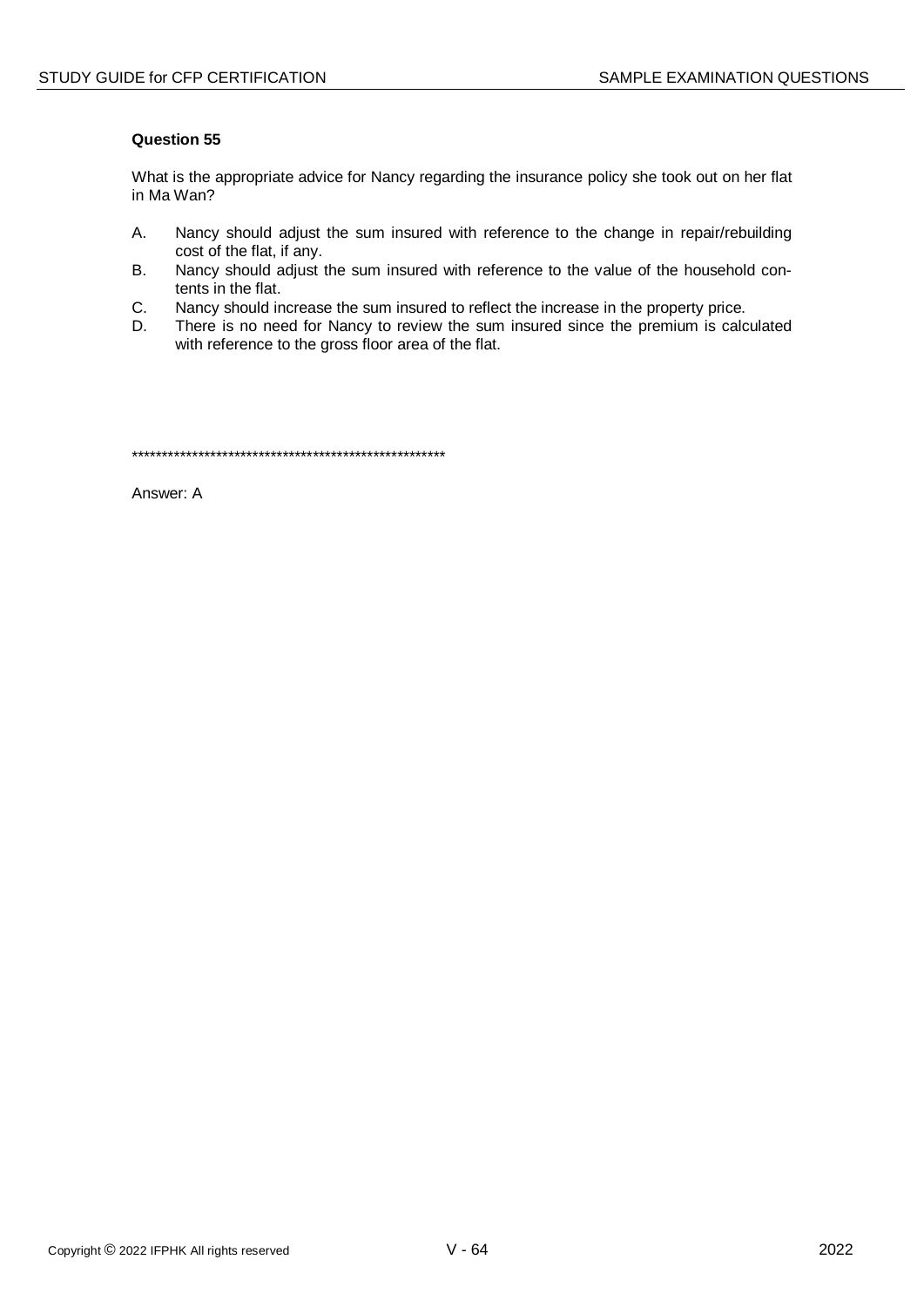Assume that relevant factors remain constant. Which of the following items should Lily Fong include in a Needs Approach analysis in order to ascertain whether David currently has adequate life insurance cover?

- $\mathbf{L}$ Education fees for Sunny and Sandy.
- Financial support to Nancy.  $II.$
- $III.$ Mortgage repayments for the Ma Wan flat.
- IV. Support to George.
- V. Term life insurance cover of Nancy.
- A. II & V only
- I, II & IV only **B.**
- $C_{\cdot}$ I, III & V only
- $I, II, III, IV & V$ D.

Answer: B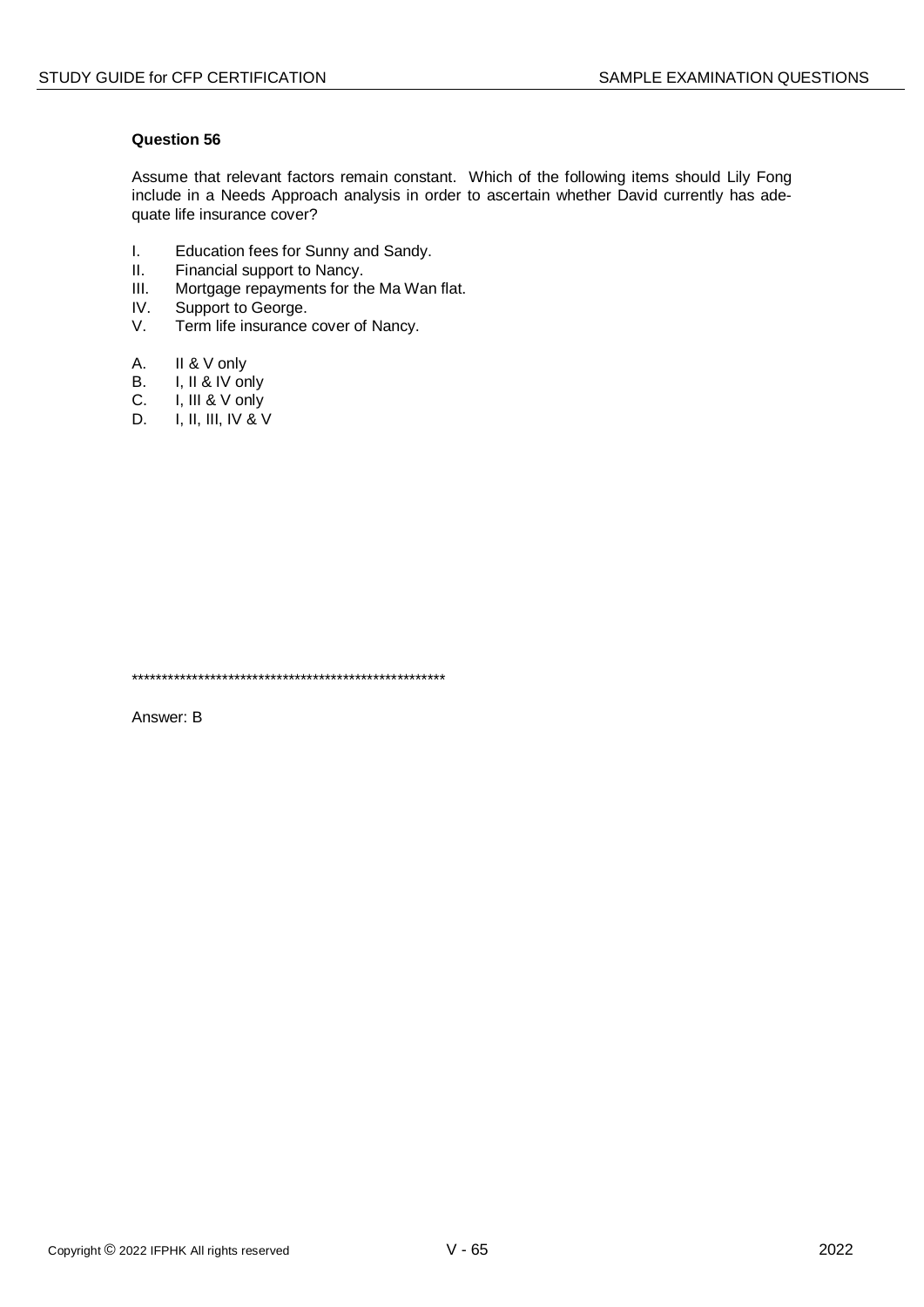To address David's aim, which TWO of the following riders offered free-of-charge by Happy Insurance Company should Lily advise him to choose?

- I. Critical/terminal illness benefit rider.<br>II. Disability income benefit rider.
- Disability income benefit rider.
- III. Medical benefits rider.<br>IV. Waiver of premium ride
- Waiver of premium rider.
- A. I & III only
- 
- B. I & IV only<br>C. II & IV only C. II & IV only<br>D. III & IV only
- III & IV only

\*\*\*\*\*\*\*\*\*\*\*\*\*\*\*\*\*\*\*\*\*\*\*\*\*\*\*\*\*\*\*\*\*\*\*\*\*\*\*\*\*\*\*\*\*\*\*\*\*\*\*\*

Answer: A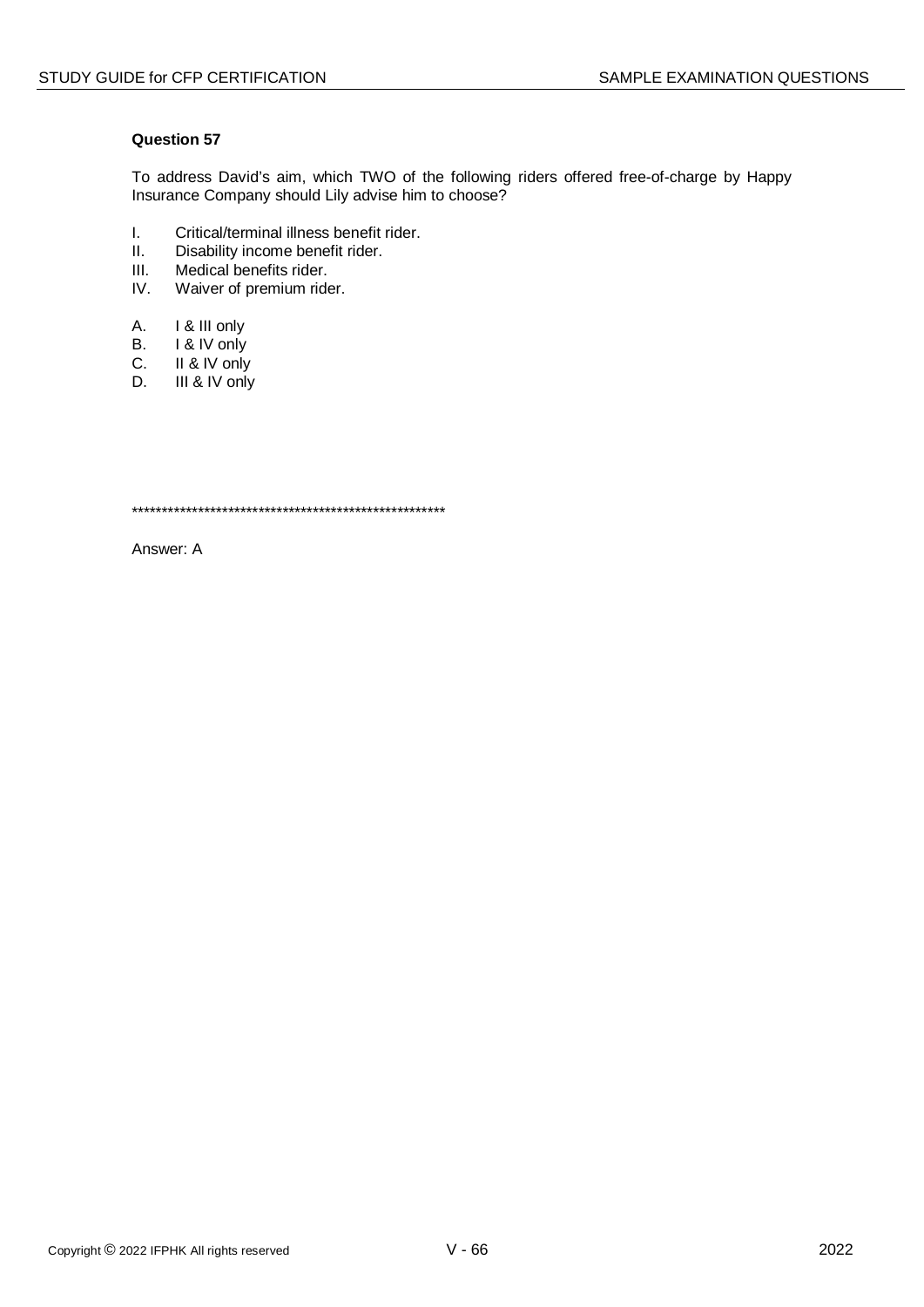With respect to David's request for a proposal for an annuity, which of the following is/are AP-PROPRIATE piece(s) of advice that Lily should give him (see paragraph 13 of this case)?

- $\mathbf{L}$ For the purposes of attaining David's goal, a Joint-and-Last Survivor Annuity is more suitable than his original choice.
- $II.$ David can achieve his aim to a certain extent by utilizing a suitable settlement method for his whole life policy.
- $III.$ David's original choice of an annuity will help him cope with the impact of inflation.
- $A<sub>1</sub>$ I only
- I & II only  $B<sub>r</sub>$
- II & III only C.
- $I, II & 1II$ D.

Answer: B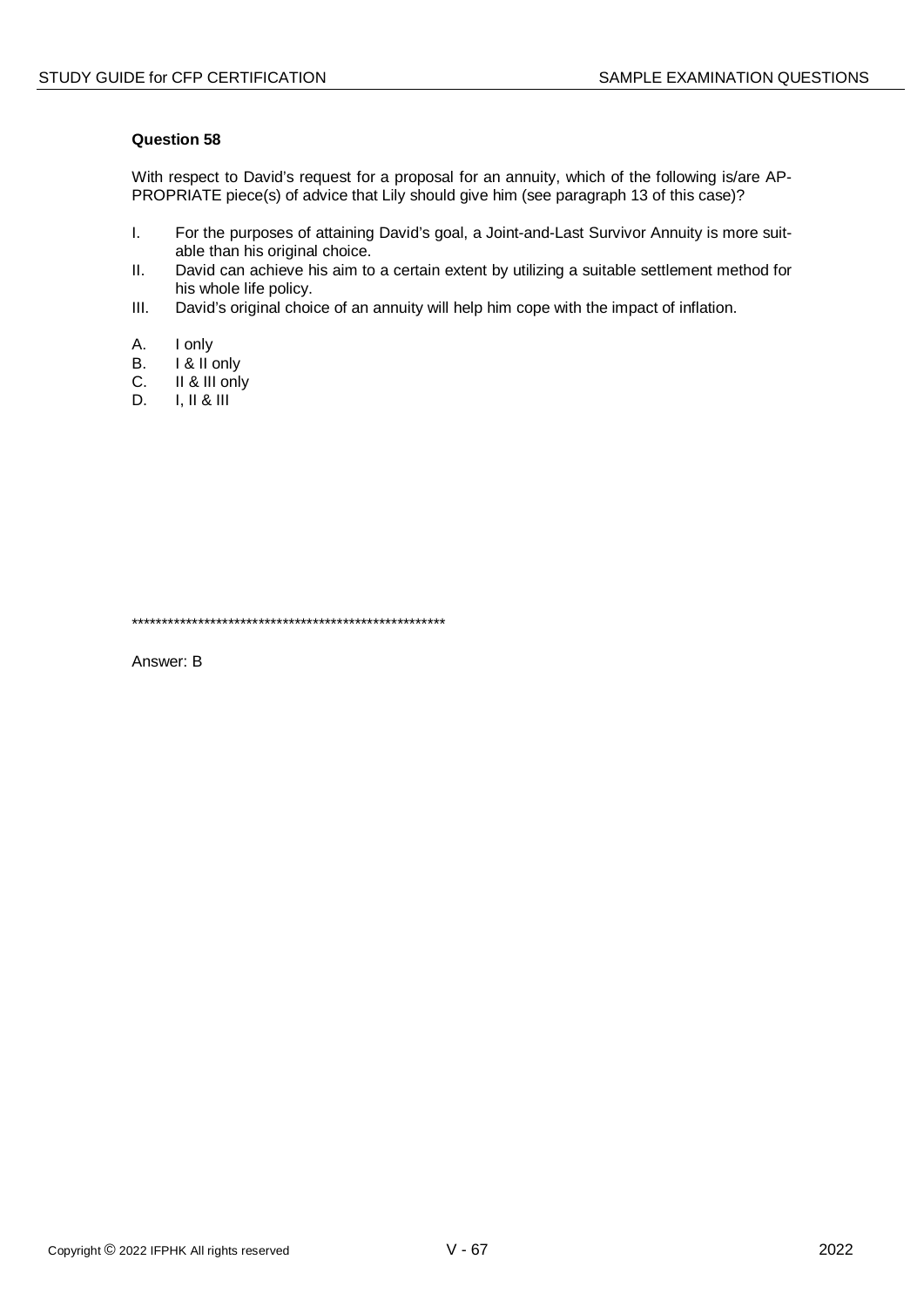What is/are the advantage(s) of choosing Fund EARTH compared with the other three potential funds that David is considering?

- $III.$ Easier to trade.
- $IV.$ International diversification.
- $V_{\tau}$ Lower bid-ask spread.
- A. I only
- **B.** I & II only
- II & III only  $C_{\cdot}$
- D.  $I, II & II$

Answer: A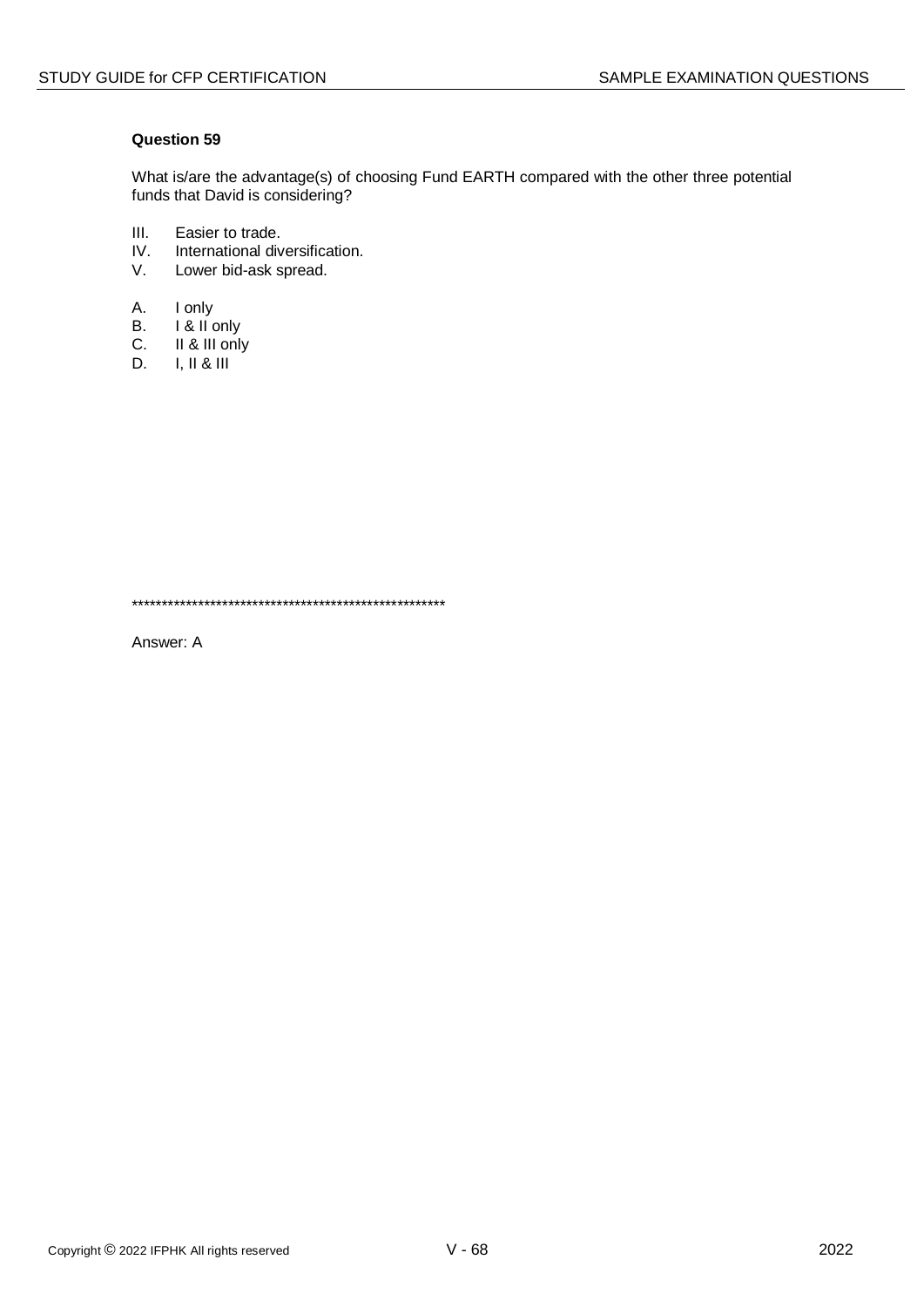David would like to know the performance of the four funds according to the Sharpe's performance index. Which ONE has the WORST performance?

A. Fund SUN.

- **B.** Fund MOON.
- C. Fund STAR.
- D. Fund EARTH.

Answer: A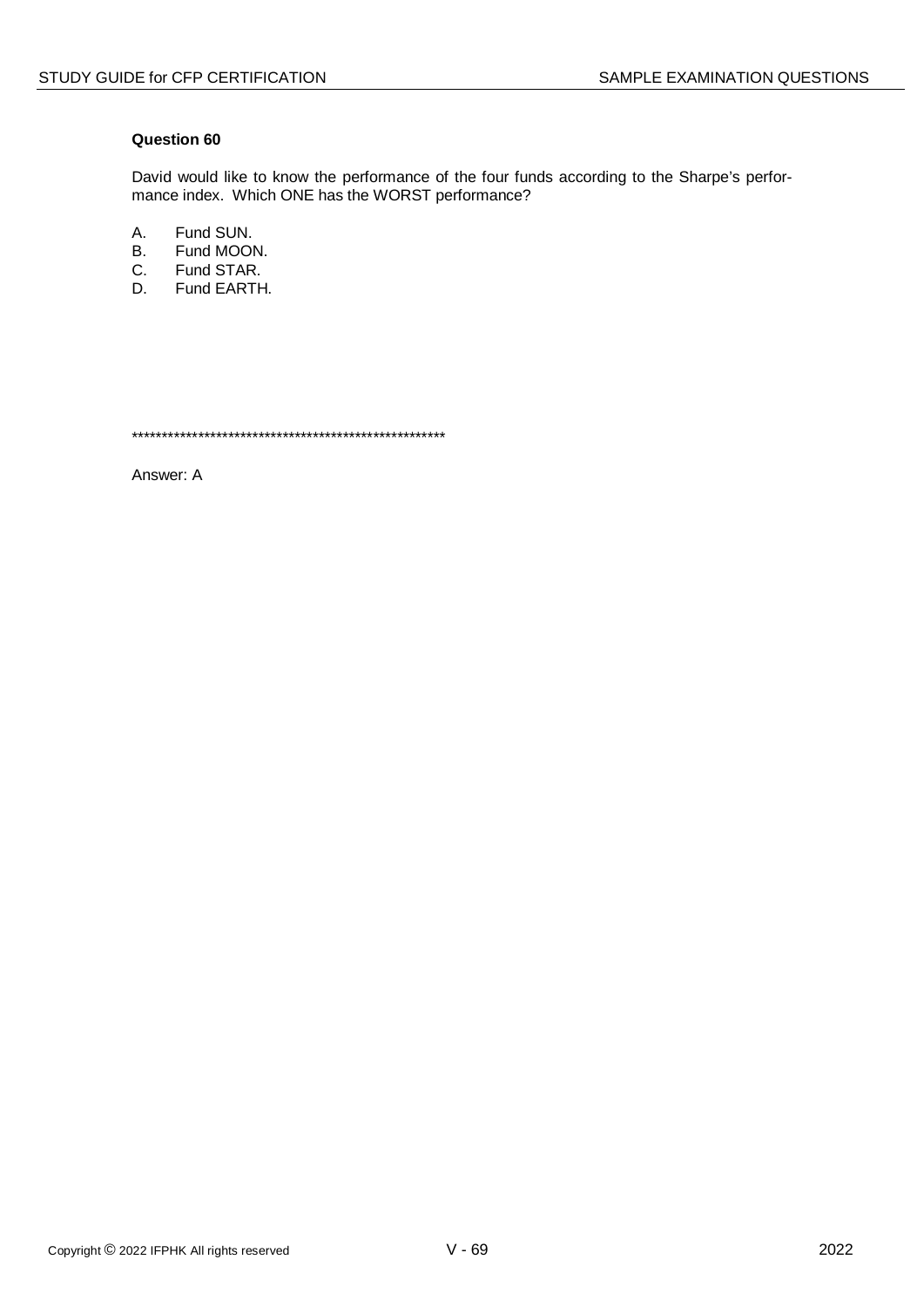Assume that David would like to restructure his portfolio so that half of his portfolio's value will be invested in Fund MOON, and the other half in Fund STAR. What would be the expected standard deviation for his portfolio after the proposed change?

A. 0.5%

 $B<sub>1</sub>$ 5.8%

C.  $6.5%$ 

D. 6.9%

Answer: D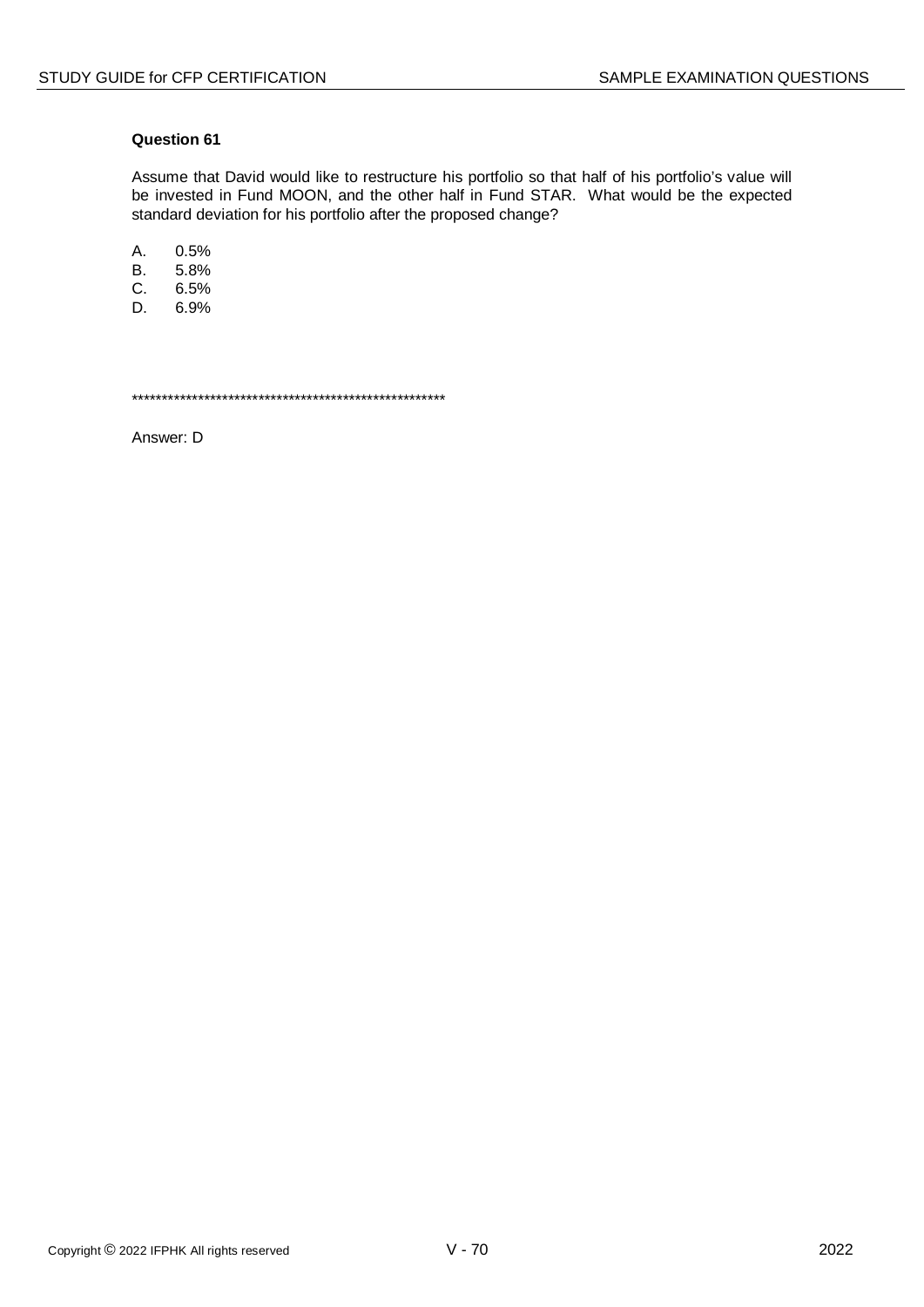Assume that David begins to withdraw from his superannuation account when he retires, and transfers the money to one of his following existing investments. Ignoring tax issues, which ONE of them is the MOST SUITABLE choice for him?

- A. Canadian dollar time deposit account which generates an annual return of 5%.
- $B<sub>r</sub>$ Canadian stock market portfolio which generates an average annual return of 12%.
- C. Emerging markets long-term bond fund which generates an average annual return of 8%.
- Money market mutual fund which invests in Euro money market securities and generates D. an average annual return of 6%.

Answer A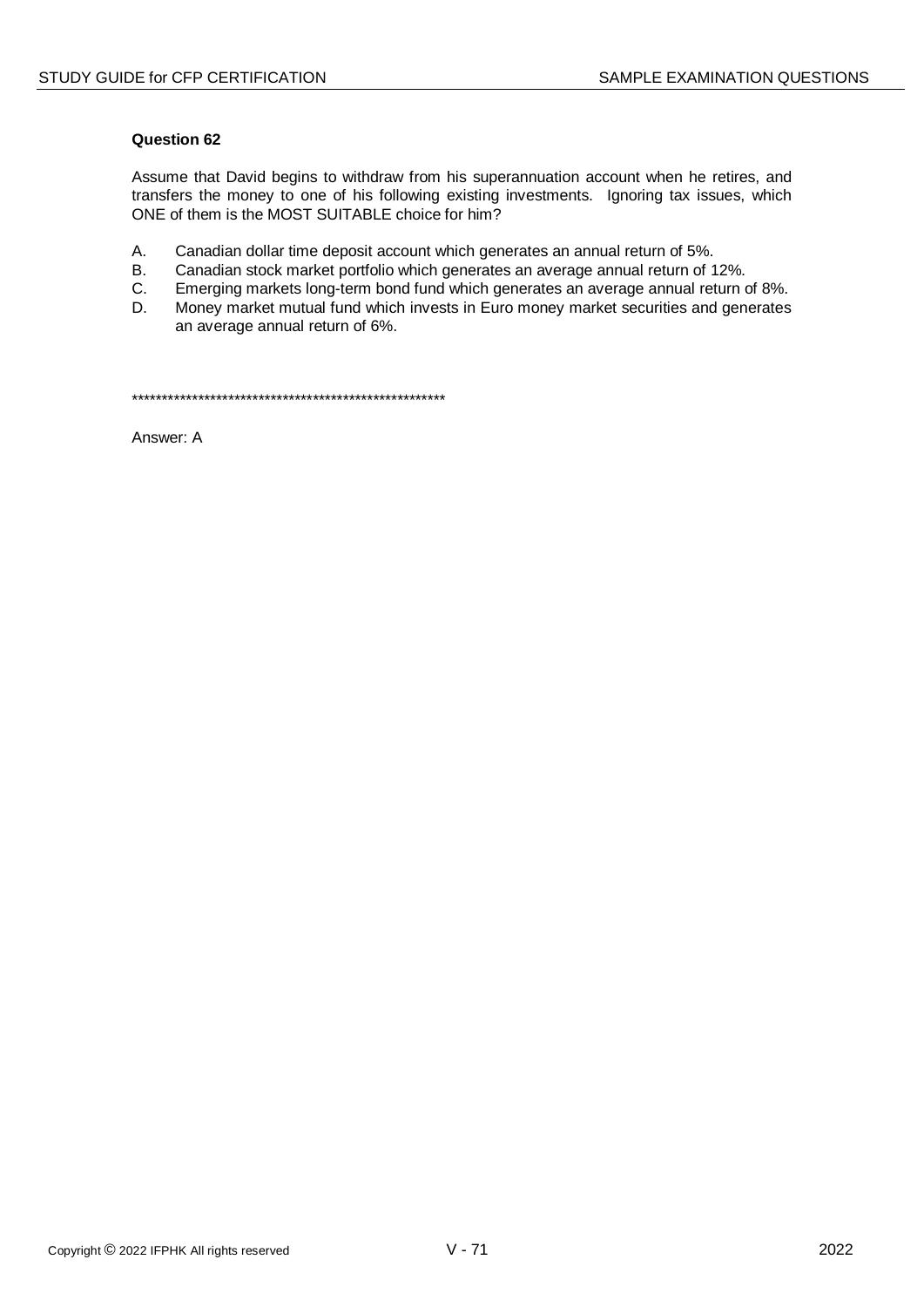Which ONE of the following statements about David's tax position as a Canadian expatriate is CORRECT?

- $\mathsf{A}$ David is liable to pay Salaries Tax in Hong Kong because he has made Hong Kong his home and ordinarily resides in Hong Kong.
- $B<sub>r</sub>$ David is liable to pay Salaries Tax in Hong Kong because under the double tax treaty signed between China and Canada, anyone who spends more than 180 days in Hong Kong in a year is liable.
- David is liable to pay Salaries Tax in Hong Kong but income generated from any services C. rendered outside Hong Kong can be excluded.
- D. David is liable to pay Salaries Tax in Hong Kong but is entitled to claim exemption from Salaries Tax on the ground that all his salary income has been taxed in Canada.

Answer: C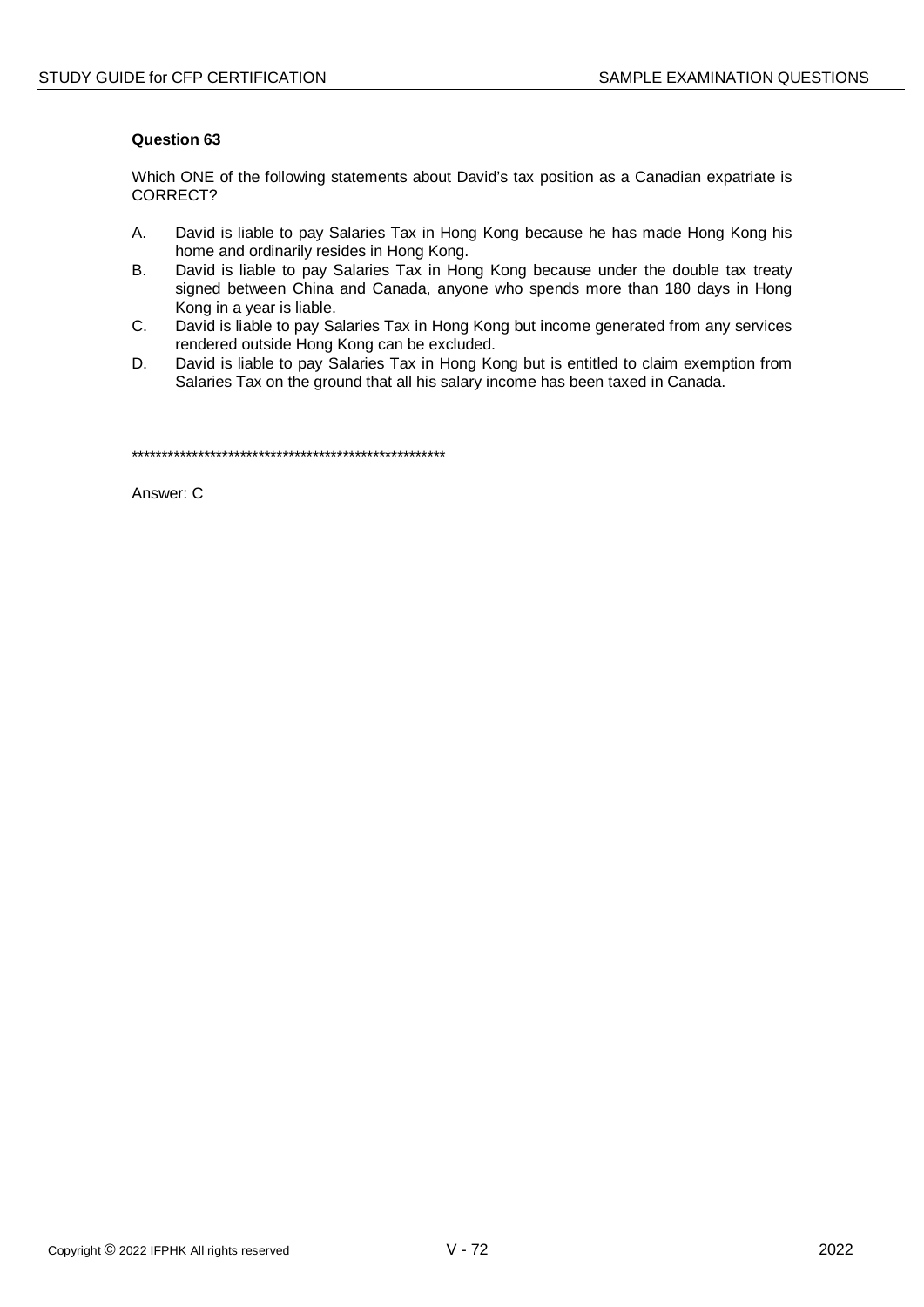In relation to the education benefits from Tasty to David as regards Sunny and Sandy, which ONE of the following is a CORRECT Hong Kong tax implication with respect to David?

- A. Debentures to be provided by Tasty will be taxable because they are deemed to be income from employment.
- **B.** Scholarships for Sunny and Sandy are not taxable because they are not income received by David.
- C. Tuition fees paid by Tasty are not taxable if Tasty enters into contract with the school and pays directly.
- D. Tuition fees paid by Tasty are taxable because this is a fringe benefit provided by the employer.

Answer: D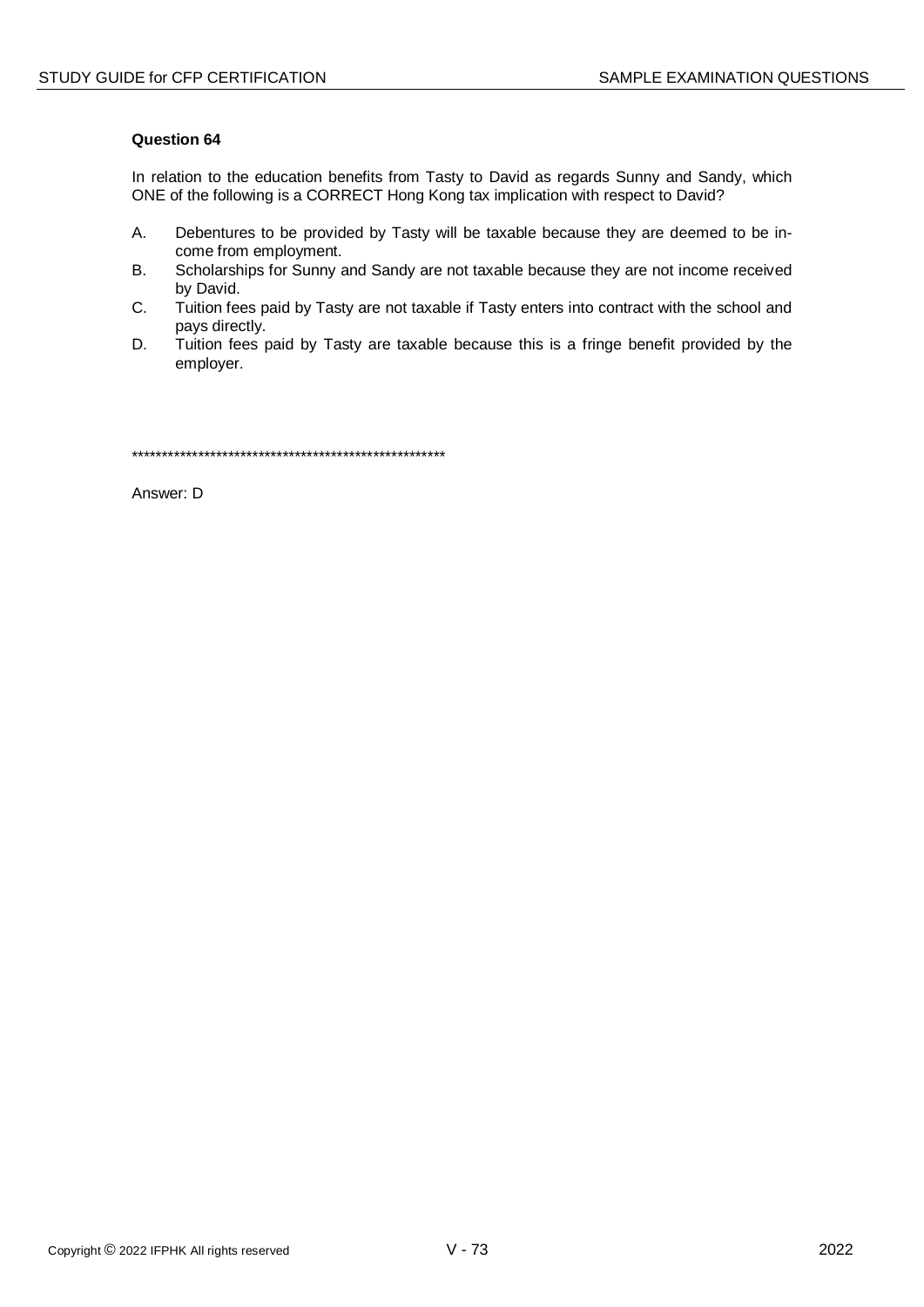Which of the following ways can help the Jones to minimize their Property Tax payable in Hong Kong?

- $\mathbf{L}$ Ask the tenant to pay the management fees directly to the property management company and reduce the monthly rent by the corresponding amount.
- $II.$ Ask the tenant to shoulder the rates and reduce the monthly rent by the corresponding amount.
- $III.$ End the existing tenancy agreement and enter into a new contract with rent payable annually in advance in lump sum.
- $IV.$ Have Nancy elect to be assessed under Personal Assessment.
- А. I only
- I & III only **B.**
- $C_{\cdot}$ I, II & IV only
- D. II, III & IV only

Answer: A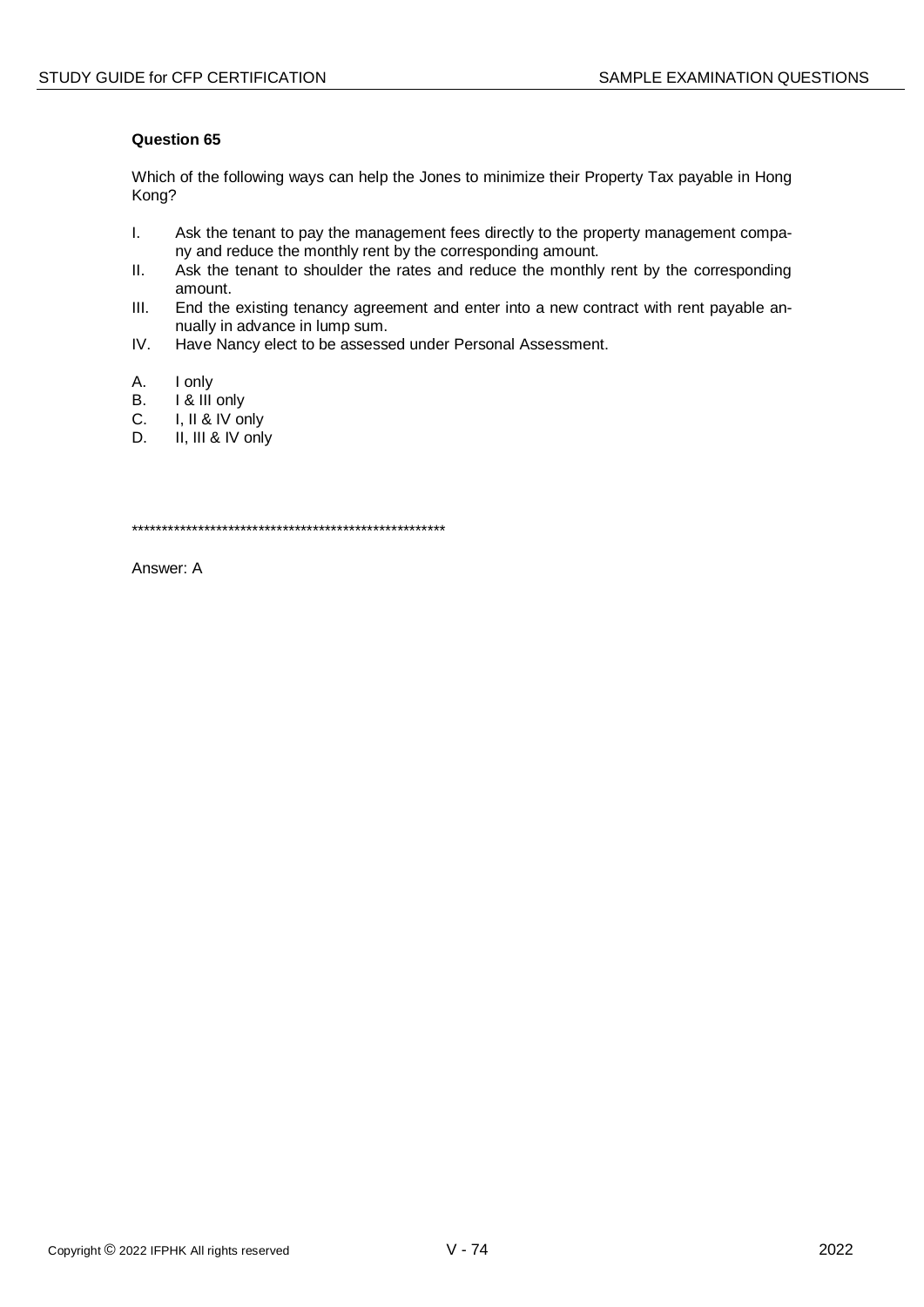What is the net assessable value of the Ma Wan flat under the Hong Kong Property Tax for the year of assessment 2009/10?

A. HKD169,952

- **B.** HKD215,962
- C. HKD253,152
- D. HKD269,952

Answer: B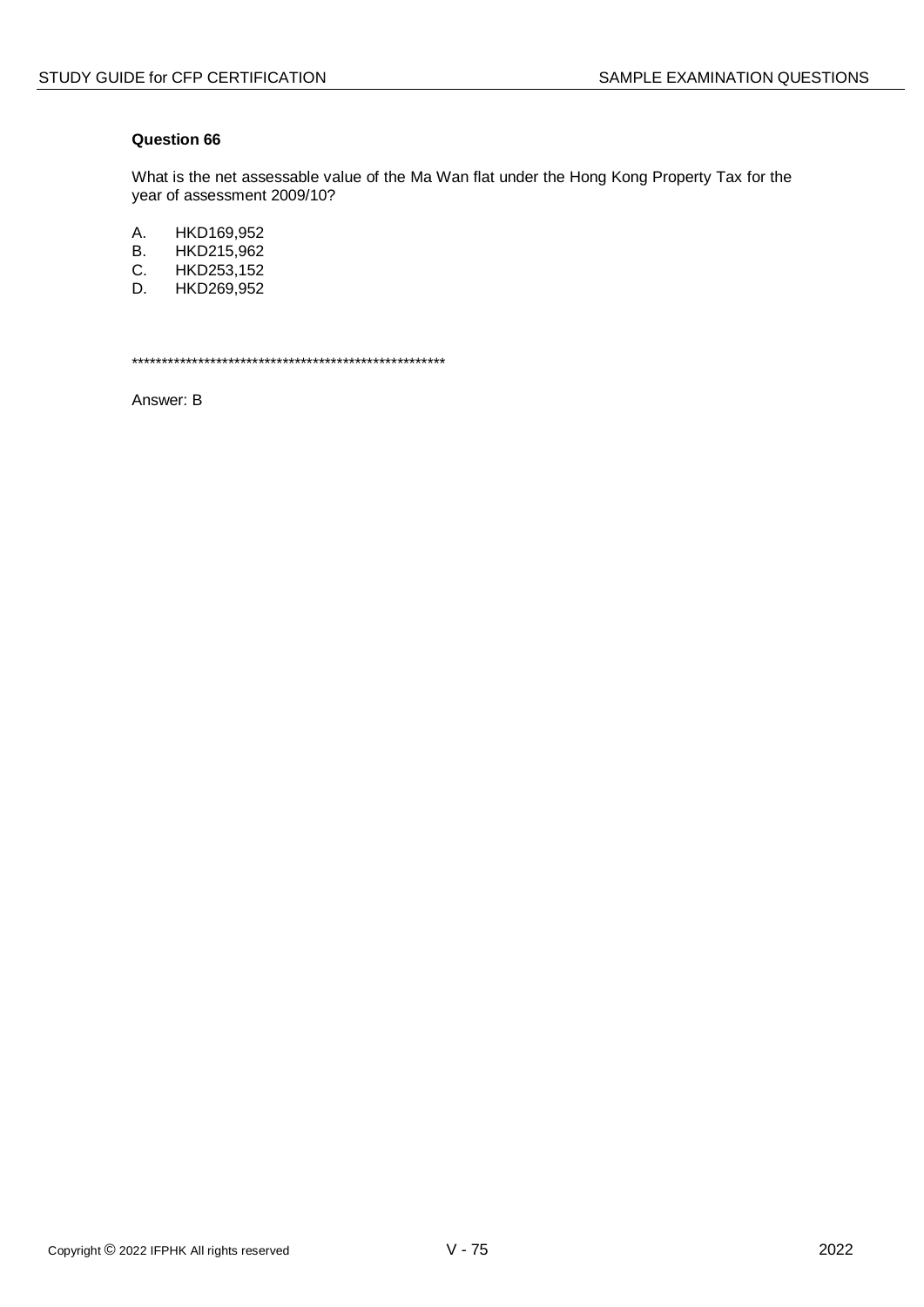For the purpose of calculating David's Salaries Tax for the year of assessment 2009/10, what is the amount of rental value to be considered as part of his assessable income?

A. HKD201,000<br>B. HKD223,600

- B. HKD223,600<br>C. HKD240,000
- C. HKD240,000<br>D. HKD480.000
- HKD480,000

\*\*\*\*\*\*\*\*\*\*\*\*\*\*\*\*\*\*\*\*\*\*\*\*\*\*\*\*\*\*\*\*\*\*\*\*\*\*\*\*\*\*\*\*\*\*\*\*\*\*\*\*

Answer: B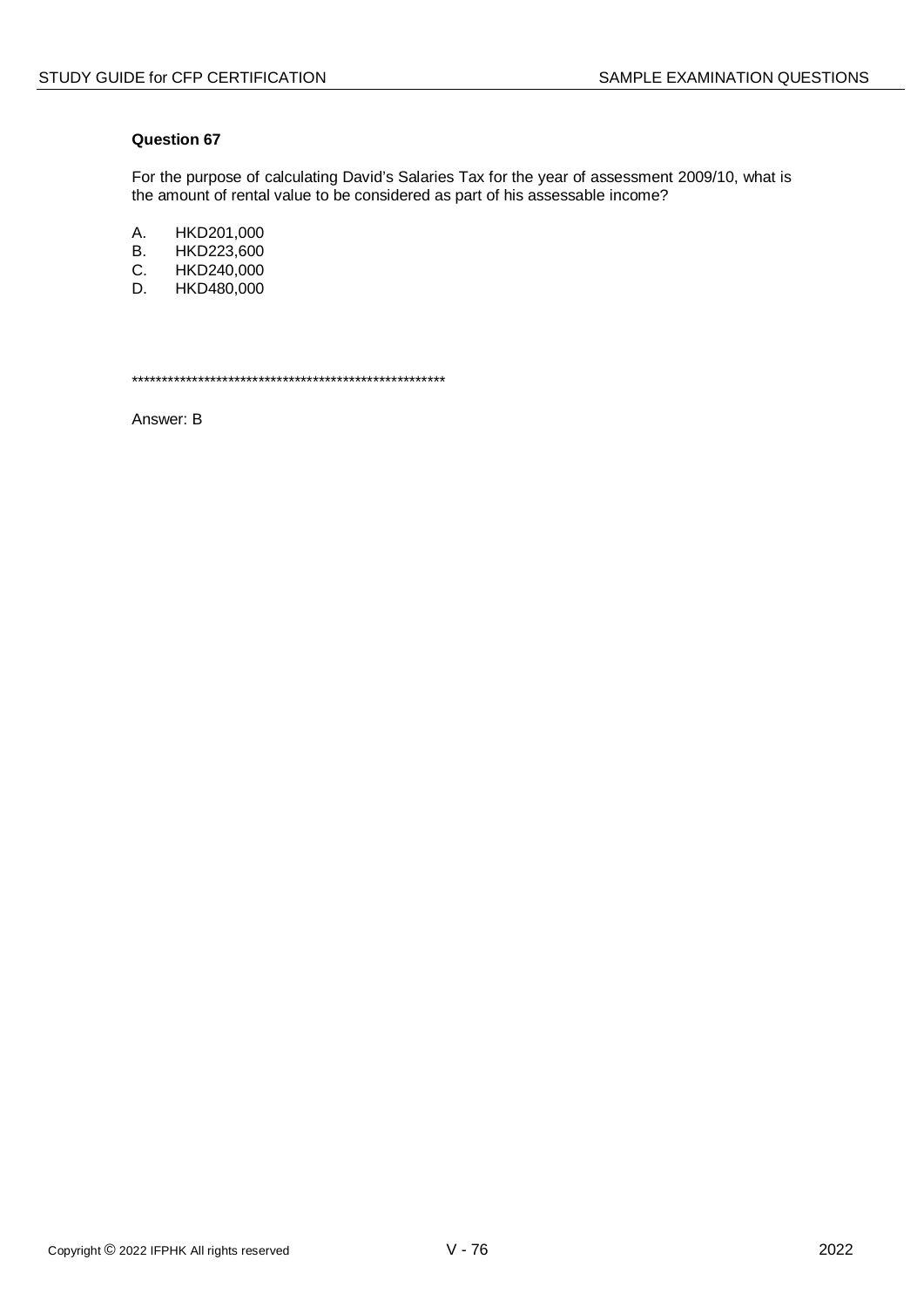Why is Tasty NOT obliged to enroll David to the Mandatory Provident Fund (MPF) Scheme in Hong Kong?

- A. David's employment is on contract basis, therefore he is not considered a permanent employee and is exempted.
- $B<sub>1</sub>$ David has no right of abode in Hong Kong and is exempted as an expatriate.
- $C.$ Tasty has enrolled David in a Canadian superannuation scheme and is exempted.
- Tasty is a Canadian company and is exempted as an overseas company. D.

Answer: C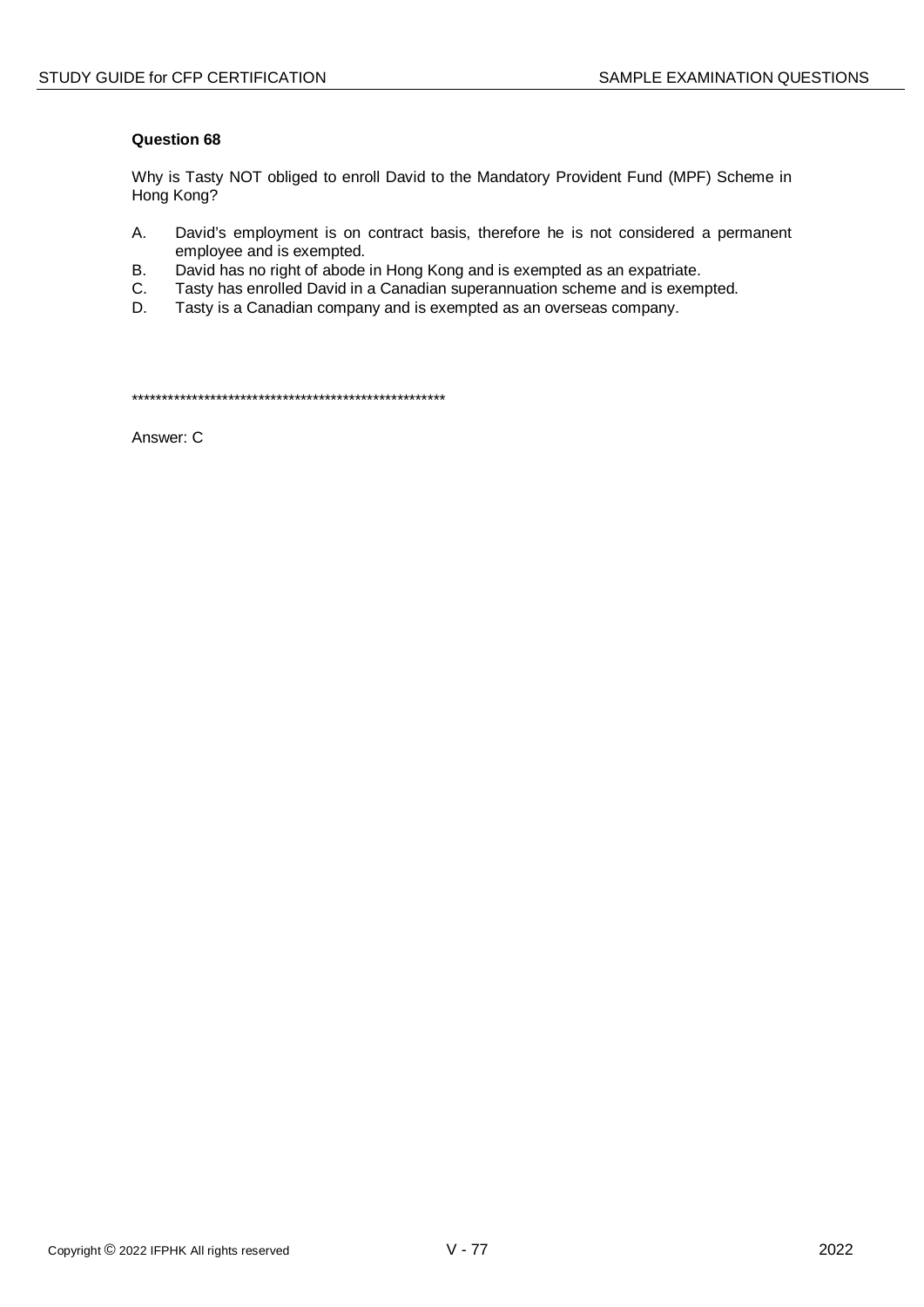What piece(s) of advice should Lily give David with respect to estate planning for himself and his wife?

- $\mathbf{L}$ To arrange for ancillary probate of the Ma Wan flat with the probate court in Canada.
- $II.$ To ensure that their respective wills comply with the Wills Ordinance in order for them to be enforceable in Hong Kong.
- $III.$ To make copies of their respective wills so that they have copies in Hong Kong and Canada.
- A. II only
- I & III only **B.**
- II & III only C.
- $I, II & II$ D.

Answer: C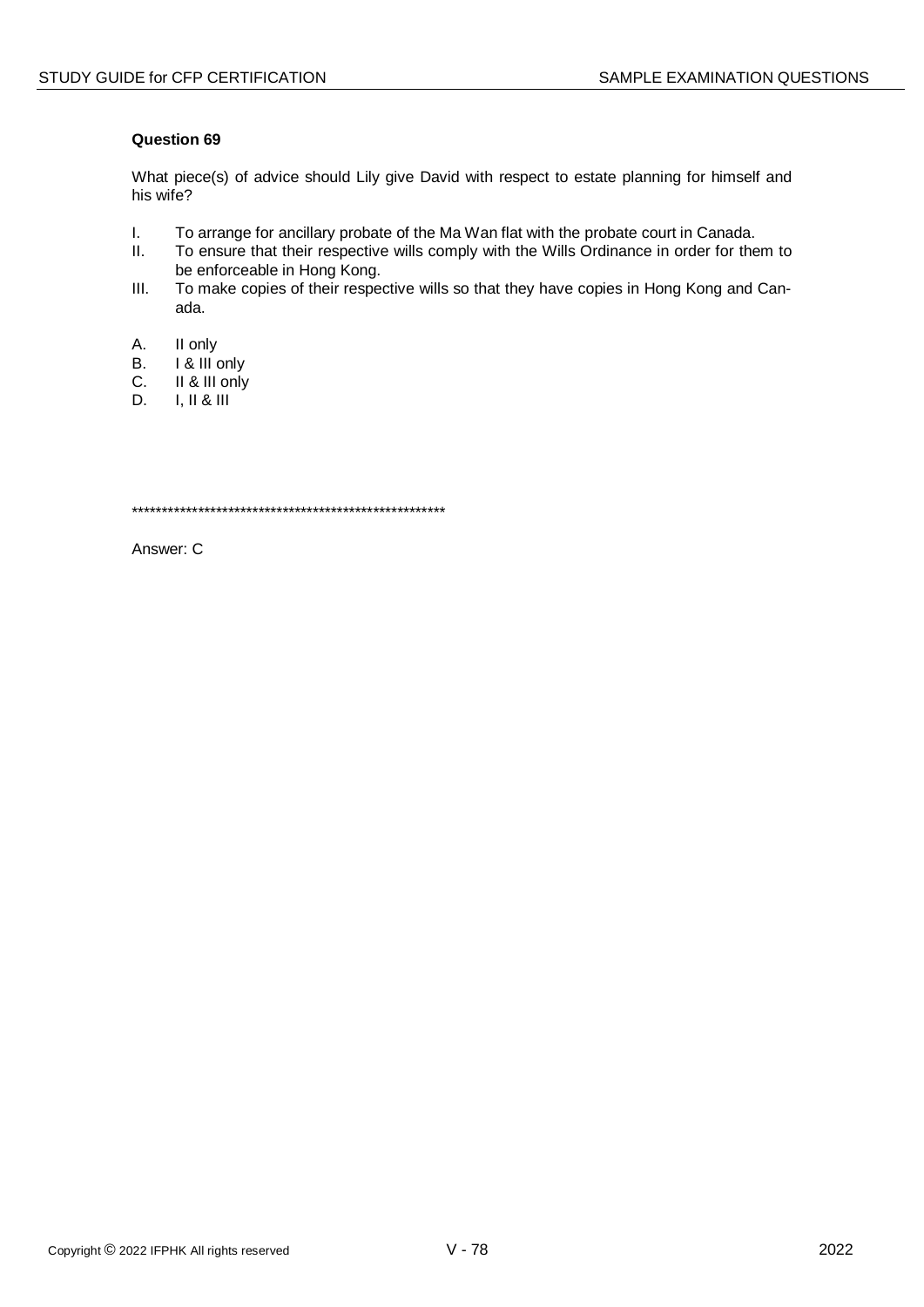Assume that relevant factors remain constant. Which of the following actions should David take to help fulfill his wish in paragraph 13 of this case?

- $\mathbf{L}$ Appointing more than one executor for his will.
- $II.$ Changing the contingent beneficiary in his whole life policy.
- $III.$ Having joint bank and investment accounts with Nancy.
- $IV.$ Setting up an enduring power of attorney for himself.
- A. II & III only
- $B<sub>1</sub>$ II & IV only
- $C_{\cdot}$ I, II & III only
- I, III & IV only D.

Answer: A